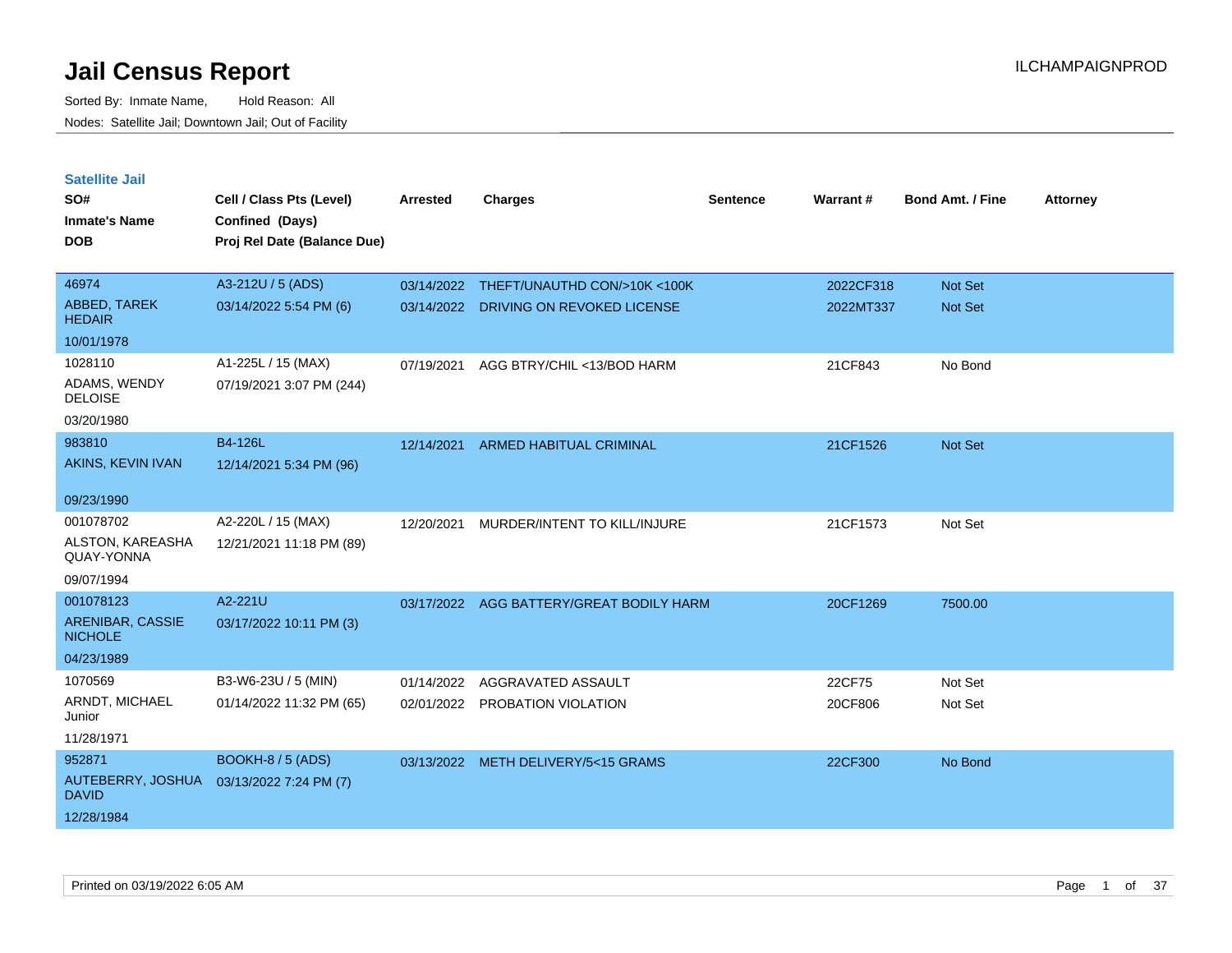| SO#                                    | Cell / Class Pts (Level)    | <b>Arrested</b> | <b>Charges</b>                         | <b>Sentence</b> | Warrant#    | <b>Bond Amt. / Fine</b> | <b>Attorney</b> |
|----------------------------------------|-----------------------------|-----------------|----------------------------------------|-----------------|-------------|-------------------------|-----------------|
| <b>Inmate's Name</b>                   | Confined (Days)             |                 |                                        |                 |             |                         |                 |
| <b>DOB</b>                             | Proj Rel Date (Balance Due) |                 |                                        |                 |             |                         |                 |
|                                        |                             |                 |                                        |                 |             |                         |                 |
| 001078565                              | B1-104U / 15 (MAX)          | 11/05/2021      | POSSESSION OF STOLEN FIREARM           |                 | 21CF1366    | Not Set                 |                 |
| <b>BARBER, MARK</b>                    | 11/05/2021 7:40 AM (135)    | 11/05/2021      | RECEIVE/POSS/SELL STOLEN VEH           |                 | 2021CF1309  | 25000.00                |                 |
| ANTHONY, Junior                        |                             | 11/05/2021      | <b>BURGLARY</b>                        |                 | 21CF1369    | Not Set                 |                 |
| 09/24/2003                             |                             |                 |                                        |                 |             |                         |                 |
| 65868                                  | B4-222U / 15 (MAX)          |                 | 03/11/2022 METH DELIVERY/15<100 GRAMS  | 8y (DOC)        | 20CF1249    | No Bond                 |                 |
| <b>BARBER, MARK</b><br>ANTHONY, Senior | 03/11/2022 10:13 AM (9)     |                 |                                        |                 |             |                         |                 |
| 08/15/1983                             |                             |                 |                                        |                 |             |                         |                 |
| 518851                                 | B3-W2-05U / 10 (MED)        | 01/11/2022      | FELON POSS/USE WEAPON/FIREARM          |                 | 20CF361     | 15000.00                |                 |
| BARKER, ALEXANDER                      | 01/11/2022 2:37 PM (68)     | 01/11/2022      | POSS AMT CON SUB EXCEPT(A)/(D)         |                 | 2020CF863   | 15000.00                |                 |
| <b>MASSIE</b>                          |                             | 01/11/2022      | <b>BAD CHK/OBTAIN CON PROP/&gt;150</b> |                 | 20CF192     | 15000.00                |                 |
| 09/24/1986                             |                             | 01/11/2022      | <b>BAD CHK/OBTAIN CON PROP/&gt;150</b> |                 | 19CF1686    | 15000.00                |                 |
|                                        |                             | 01/11/2022      | METH DELIVERY/15<100 GRAMS             | 20y (DOC)       | 20CF1383    | No Bond                 |                 |
|                                        |                             | 01/11/2022      | DRIVING ON REVOKED LICENSE             |                 | 2020TR16539 | 1500.00                 |                 |
|                                        |                             | 01/11/2022      | OBSTRUCTING IDENTIFICATION             |                 | 2020CM222   | 1500.00                 |                 |
| 001078891                              | B3-W4-16L / 10 (MED)        | 02/28/2022      | AGGRAVATED BATTERY                     |                 | 22CF242     | Not Set                 |                 |
| BARR, JOHN D                           | 02/28/2022 6:38 PM (20)     |                 | 02/28/2022 WARRANT OUT OF COUNTY       |                 | 21-725      | 5000.00                 |                 |
| 01/25/1995                             |                             |                 |                                        |                 |             |                         |                 |
| 969121                                 | A4-206L / 15 (MAX)          |                 |                                        |                 |             |                         |                 |
| <b>BECKLEY, ANTHONY</b>                |                             | 11/25/2021      | <b>CRIM TRESPASS TO RESIDENCE</b>      |                 | 21CF1444    | <b>Not Set</b>          |                 |
| <b>PATRICK</b>                         | 11/25/2021 7:16 PM (115)    |                 |                                        |                 |             |                         |                 |
| 06/30/1989                             |                             |                 |                                        |                 |             |                         |                 |
| 517915                                 | B3-W3-11U / 5 (MIN)         | 08/03/2021      | <b>BURGLARY</b>                        |                 | 21CF289     | 20000.00                |                 |
| <b>BOXLEY, CHARLES</b>                 | 08/03/2021 2:18 PM (229)    | 08/03/2021      | <b>BURGLARY</b>                        |                 | 21CF679     | 20000.00                |                 |
| <b>OMAR</b>                            |                             | 08/03/2021      | FORGERY/ISSUE/DELIVER DOCUMENT         |                 |             | No Bond                 |                 |
| 01/10/1985                             |                             |                 |                                        |                 |             |                         |                 |
| 993169                                 | A1-125U / 10 (MED)          |                 | 03/04/2022 RESIDENTIAL BURGLARY        | 6y (DOC)        | 21CF1059    | No Bond                 |                 |
| <b>BRAATEN, KAYLAN</b><br><b>AMBER</b> | 03/04/2022 9:40 AM (16)     |                 |                                        |                 |             |                         |                 |
| 10/29/1990                             |                             |                 |                                        |                 |             |                         |                 |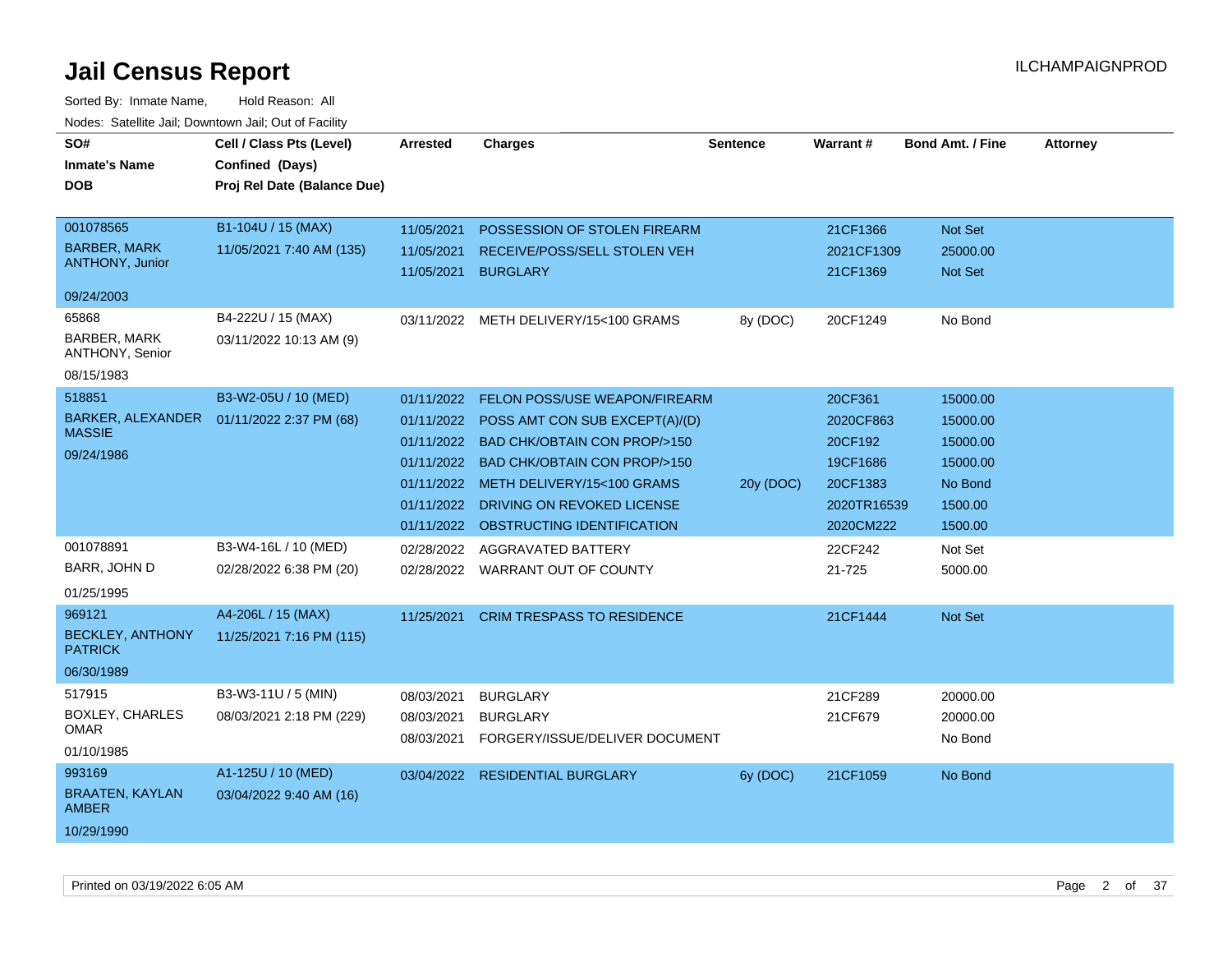| SO#<br><b>Inmate's Name</b><br><b>DOB</b>                | Cell / Class Pts (Level)<br>Confined (Days)<br>Proj Rel Date (Balance Due) | <b>Arrested</b> | <b>Charges</b>                           | Sentence | <b>Warrant#</b> | <b>Bond Amt. / Fine</b> | <b>Attorney</b> |
|----------------------------------------------------------|----------------------------------------------------------------------------|-----------------|------------------------------------------|----------|-----------------|-------------------------|-----------------|
| 776095<br><b>BRADDOCK, MICHAEL</b><br><b>LEE</b>         | A3-114L / 5 (ADS)<br>03/10/2022 10:24 AM (10)                              | 03/10/2022      | <b>DOMESTIC BATTERY</b>                  |          | 20CM446         | No Bond                 |                 |
| 04/16/1982                                               | 3/23/2022 (0.00)                                                           |                 |                                          |          |                 |                         |                 |
| 923208<br>BREADY, ANDREW<br><b>NICHOLAS</b>              | B3-W3-12L / 10 (MED)<br>01/22/2022 7:43 PM (57)                            | 01/22/2022      | CRIM TRES TO RES/PERS PRESENT            |          | 22CF92          | Not Set                 |                 |
| 06/08/1988                                               |                                                                            |                 |                                          |          |                 |                         |                 |
| 955653<br><b>BRITT, ISAIAH</b><br><b>ANTONIO</b>         | A3-211L / 5 (ADS)<br>03/14/2022 9:13 AM (6)                                |                 | 03/14/2022 RECEIVE/POSS/SELL STOLEN VEH  |          | 21CF1413        | 10000.00                |                 |
| 05/30/1987                                               |                                                                            |                 |                                          |          |                 |                         |                 |
| 61675<br><b>BROWN, ANTONIO</b><br><b>BURNETT</b>         | B1-202L / 10 (MED)<br>02/10/2022 3:28 PM (38)                              | 02/10/2022      | AGG DISCHARGE FIREARM/OCC BLDG           |          | 20CF374         | 100000.00               |                 |
| 03/04/1983                                               |                                                                            |                 |                                          |          |                 |                         |                 |
| 1018137<br><b>BROWN, ASHLEY</b><br><b>SHAUNTRELL</b>     | A1-224U / 5 (MIN)<br>02/23/2022 3:25 PM (25)                               | 02/23/2022      | POSSESSING A CONTROLLED SUBSTANC         |          | 20 CF 1009      | No Bond                 |                 |
| 09/08/1993                                               | 3/24/2022 (0.00)                                                           |                 |                                          |          |                 |                         |                 |
| 001078008<br>BROWN, CODY<br><b>RUSSELL</b><br>02/15/2004 | A4-101U / 15 (MAX)<br>02/15/2022 9:17 AM (33)                              | 02/15/2022      | AGG BATTERY/DISCHARGE FIREARM            |          | 21CF1090        | 500000.00               |                 |
| 51247                                                    | B1-202U / 10 (MED)                                                         |                 | 04/15/2021 FELON POSS/USE WEAPON/FIREARM |          | 21CF411         | Not Set                 |                 |
| <b>BROWN, DANTE</b><br><b>MAURICE</b>                    | 04/15/2021 6:24 PM (339)                                                   |                 |                                          |          |                 |                         |                 |
| 04/19/1979                                               |                                                                            |                 |                                          |          |                 |                         |                 |
| 990921                                                   | B4-123L / 15 (MAX)                                                         | 01/20/2022      | MFG/DEL 1<15 GR COCAINE/ANLG             |          | 19CF369         | 25000.00                |                 |
| <b>BROWN, QUINTIN</b><br><b>MARSHAUN</b><br>09/26/1991   | 01/20/2022 7:19 PM (59)                                                    |                 | 01/20/2022 ARMED HABITUAL CRIMINAL       |          | 21CF935         | 750000.00               |                 |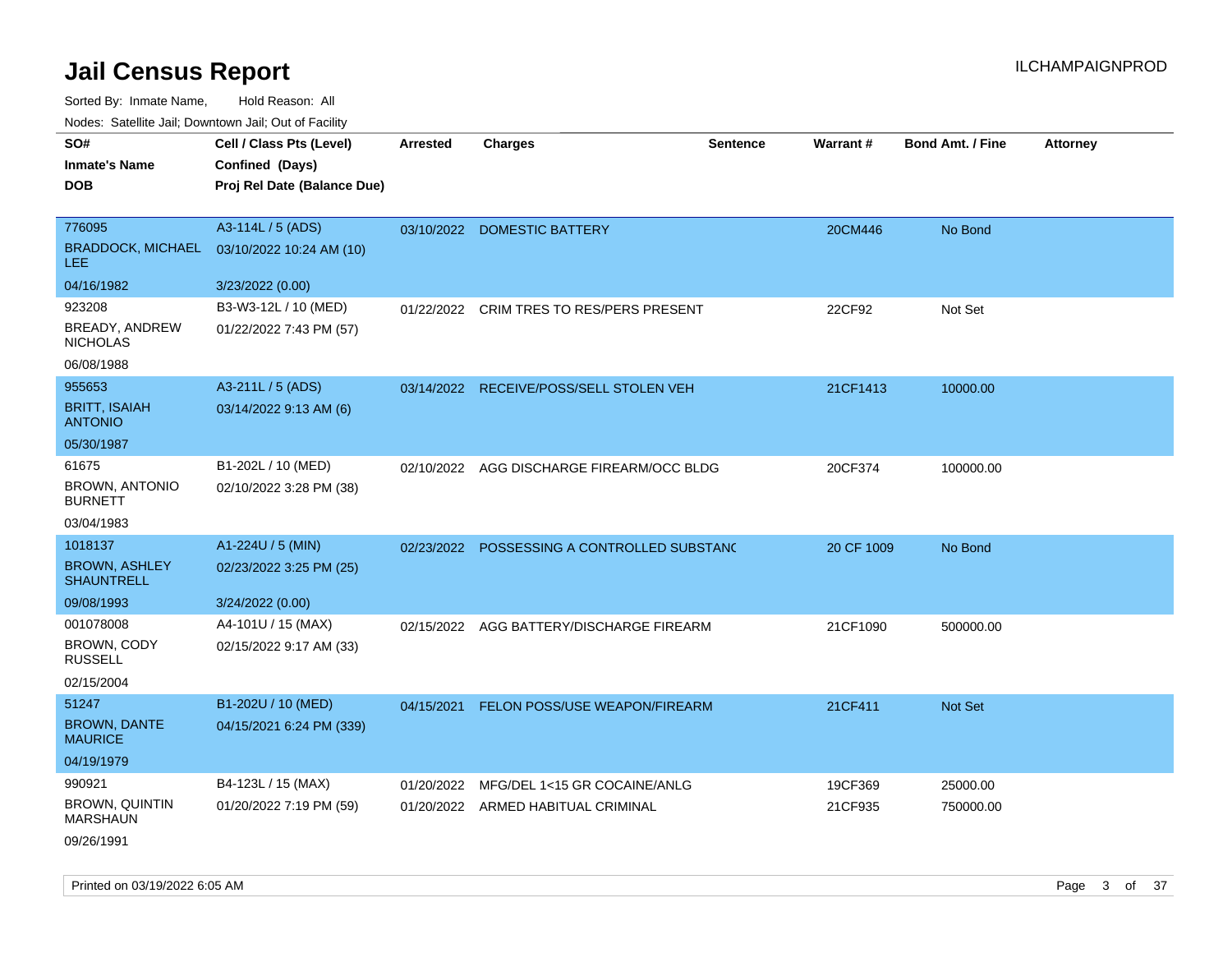| SO#<br><b>Inmate's Name</b><br>DOB                 | Cell / Class Pts (Level)<br>Confined (Days)<br>Proj Rel Date (Balance Due) | <b>Arrested</b>                                      | <b>Charges</b>                                                                                  | <b>Sentence</b> | <b>Warrant#</b>                          | <b>Bond Amt. / Fine</b>                  | <b>Attorney</b> |
|----------------------------------------------------|----------------------------------------------------------------------------|------------------------------------------------------|-------------------------------------------------------------------------------------------------|-----------------|------------------------------------------|------------------------------------------|-----------------|
| 29957<br><b>BROWN, RODNEY</b><br>LOUIS             | B4-222L / 15 (MAX)<br>11/13/2021 8:57 PM (127)                             | 11/13/2021<br>11/13/2021                             | <b>FELON POSS/USE WEAPON/FIREARM</b><br>AGG CRIM SX AB/>5 YR OLDER VIC                          |                 | 21CF1390<br>2019CF0718                   | Not Set<br>250000.00                     |                 |
| 01/07/1968                                         |                                                                            |                                                      |                                                                                                 |                 |                                          |                                          |                 |
| 981645<br>BRUMFIELD,<br>JONATHAN EZEKEIL           | B4-122L / 15 (MAX)<br>01/27/2022 8:15 PM (52)                              | 01/27/2022 MURDER                                    |                                                                                                 |                 | 22CF114                                  | 1000000.00                               |                 |
| 08/03/1989                                         |                                                                            |                                                      |                                                                                                 |                 |                                          |                                          |                 |
| 001078739<br>BRYANT, JUDITH ANN                    | A2-122L / 5 (ADS)<br>01/05/2022 6:36 PM (74)                               |                                                      | 01/05/2022 CRIMINAL TRESPASS BUILDING                                                           |                 | 2020CM392                                | 1000.00                                  |                 |
| 10/22/1957                                         |                                                                            |                                                      |                                                                                                 |                 |                                          |                                          |                 |
| 1033844<br>BRYANT, SAMANTHA<br>JEAN<br>06/30/1994  | <b>BOOKF-2 / 5 (ADS)</b><br>03/16/2022 10:03 PM (4)                        | 03/16/2022<br>03/16/2022<br>03/16/2022<br>03/16/2022 | <b>BURGLARY</b><br>POSS HYPO/SYRINGE/NEEDLES/1ST<br>AGG DUI/3<br>POSS AMT CON SUB EXCEPT(A)/(D) |                 | 21CF700<br>20CM434<br>20CF715<br>21CF356 | 5000.00<br>5000.00<br>5000.00<br>5000.00 |                 |
| 49431                                              | A3-115L / 10 (ADS)                                                         | 03/11/2022                                           | AGG BTRY/PREGNANT/HANDICAPPED                                                                   |                 | 2018CF1744                               | 10000.00                                 |                 |
| <b>BUFFORD, LANCE</b><br><b>CORNELL</b>            | 03/11/2022 5:01 PM (9)                                                     | 03/11/2022                                           | VIO BAIL BOND/CLASS X OFFENSE<br>03/11/2022 CIVIL FTA WARRANT                                   | 3y (DOC)        | 2018CF350<br>2005F180                    | No Bond<br>15000.00                      |                 |
| 12/18/1979                                         |                                                                            |                                                      |                                                                                                 |                 |                                          |                                          |                 |
| 1047579<br>BUTLER, TAMYRA<br>COSHAWN<br>07/06/1988 | A1-124L / 10 (MED)<br>02/24/2022 5:40 AM (24)                              |                                                      | 02/24/2022 ARMED ROBBERY/NO FIREARM                                                             |                 | 22CF232                                  | Not Set                                  |                 |
| 001077954                                          | B3-W7-26L / 10 (MED)<br>CALKINS, STEVEN RAY 12/21/2021 6:35 AM (89)        | 12/21/2021                                           | <b>RESIDENTIAL BURGLARY</b>                                                                     |                 | 21CF1570                                 | Not Set                                  |                 |
| 01/01/1992                                         |                                                                            |                                                      |                                                                                                 |                 |                                          |                                          |                 |
| 39474<br>CAMPBELL, AARON<br>JACOB<br>07/18/1974    | B1-101U / 10 (ADS)<br>07/06/2021 11:56 PM (257)                            | 07/06/2021                                           | MFG/DEL 15<100 GR HEROIN/ANLG                                                                   |                 | 21CF792                                  | Not Set                                  |                 |
|                                                    |                                                                            |                                                      |                                                                                                 |                 |                                          |                                          |                 |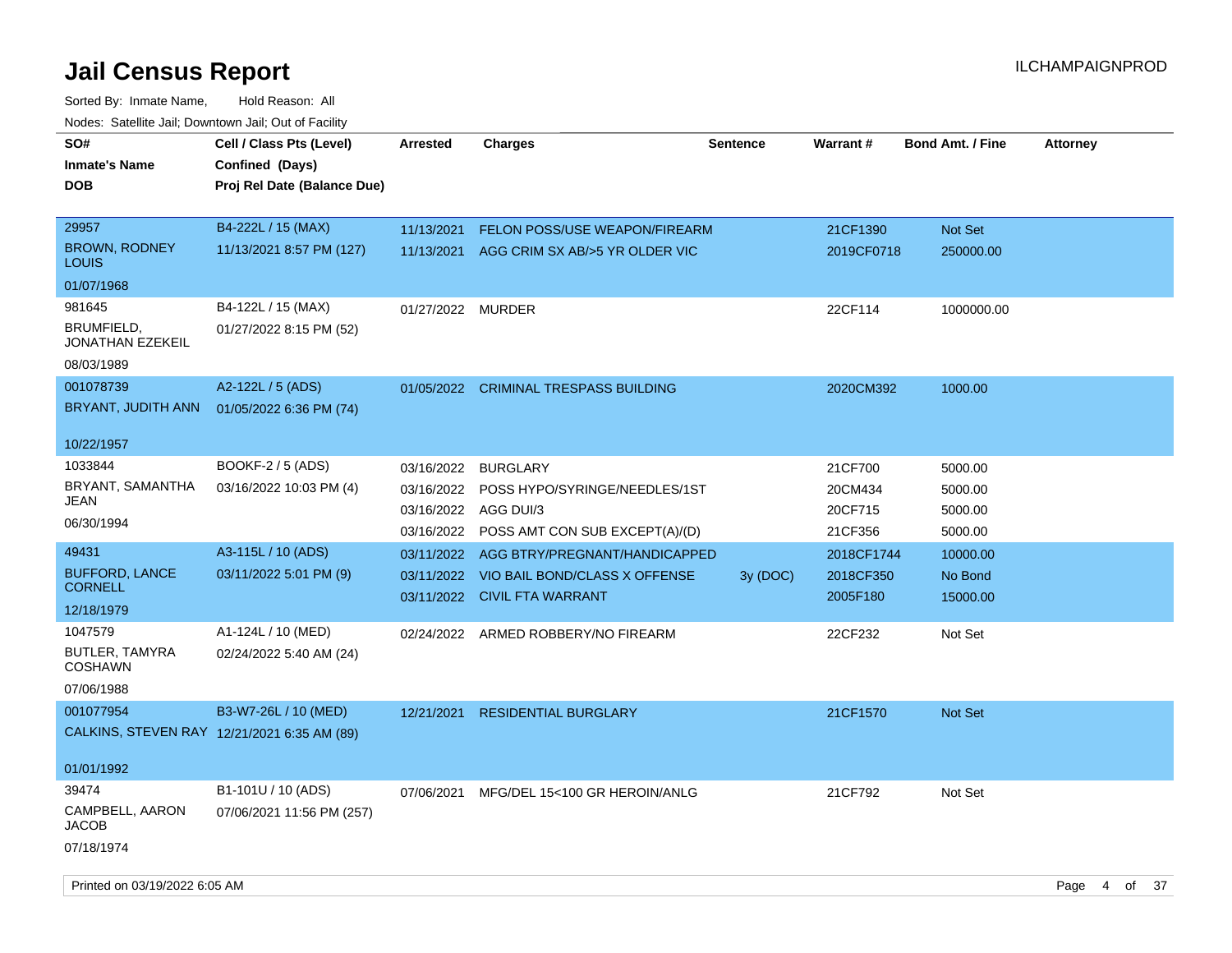Sorted By: Inmate Name, Hold Reason: All

| Nodes: Satellite Jail; Downtown Jail; Out of Facility |                                              |                 |                                               |                 |            |                         |                 |
|-------------------------------------------------------|----------------------------------------------|-----------------|-----------------------------------------------|-----------------|------------|-------------------------|-----------------|
| SO#                                                   | Cell / Class Pts (Level)                     | <b>Arrested</b> | <b>Charges</b>                                | <b>Sentence</b> | Warrant#   | <b>Bond Amt. / Fine</b> | <b>Attorney</b> |
| <b>Inmate's Name</b>                                  | Confined (Days)                              |                 |                                               |                 |            |                         |                 |
| <b>DOB</b>                                            | Proj Rel Date (Balance Due)                  |                 |                                               |                 |            |                         |                 |
|                                                       |                                              |                 |                                               |                 |            |                         |                 |
| 001078953                                             | A3-111L / 10 (ADS)                           |                 | 03/15/2022 POSSESSION OF STOLEN FIREARM       |                 | 2022CF319  | <b>Not Set</b>          |                 |
| CAMPBELL,<br><b>MOHAMMED BURNELL</b>                  | 03/15/2022 10:50 PM (5)                      |                 |                                               |                 |            |                         |                 |
| 09/25/1991                                            |                                              |                 |                                               |                 |            |                         |                 |
| 1060436                                               | B1-106U / 10 (MED)                           | 01/06/2022      | AGGRAVATED UNLAWFUL RESTRAINT                 |                 | 22CF29     | Not Set                 |                 |
| CARTER, DERESHEO<br><b>DEWAYNE</b>                    | 01/06/2022 8:43 PM (73)                      |                 | 01/06/2022 FELON ESCAPE/PEACE OFFICER         |                 | 22CF28     | Not Set                 |                 |
| 09/10/1991                                            |                                              |                 |                                               |                 |            |                         |                 |
| 001077353                                             | B1-106L / 15 (MAX)                           | 02/12/2022      | ALCOHOL SALES - MINOR 19-20                   |                 | 2020OV127  | 1000.00                 |                 |
| <b>CARTER, JAMES</b><br><b>IVORY</b>                  | 02/13/2022 1:19 AM (35)                      |                 | 02/12/2022 FELON POSS/USE WEAPON/FIREARM      |                 | 22CF173    | No Bond                 |                 |
| 08/12/2000                                            |                                              |                 |                                               |                 |            |                         |                 |
| 957936                                                | A4-201L / 15 (MAX)                           |                 | 03/10/2022 DELIVERY OF OR POSSESSION OF W/INT |                 | 22CF295    | Not Set                 |                 |
| CAVETTE, JUSTIN<br><b>EUGENE</b>                      | 03/10/2022 12:10 PM (10)                     |                 |                                               |                 |            |                         |                 |
| 08/02/1988                                            |                                              |                 |                                               |                 |            |                         |                 |
| 1029088                                               | B1-107L / 10 (MED)                           | 12/21/2021      | <b>FELON POSS/USE FIREARM PRIOR</b>           |                 | 21CF1338   | 250000.00               |                 |
| CHAPPLE, MALIK<br><b>BIANCO</b>                       | 12/22/2021 10:02 AM (88)                     |                 |                                               |                 |            |                         |                 |
| 10/25/1994                                            |                                              |                 |                                               |                 |            |                         |                 |
| 001078812                                             | B1-207U / 15 (MAX)                           | 02/01/2022      | ARMED ROBBERY/ARMED W/FIREARM                 |                 | 22CF145    | Not Set                 |                 |
| COBB, SINTRAE<br>SANCHEZ                              | 02/01/2022 8:33 PM (47)                      |                 |                                               |                 |            |                         |                 |
| 07/05/2002                                            |                                              |                 |                                               |                 |            |                         |                 |
| 001077485                                             | A1-227U / 15 (MAX)                           | 12/21/2021      | MURDER/INTENT TO KILL/INJURE                  |                 | 2021CF1282 | 1000000.00              |                 |
| <b>COLBERT, ARIEANA</b><br><b>FELICIA</b>             | 12/21/2021 2:08 PM (89)                      |                 |                                               |                 |            |                         |                 |
| 12/13/2000                                            |                                              |                 |                                               |                 |            |                         |                 |
| 34805                                                 | B4-227U / 15 (MAX)                           | 10/01/2021      | DOMESTIC BATTERY                              |                 | 21CF1183   | Not Set                 |                 |
|                                                       | CONERLY, KIN JOSEPH 10/01/2021 1:53 AM (170) | 10/01/2021      | ARMED HABITUAL CRIMINAL                       |                 | 21CF1184   | Not Set                 |                 |
| 11/16/1971                                            |                                              |                 | 10/06/2021 POSS STOLEN VEHICLE > \$25,000     |                 | 19CF1786   | Not Set                 |                 |

Printed on 03/19/2022 6:05 AM Page 5 of 37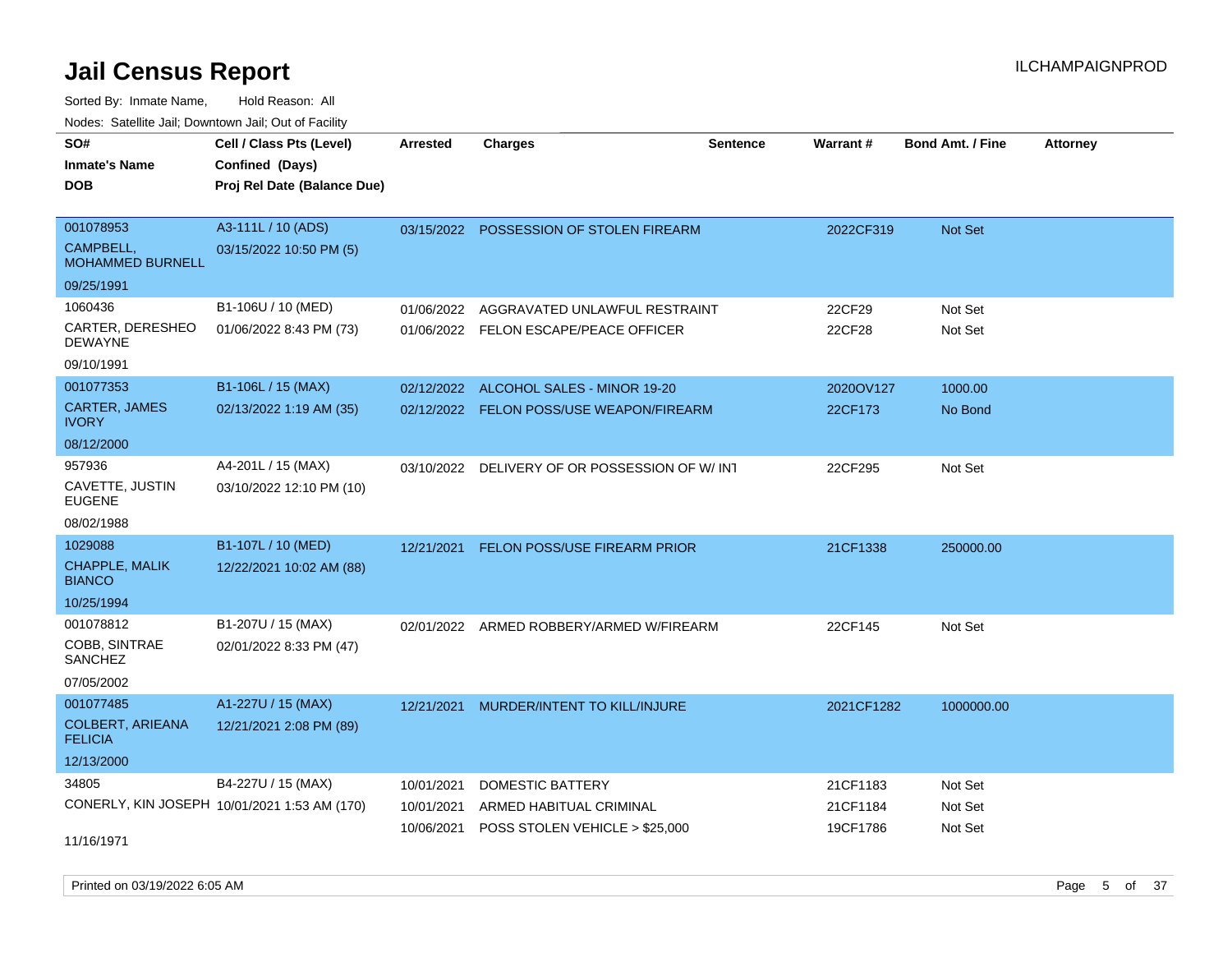Sorted By: Inmate Name, Hold Reason: All Nodes: Satellite Jail; Downtown Jail; Out of Facility

| SO#                                    | Cell / Class Pts (Level)    | Arrested             | <b>Charges</b>                        | <b>Sentence</b> | Warrant#   | <b>Bond Amt. / Fine</b> | <b>Attorney</b> |
|----------------------------------------|-----------------------------|----------------------|---------------------------------------|-----------------|------------|-------------------------|-----------------|
| <b>Inmate's Name</b>                   | Confined (Days)             |                      |                                       |                 |            |                         |                 |
| <b>DOB</b>                             | Proj Rel Date (Balance Due) |                      |                                       |                 |            |                         |                 |
|                                        |                             |                      |                                       |                 |            |                         |                 |
| 1074319                                | B1-104L / 15 (MAX)          | 10/12/2021           | AGGRAVATED CRUELTY TO ANIMALS         |                 | 21CF1238   | Not Set                 |                 |
| <b>CRAIG, DAVUCCI</b><br><b>DAVION</b> | 10/12/2021 11:36 AM (159)   | 10/14/2021 MURDER    |                                       |                 | 21CF1239   | Not Set                 |                 |
| 08/02/2001                             |                             |                      |                                       |                 |            |                         |                 |
| 001077549                              | B2-T3-10L / 10 (SPH)        | 12/22/2020           | PRED CRIM SEX ASLT/VICTIM <13         |                 | 2020CF1469 | Not Set                 |                 |
| CRISTOBAL-MATEO,<br><b>CRISTOBAL</b>   | 12/22/2020 1:17 PM (453)    |                      |                                       |                 |            |                         |                 |
| 12/02/1988                             |                             |                      |                                       |                 |            |                         |                 |
| 988538                                 | B3-W6-24L / 10 (MED)        | 12/21/2021           | AGGRAVATED DOMESTIC BATTERY           |                 | 21CF1564   | Not Set                 |                 |
| DAVIDSON, HARLEY<br><b>KYLE SCOTT</b>  | 12/21/2021 5:45 AM (89)     |                      |                                       |                 |            |                         |                 |
| 08/05/1990                             | 4/18/2022 (0.00)            |                      |                                       |                 |            |                         |                 |
| 1023587                                | A4-102L / 15 (MAX)          | 09/24/2021           | MFG/DEL CANNABIS/2.5-10 GRAMS         |                 | 21CF1155   | Not Set                 |                 |
| DAVIS, MARTIN<br><b>DENNIS</b>         | 09/24/2021 9:38 PM (177)    |                      | 09/24/2021 ARMED HABITUAL CRIMINAL    |                 | 2021-CF681 | 500000.00               |                 |
| 12/02/1994                             |                             |                      |                                       |                 |            |                         |                 |
| 001078538                              | A3-213U / 10 (ADS)          | 10/26/2021           | <b>CRIM SEX ASSAULT/FORCE</b>         |                 | 21CF1301   | Not Set                 |                 |
| DAWKINS, LEN                           | 10/26/2021 8:18 PM (145)    |                      |                                       |                 |            |                         |                 |
| 03/23/1987                             |                             |                      |                                       |                 |            |                         |                 |
| 56972                                  | B3-W8-32L / 10 (MED)        | 08/30/2021           | POSS STOLEN VEHICLE > \$25,000        |                 | 21CF1044   | Not Set                 |                 |
| DAY, DANIEL JOSEPH                     | 08/30/2021 3:07 PM (202)    | 09/04/2021           | <b>BURGLARY</b>                       |                 | 21CF1054   | Not Set                 |                 |
|                                        |                             |                      |                                       |                 |            |                         |                 |
| 10/16/1982                             |                             |                      |                                       |                 |            |                         |                 |
| 64070                                  | B3-W7-28L / 10 (MED)        | 02/18/2022           | <b>BURGLARY</b>                       |                 | 21CF1176   | 20000.00                |                 |
| DECKER, ANTHONY V                      | 02/18/2022 6:52 PM (30)     |                      | 02/18/2022 POSSESSION OF METH<5 GRAMS |                 | 21CF1205   | 15000.00                |                 |
| 11/27/1982                             |                             |                      |                                       |                 |            |                         |                 |
| 36298                                  | A3-113U / 5 (ADS)           | 03/11/2022 AGG DUI/3 |                                       |                 | 21CF380    | Not Set                 |                 |
| DUCEY, SCOTT<br><b>ROBERT</b>          | 03/11/2022 12:49 PM (9)     |                      |                                       |                 |            |                         |                 |
|                                        |                             |                      |                                       |                 |            |                         |                 |

04/02/1969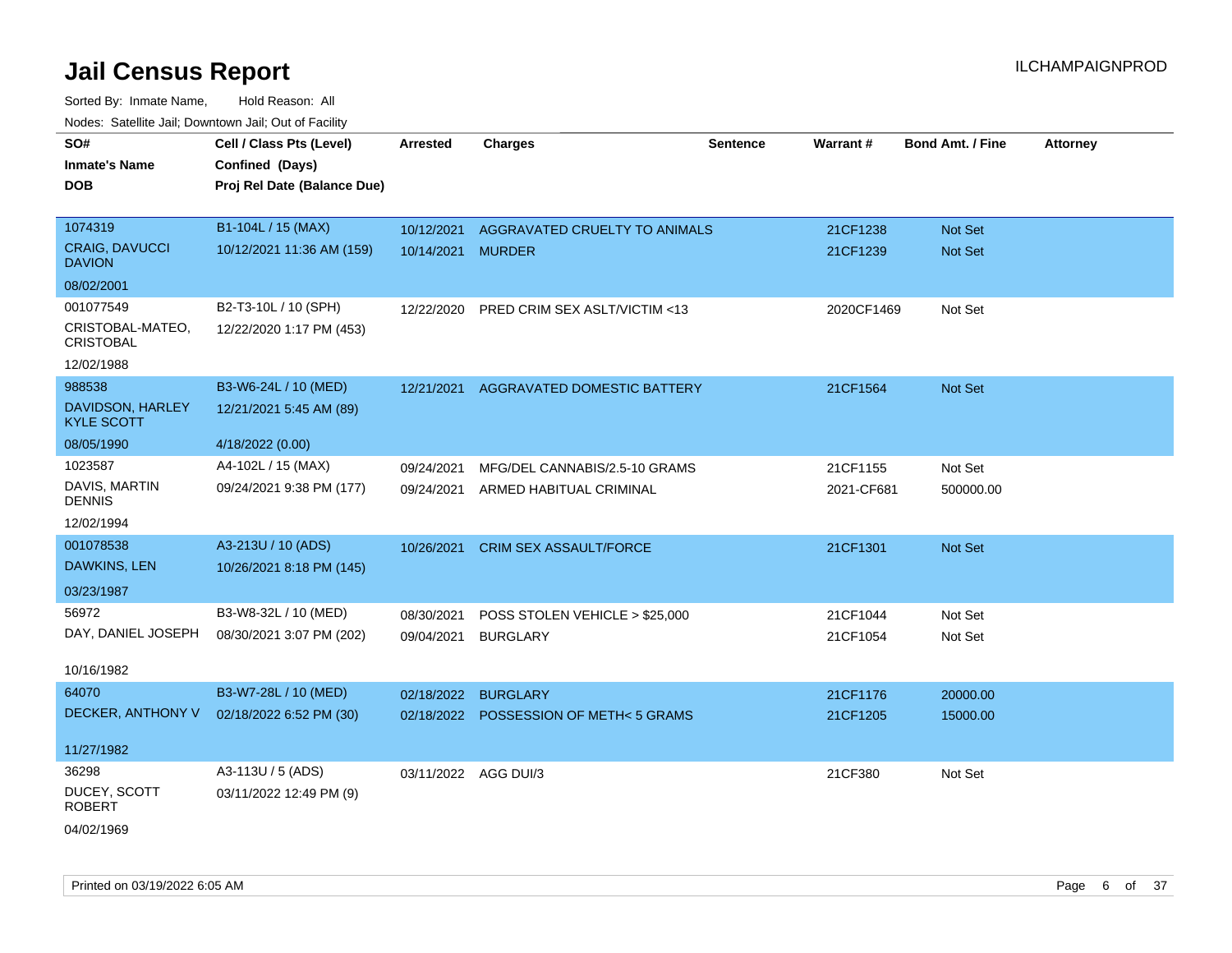| <b>NOULD:</b> Catoline bail, Downtown bail, Out of I dollty |                             |                   |                                          |                 |             |                         |                 |
|-------------------------------------------------------------|-----------------------------|-------------------|------------------------------------------|-----------------|-------------|-------------------------|-----------------|
| SO#                                                         | Cell / Class Pts (Level)    | <b>Arrested</b>   | Charges                                  | <b>Sentence</b> | Warrant#    | <b>Bond Amt. / Fine</b> | <b>Attorney</b> |
| <b>Inmate's Name</b>                                        | Confined (Days)             |                   |                                          |                 |             |                         |                 |
| <b>DOB</b>                                                  | Proj Rel Date (Balance Due) |                   |                                          |                 |             |                         |                 |
|                                                             |                             |                   |                                          |                 |             |                         |                 |
| 1024895                                                     | B1-103L / 10 (MED)          | 12/15/2021        | MFG/DEL 100<400 GR COCA/ANLG             |                 | 21CF1535    | Not Set                 |                 |
| EDWARDS, GEORGE<br><b>CORTEZ</b>                            | 12/15/2021 12:26 PM (95)    | 12/15/2021        | <b>AGGRAVATED BATTERY</b>                |                 | 21CF1536    | <b>Not Set</b>          |                 |
| 06/19/1994                                                  |                             |                   |                                          |                 |             |                         |                 |
| 1074720                                                     | B2-T4-13U / 15 (SPH)        | 01/19/2022        | PRED CRIM SEX ASLT/VICTIM <13            |                 | 21CF1414    | 500000.00               |                 |
| ELVIR-REYES, JORGE<br>LEONARDO                              | 01/19/2022 1:43 PM (60)     |                   |                                          |                 |             |                         |                 |
| 06/03/1988                                                  |                             |                   |                                          |                 |             |                         |                 |
| 43977                                                       | B2-T1-02L / 5 (SPH)         | 12/20/2021        | AGG FLEEING POLICE/21 MPH OVER           |                 | 21CF1566    | Not Set                 |                 |
| <b>EMKES, DOUGLAS</b><br><b>ALAN</b>                        | 12/20/2021 9:59 AM (90)     | 12/20/2021        | <b>PAROLE REVOCATION</b>                 |                 |             | No Bond                 |                 |
| 06/08/1959                                                  |                             |                   |                                          |                 |             |                         |                 |
| 987328                                                      | A2-123L / 10 (MED)          | 12/11/2021        | AGG ASLT PEACE OFF/FIRE/ER WRK           |                 | 21CF1515    | Not Set                 |                 |
| ERVIN, DEIDRA ANN<br>RUTH                                   | 12/11/2021 8:48 PM (99)     |                   |                                          |                 |             |                         |                 |
| 04/15/1991                                                  |                             |                   |                                          |                 |             |                         |                 |
| 60186                                                       | A3-114U / 10 (ADS)          |                   | 03/12/2022 AGG DOMESTIC BATTERY/STRANGLE |                 | 22CF304     | Not Set                 |                 |
| <b>EVANS, MICHAEL</b><br><b>WILLIAM</b>                     | 03/12/2022 6:03 PM (8)      |                   |                                          |                 |             |                         |                 |
| 08/08/1981                                                  |                             |                   |                                          |                 |             |                         |                 |
| 1026175                                                     | B4-127U / 10 (MED)          | 02/06/2022        | FELON FAIL/RETURN FRM FURLOUGH           |                 | 21CF1554    | No Bond                 |                 |
| FALCONER, AVERY                                             | 02/06/2022 4:49 AM (42)     | 02/06/2022        | <b>CITY OV ARREST</b>                    |                 | 2021-OV-65  | 1000.00                 |                 |
| <b>FOX</b>                                                  |                             |                   | 02/07/2022 MFG/DEL 1<15 GR COCAINE/ANLG  | 6y (DOC)        | 2019CF1617  | No Bond                 |                 |
| 04/07/1989                                                  |                             |                   |                                          |                 |             |                         |                 |
| 527081                                                      | B3-W5-20L / 10 (MED)        | 09/06/2021        | ARSON/REAL/PERSONAL PROP>\$150           |                 | 2021 CF 797 | 25000.00                |                 |
| <b>FERGUSON,</b><br><b>CHRISTOPHER</b>                      | 09/06/2021 1:18 PM (195)    |                   |                                          |                 |             |                         |                 |
| 12/21/1981                                                  |                             |                   |                                          |                 |             |                         |                 |
| 66468                                                       | A4-106L / 15 (MAX)          | 03/06/2022 MURDER |                                          |                 | 22CF273     | 1000000.00              |                 |
| FERRELL, BRIAN<br>JAMAL                                     | 03/06/2022 9:04 PM (14)     |                   |                                          |                 |             |                         |                 |
| 11/15/1985                                                  |                             |                   |                                          |                 |             |                         |                 |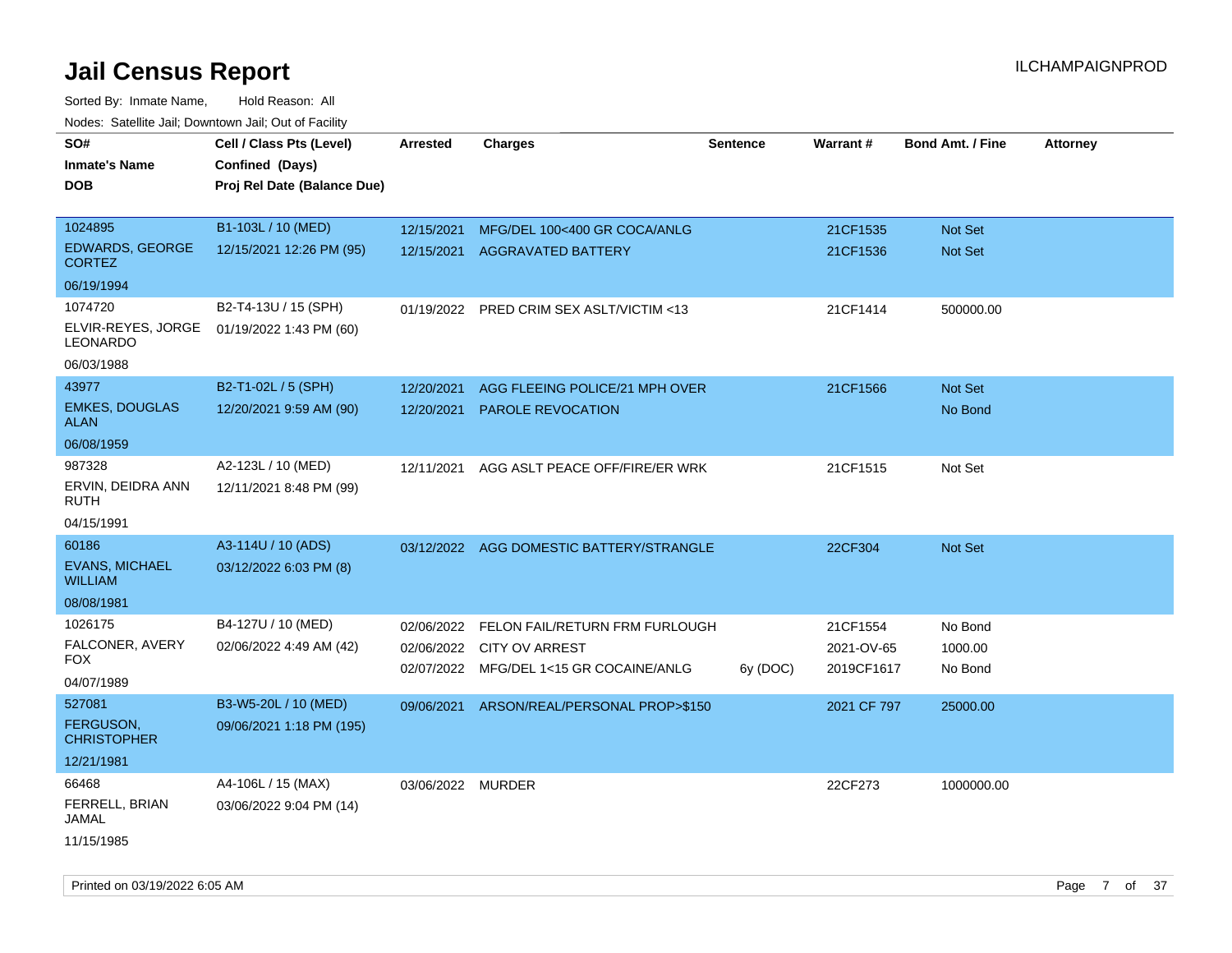Sorted By: Inmate Name, Hold Reason: All Nodes: Satellite Jail; Downtown Jail; Out of Facility

| SO#                                        | Cell / Class Pts (Level)                     | <b>Arrested</b> | <b>Charges</b>                  | <b>Sentence</b> | Warrant#   | <b>Bond Amt. / Fine</b> | <b>Attorney</b> |
|--------------------------------------------|----------------------------------------------|-----------------|---------------------------------|-----------------|------------|-------------------------|-----------------|
| <b>Inmate's Name</b>                       | Confined (Days)                              |                 |                                 |                 |            |                         |                 |
| DOB                                        | Proj Rel Date (Balance Due)                  |                 |                                 |                 |            |                         |                 |
|                                            |                                              |                 |                                 |                 |            |                         |                 |
| 962759                                     | B2-DR / 15 (SPH)                             | 07/16/2021      | <b>METH DELIVERY&lt;5 GRAMS</b> |                 | 21CF833    | Not Set                 |                 |
|                                            | FINLEY, KEVIN DANTE 07/16/2021 9:44 PM (247) | 07/29/2021      | AGG CRIM SEX ASSAULT/FELONY     |                 | 21CF891    | No Bond                 |                 |
| 12/28/1988                                 |                                              |                 |                                 |                 |            |                         |                 |
| 1039744                                    | B4-122U / 15 (MAX)                           | 12/06/2021      | <b>MURDER</b>                   |                 | 20CF959    | 1000000.00              |                 |
| FONVILLE, TREVOY<br><b>JERMAINE</b>        | 12/06/2021 10:52 AM (104)                    |                 |                                 |                 |            |                         |                 |
| 01/13/1996                                 |                                              |                 |                                 |                 |            |                         |                 |
| 001078863                                  | B4-226U / 15 (MAX)                           | 02/19/2022      | POSSESSION OF STOLEN FIREARM    |                 | 22CF203    | <b>Not Set</b>          |                 |
| FOSTER, JOHN<br><b>CARELL</b>              | 02/19/2022 6:01 AM (29)                      |                 |                                 |                 |            |                         |                 |
| 03/13/1981                                 |                                              |                 |                                 |                 |            |                         |                 |
| 518395                                     | B2-T3-12L / 15 (SPH)                         | 07/07/2020      | <b>CRIMINAL SEXUAL ASSAULT</b>  |                 | 2020-CF735 | 250000.00               |                 |
|                                            | FRANDLE, MARK RYAN 07/07/2020 3:42 PM (621)  |                 |                                 |                 |            |                         |                 |
| 09/10/1985                                 |                                              |                 |                                 |                 |            |                         |                 |
| 001077934                                  | A1-125L / 10 (MED)                           | 08/22/2021      | <b>DOMESTIC BATTERY</b>         |                 | 21 CM 172  | 10000.00                |                 |
| FREED, LOGAN<br><b>SUZANNE</b>             | 08/22/2021 11:45 PM (210)                    | 08/22/2021      | AGG DUI/ACCIDENT/DEATH          |                 | 21CF1024   | Not Set                 |                 |
| 08/18/1996                                 |                                              |                 |                                 |                 |            |                         |                 |
| 001078290                                  | A1-224L / 10 (ADS)                           | 08/19/2021      | MACHINE GUN/AUTO WEAPON/VEH     |                 | 21CF1012   | Not Set                 |                 |
| FREEMAN, ANGEL<br><b>JANILA KAY</b>        | 08/19/2021 1:26 AM (213)                     |                 |                                 |                 |            |                         |                 |
| 12/25/1995                                 |                                              |                 |                                 |                 |            |                         |                 |
| 001077782                                  | BOOKH-3                                      |                 | 03/18/2022 DOMESTIC BATTERY     |                 | 2022CMAWOW | Not Set                 |                 |
| FRYE, ROY ELI                              | 03/18/2022 6:23 PM (2)                       |                 |                                 |                 |            |                         |                 |
| 07/01/1969                                 |                                              |                 |                                 |                 |            |                         |                 |
| 591514                                     | B2-T2-07U / 10 (SPH)                         | 02/25/2022      | AGG CRIM SEX ABUSE/VIC 13-17    |                 | 22CF230    | 100000.00               |                 |
| GAMBLE, SCOTT PAUL 02/25/2022 6:08 PM (23) |                                              |                 |                                 |                 |            |                         |                 |

09/06/1968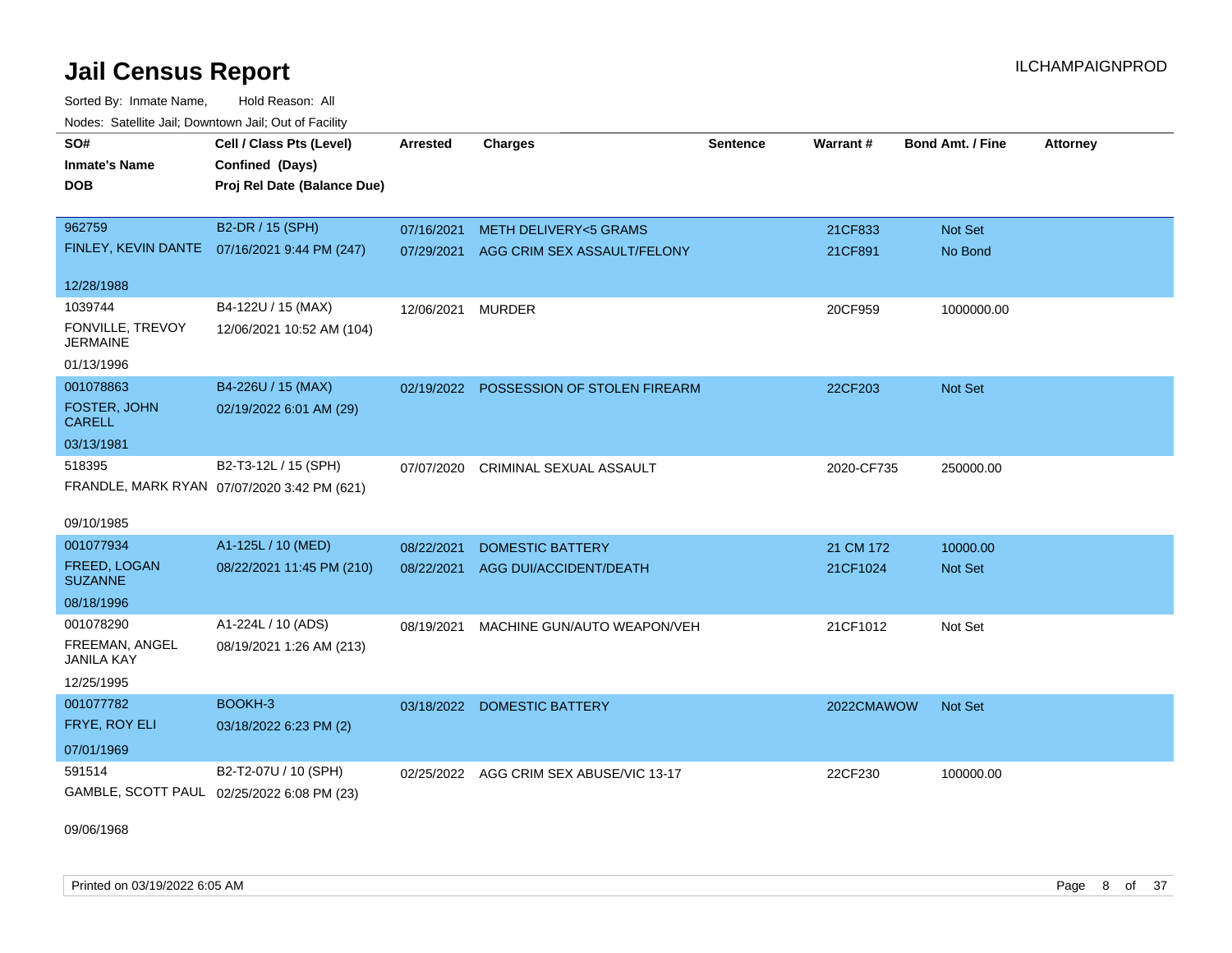| SO#<br><b>Inmate's Name</b><br><b>DOB</b>                                      | Cell / Class Pts (Level)<br>Confined (Days)<br>Proj Rel Date (Balance Due) | <b>Arrested</b>                        | <b>Charges</b>                                                                              | <b>Sentence</b> | <b>Warrant#</b>                  | <b>Bond Amt. / Fine</b>               | <b>Attorney</b> |
|--------------------------------------------------------------------------------|----------------------------------------------------------------------------|----------------------------------------|---------------------------------------------------------------------------------------------|-----------------|----------------------------------|---------------------------------------|-----------------|
| 1068917<br><b>GARCIA, JUAN</b><br><b>CARLOS</b>                                | <b>BOOKF-1/5 (MIN)</b><br>08/11/2021 9:24 PM (221)                         |                                        | 08/11/2021 VIO ORDER/PRIOR VIO OF ORDER                                                     |                 | 21CF965                          | <b>Not Set</b>                        |                 |
| 10/21/1997<br>001078154<br><b>GENTRY, DAMON</b><br><b>LIONEL</b><br>12/25/1971 | B4-121U / 10 (MED)<br>01/09/2022 4:41 PM (70)                              | 01/09/2022                             | DRVG UNDER INFLU OF ALCOHOL<br>01/09/2022 AGG DOMESTIC BATTERY/STRANGLE                     |                 | 2021 DT 182<br>2021 CF 1396      | 5000.00<br>50000.00                   |                 |
| 001078633<br>GONZALEZ-GUILLEN,<br><b>EDWARD</b><br>08/25/2002                  | B2-T4-15U / 25 (SPH)<br>12/01/2021 12:08 PM (109)                          | 12/01/2021                             | <b>PRED CRIM SEX ASLT/VICTIM &lt;13</b>                                                     |                 | 21CF1416                         | 250000.00                             |                 |
| 001078607<br><b>GRAY, WILLIAM</b><br>DA'VON<br>04/18/1984                      | B4-221L / 15 (MAX)<br>11/22/2021 2:57 PM (118)                             | 11/22/2021                             | FELON POSS/USE FIREARM/PAROLE<br>11/22/2021 ATTEMPT (FIRST DEGREE MURDER)                   |                 | 21CF1437<br>21CF1435             | Not Set<br>Not Set                    |                 |
| 56342<br><b>GRIFFIN, NATHAN</b><br><b>EUGENE</b><br>02/24/1969                 | B1-206L / 10 (MED)<br>10/21/2021 4:20 PM (150)                             | 10/21/2021<br>10/21/2021<br>10/21/2021 | THEFT CONTROL INTENT <\$500<br>DRIVING ON REVOKED LICENSE<br><b>ARMED HABITUAL CRIMINAL</b> |                 | 17CF1451<br>20TR1979<br>21CF1279 | 10000.00<br>3000.00<br><b>Not Set</b> |                 |
| 001078868<br>HARRIS-MINER.<br><b>NICHOLAS</b><br>07/08/1998                    | <b>BOOKH-4 / 5 (ADS)</b><br>02/24/2022 3:56 PM (24)                        |                                        | 02/24/2022 STALKING/CAUSE FEAR FOR SAFETY                                                   |                 | 22CF227                          | 150000.00                             |                 |
| 544770<br>HAYES, DEVON<br><b>JERMAINE</b><br>11/07/1987                        | A4-105U / 10 (MED)<br>08/14/2021 2:56 AM (218)                             | 08/14/2021                             | AGG DOMESTIC BATTERY/STRANGLE                                                               | 7y (DOC)        | 2021CF514                        | 25000.00                              |                 |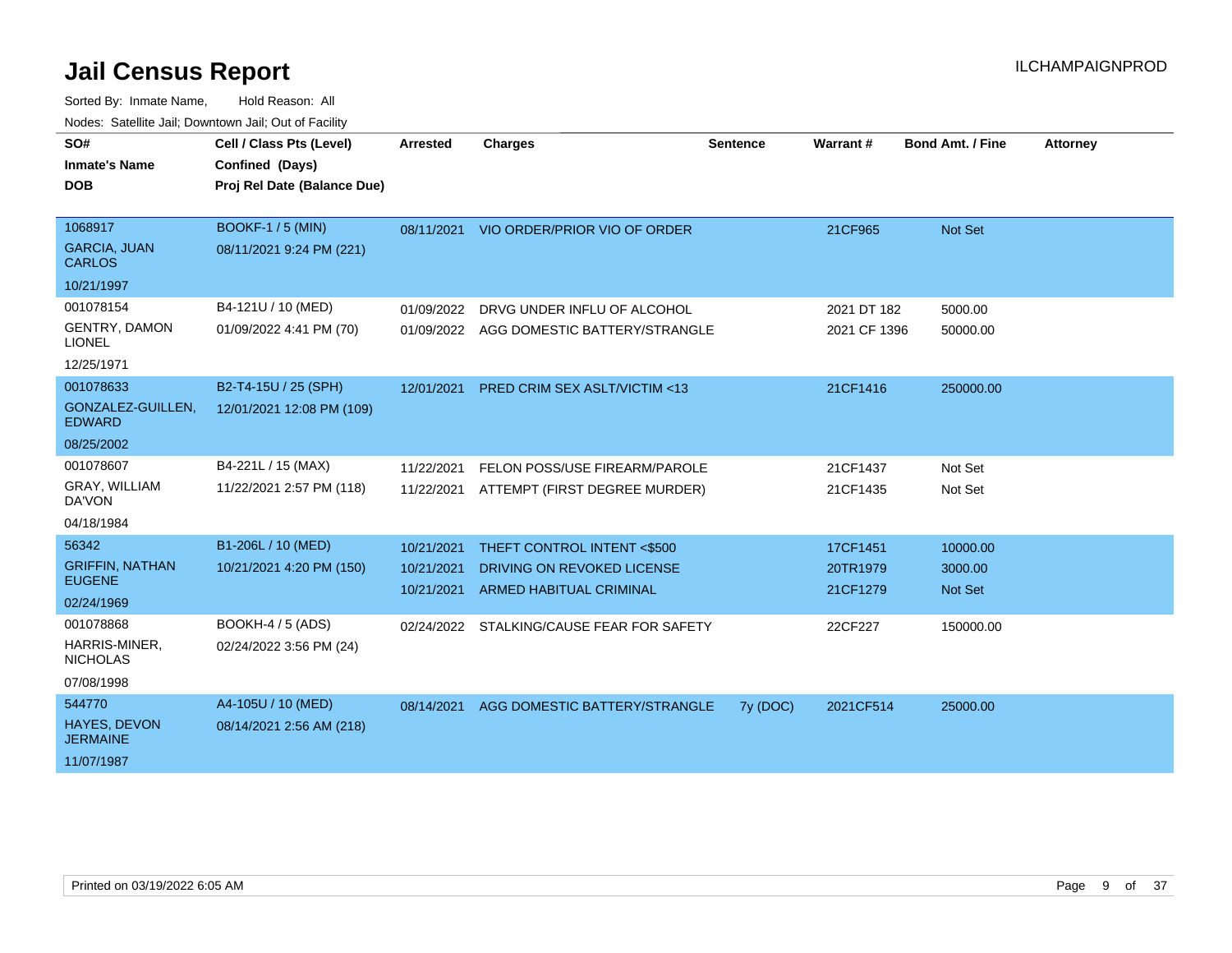| SO#                                                       | Cell / Class Pts (Level)    | <b>Arrested</b> | <b>Charges</b>                            | <b>Sentence</b> | Warrant#  | <b>Bond Amt. / Fine</b> | <b>Attorney</b> |
|-----------------------------------------------------------|-----------------------------|-----------------|-------------------------------------------|-----------------|-----------|-------------------------|-----------------|
| <b>Inmate's Name</b>                                      | Confined (Days)             |                 |                                           |                 |           |                         |                 |
| <b>DOB</b>                                                | Proj Rel Date (Balance Due) |                 |                                           |                 |           |                         |                 |
|                                                           |                             |                 |                                           |                 |           |                         |                 |
| 975293                                                    | B2-T4-14L / 10 (SPH)        | 07/21/2021      | VIO ORDER/PRIOR VIO OF ORDER              |                 | 21CF914   | No Bond                 |                 |
| HILL, JACOB MILES                                         | 07/21/2021 8:43 PM (242)    | 07/21/2021      | <b>STALKING</b>                           |                 | 2021CF863 | <b>Not Set</b>          |                 |
|                                                           |                             | 07/25/2021      | PAROLE REVOCATION                         |                 | CH2104646 | <b>Not Set</b>          |                 |
| 02/06/1988                                                |                             | 08/18/2021      | <b>HARASS WITNESS/FAMILY MBR/REP</b>      |                 | 21CF992   | <b>Not Set</b>          |                 |
|                                                           |                             | 09/09/2021      | AGG STALKING/BODILY HARM                  |                 | 21CF1073  | <b>Not Set</b>          |                 |
| 48471                                                     | B1-207L / 15 (MAX)          | 08/08/2021      | AGG BATTERY/DISCHARGE FIREARM             |                 | 21CF946   | Not Set                 |                 |
| HILL, RAMESH<br><b>JERMAINE</b>                           | 08/08/2021 4:45 AM (224)    |                 |                                           |                 |           |                         |                 |
| 12/11/1978                                                |                             |                 |                                           |                 |           |                         |                 |
| 1072876                                                   | A1-226U / 5 (MIN)           |                 | 02/10/2022 METH DELIVERY/5<15 GRAMS       | 4y (DOC)        | 21CF143   | No Bond                 |                 |
| HOUTCHINS, SAVANNA 02/10/2022 5:10 PM (38)<br><b>BELL</b> |                             |                 |                                           |                 |           |                         |                 |
| 07/10/1996                                                | 2/17/2022 (0.00)            |                 |                                           |                 |           |                         |                 |
| 001078884                                                 | A4-207L / 15 (MAX)          |                 | 02/27/2022 ARMED VIOLENCE/CATEGORY I      | 6y (DOC)        | 22CF234   | Not Set                 |                 |
| HOWARD, TREVON<br><b>TITRESS</b>                          | 02/27/2022 5:07 AM (21)     |                 |                                           |                 |           |                         |                 |
| 03/20/1999                                                |                             |                 |                                           |                 |           |                         |                 |
| 51028                                                     | B3-W6-21U / 10 (MED)        |                 | 02/23/2022 AGG FLEEING/2+ CON DEVICES     |                 | 19CF1839  | 50000.00                |                 |
| HUFFMAN, MICHAEL<br><b>LEONARD</b>                        | 02/23/2022 3:14 AM (25)     |                 |                                           |                 |           |                         |                 |
| 07/24/1980                                                |                             |                 |                                           |                 |           |                         |                 |
| 1061186                                                   | A2-221L / 10 (ADS)          |                 | 03/16/2022 MURDER/STRONG PROB KILL/INJURE |                 | 22CF329   | No Bond                 |                 |
| INGRAM, CHERELL<br><b>LETRISE</b>                         | 03/16/2022 10:17 PM (4)     |                 |                                           |                 |           |                         |                 |
| 10/01/1986                                                |                             |                 |                                           |                 |           |                         |                 |
| 38993                                                     | A3-117L / 15 (MAX)          |                 | 02/13/2021 ATTEMPT (FIRST DEGREE MURDER)  |                 | 21CF181   | <b>Not Set</b>          |                 |
| <b>JACKSON, LAMONT</b><br><b>JEREMIE</b>                  | 02/13/2021 7:45 AM (400)    |                 |                                           |                 |           |                         |                 |
| 07/31/1973                                                |                             |                 |                                           |                 |           |                         |                 |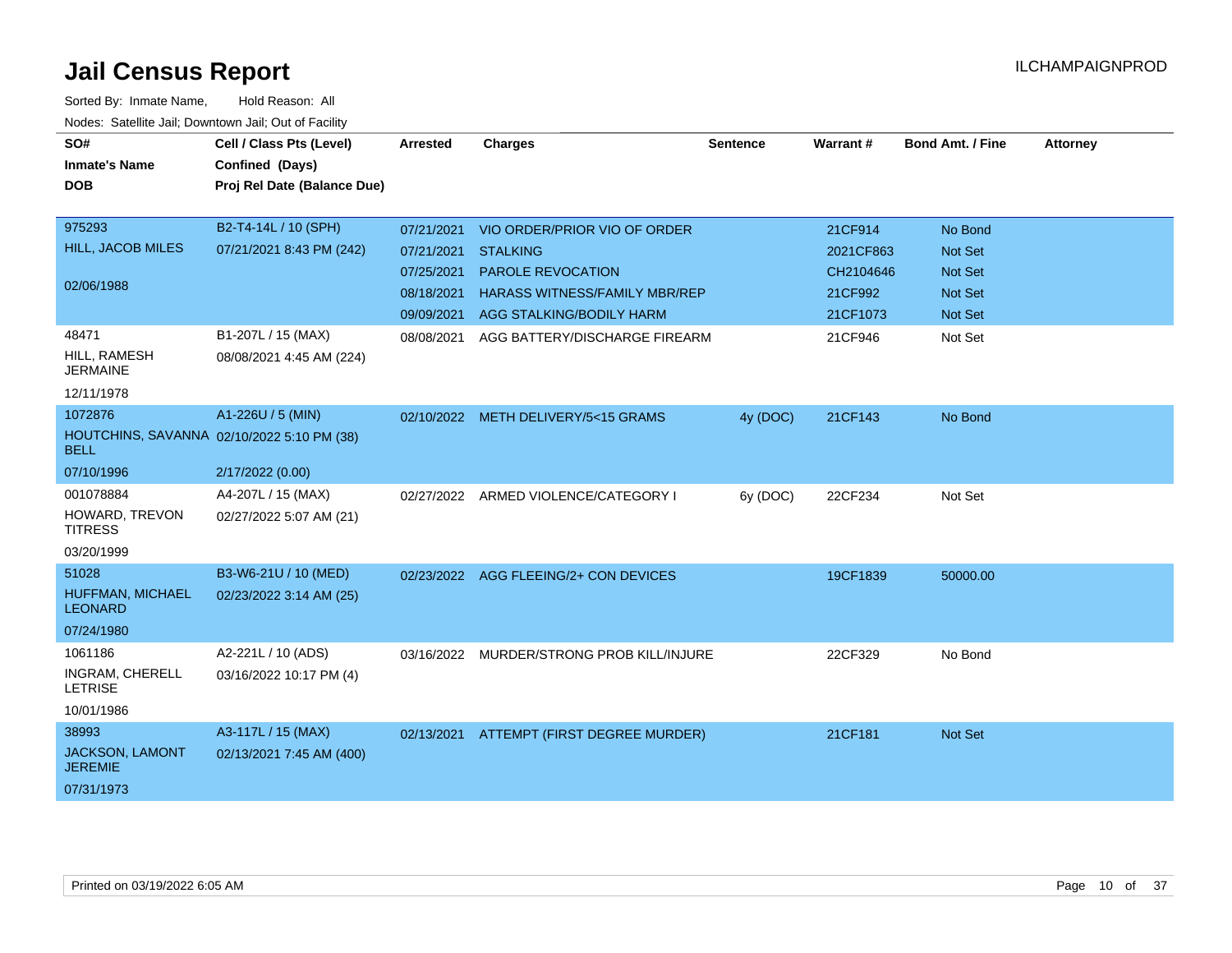| SO#<br><b>Inmate's Name</b><br><b>DOB</b>                       | Cell / Class Pts (Level)<br>Confined (Days)<br>Proj Rel Date (Balance Due) | <b>Arrested</b>                        | <b>Charges</b>                                                                                           | <b>Sentence</b>      | Warrant#                             | Bond Amt. / Fine                     | <b>Attorney</b> |
|-----------------------------------------------------------------|----------------------------------------------------------------------------|----------------------------------------|----------------------------------------------------------------------------------------------------------|----------------------|--------------------------------------|--------------------------------------|-----------------|
| 001077487<br><b>JACKSON, TERRELL</b><br><b>DANDRE</b>           | B3-W8-30L / 10 (MED)<br>12/03/2020 10:18 AM (472)                          | 12/03/2020<br>11/09/2021               | FELON POSS/USE WEAPON/FIREARM<br>AGG DISCHARGE FIREARM/OCC VEH                                           | 8y (DOC)<br>8y (DOC) | 20CF1377<br>21CR0331401              | Not Set<br>No Bond                   |                 |
| 08/11/1990                                                      |                                                                            |                                        |                                                                                                          |                      |                                      |                                      |                 |
| 001078703<br>JOHNS, SHANIQUH<br><b>THERESA</b><br>04/03/1992    | A1-225U / 15 (ADS)<br>12/22/2021 6:41 AM (88)                              | 12/20/2021                             | MURDER/INTENT TO KILL/INJURE                                                                             |                      | 21CF1574                             | Not Set                              |                 |
| 1042582<br><b>JONES, DEONTA</b><br>DANTRAL<br>02/01/1993        | B1-107U / 15 (MAX)<br>03/10/2022 4:50 AM (10)                              |                                        | 03/10/2022 VIOLATE ORDER PROTECTION                                                                      |                      | 22CM61                               | Not Set                              |                 |
| 001078645<br>JONES, KELVIN<br><b>KHYRIC</b><br>02/27/2001       | B4-225L / 10 (MED)<br>12/02/2021 6:56 PM (108)                             | 12/02/2021                             | AGG DISCHARGE FIREARM                                                                                    |                      | 21CF1478                             | No Bond                              |                 |
| 956822<br><b>JONES, MARIO</b><br><b>NATHANIEL</b><br>10/27/1987 | A4-107U / 15 (MAX)<br>11/25/2021 10:37 AM (115)                            | 11/25/2021<br>11/25/2021<br>11/25/2021 | AGGRAVATED DOMESTIC BATTERY<br>PAROLE REVOCATION<br>UNLAWFUL RESTRAINT                                   |                      | 21CF1442<br>CH2106361<br>21CF1443    | <b>Not Set</b><br>No Bond<br>Not Set |                 |
| 59668<br><b>JONES, MARTELL</b><br><b>DEANGELO</b><br>07/11/1983 | B2-T1-04L / 10 (SPH)<br>02/11/2022 3:19 PM (37)                            | 02/11/2022                             | FAIL TO RPT CHNG ADDRESS/EMPL<br>02/11/2022 AGGRAVATED ARSON/BODILY HARM                                 |                      | 20 CF 1241<br>22 CF 169              | 75000.00<br>75000.00                 |                 |
| 1008468<br><b>JONES, MARTEZ</b><br><b>LAMONTE</b><br>06/22/1993 | B4-125L / 10 (MED)<br>12/01/2021 1:28 PM (109)                             | 12/01/2021<br>12/02/2021               | FELON POSS/USE WEAPON/FIREARM<br>PROBATION VIOLATION                                                     |                      | 21CF1472<br>20CF1151                 | Not Set<br>Not Set                   |                 |
| 1024939<br>KELLER, MICHAEL<br><b>GLENN</b><br>12/13/1994        | A3-112L / 10 (ADS)<br>03/17/2022 2:46 AM (3)                               | 03/17/2022<br>03/17/2022               | TRANSP/CARRY ALC LIQ/PASSENGER<br>DRIVING ON SUSPENDED LICENSE<br>03/17/2022 POSSESSION OF METH< 5 GRAMS |                      | 2022MT344<br>2020TR1028<br>2022CF320 | Not Set<br>7500.00<br>Not Set        |                 |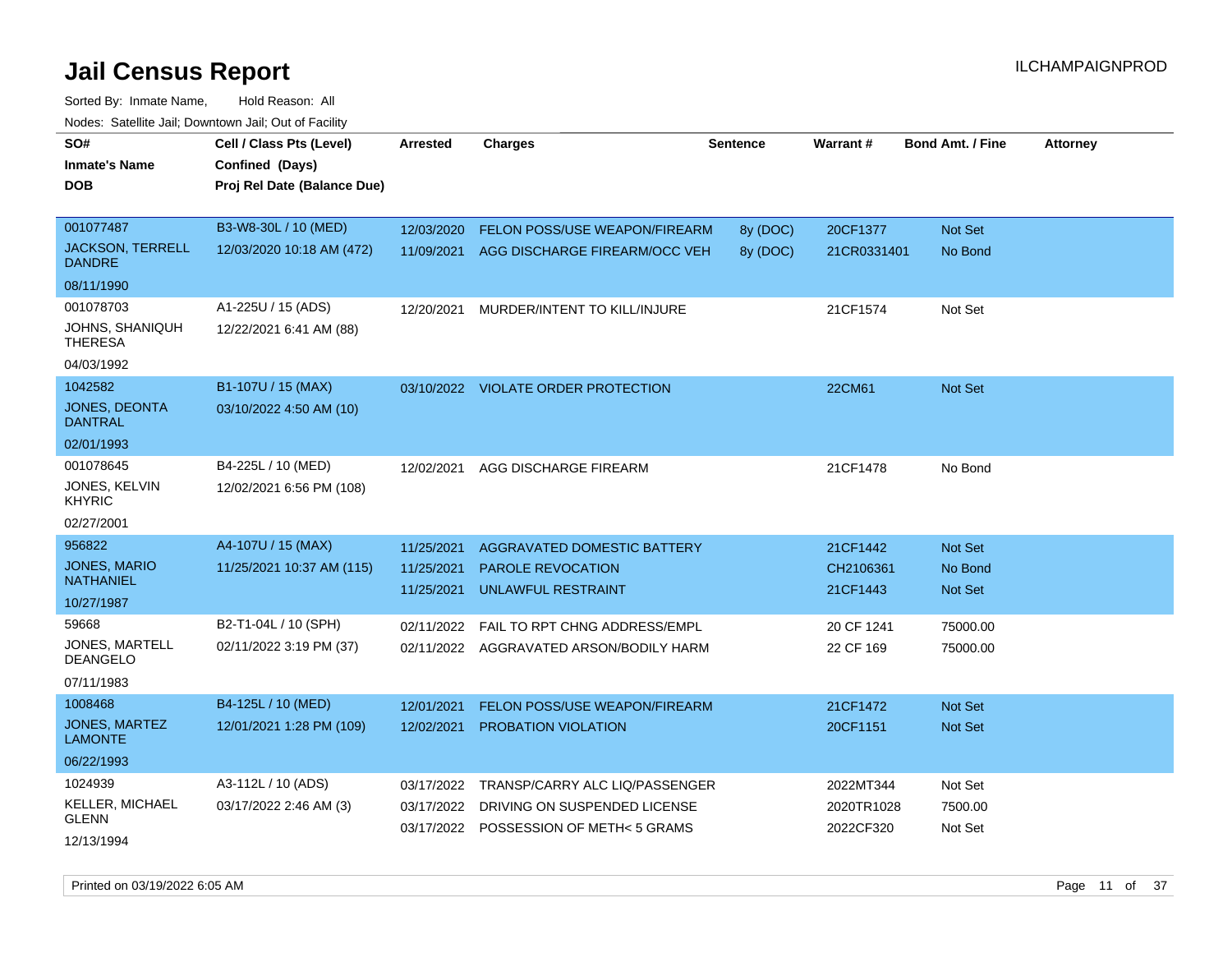| SO#                                 | Cell / Class Pts (Level)    | <b>Arrested</b> | <b>Charges</b>                                | <b>Sentence</b> | <b>Warrant#</b> | <b>Bond Amt. / Fine</b> | <b>Attorney</b> |
|-------------------------------------|-----------------------------|-----------------|-----------------------------------------------|-----------------|-----------------|-------------------------|-----------------|
| <b>Inmate's Name</b>                | Confined (Days)             |                 |                                               |                 |                 |                         |                 |
| <b>DOB</b>                          | Proj Rel Date (Balance Due) |                 |                                               |                 |                 |                         |                 |
|                                     |                             |                 |                                               |                 |                 |                         |                 |
| 1068786                             | B4-121L / 10 (MED)          | 03/04/2022      | DOMESTIC BATTERY/OTHER PRIOR                  |                 | 22CF270         | Not Set                 |                 |
| LACY, MALIK SHAKUR                  | 03/04/2022 7:25 PM (16)     | 03/04/2022      | DOMESTIC BATTERY/HARM/VIO O/P                 |                 | 18CM478         | 2500.00                 |                 |
|                                     |                             |                 | 03/04/2022 WARRANT OUT OF COUNTY              |                 | 20TR4604        | 3000.00                 |                 |
| 12/01/1996                          |                             |                 |                                               |                 |                 |                         |                 |
| 1041648                             | A4-206U / 15 (MAX)          | 01/11/2022      | <b>PAROLE REVOCATION</b>                      |                 | CH2200221       | Not Set                 |                 |
| LANE, DEMETRIUS<br>LAQUAN           | 01/11/2022 5:27 AM (68)     |                 | 01/11/2022 ARMED HABITUAL CRIMINAL            |                 | 22CF41          | Not Set                 |                 |
| 07/04/1996                          |                             |                 |                                               |                 |                 |                         |                 |
| 1070011                             | B4-124U / 15 (MAX)          | 08/03/2021      | AGG DISCH FIREARM/1ST AID PERS                |                 | 21CF929         | Not Set                 |                 |
| LAWS, WILLIAM<br>ZARAK, Third       | 08/03/2021 3:53 PM (229)    |                 |                                               |                 |                 |                         |                 |
| 07/06/1999                          |                             |                 |                                               |                 |                 |                         |                 |
| 60634                               | BOOKF-2                     | 03/18/2022      | POSSESSING A CONTROLLED SUBSTANC              |                 | 22CFAWOW        | Not Set                 |                 |
| LEONARD, VICTORIA                   | 03/18/2022 10:07 AM (2)     |                 | 03/18/2022 POSSESS DRUG PARAPHERNALIA         |                 | 22CFAWOW        | Not Set                 |                 |
| RAE                                 |                             |                 | 03/18/2022 POSS ADULT USE CANN IN MOTOR VEHIC |                 | 22CMAWOW        | Not Set                 |                 |
| 01/25/1974                          |                             |                 |                                               |                 |                 |                         |                 |
| 548089                              | B1-204U / 15 (MAX)          |                 | 12/04/2020 ATTEMPT (FIRST DEGREE MURDER)      |                 | 20CF1378        | <b>Not Set</b>          |                 |
| LEWIS, LAWRENCE<br>PAUL, Third      | 12/04/2020 4:42 AM (471)    |                 |                                               |                 |                 |                         |                 |
| 02/08/1993                          |                             |                 |                                               |                 |                 |                         |                 |
| 001078817                           | B1-206U / 10 (MED)          |                 | 02/03/2022 AGG UUW/PERSON/PREV CONVICTION     |                 | 22CF143         | Not Set                 |                 |
| LIPSCOMB, LADAROL<br><b>ANTHONY</b> | 02/03/2022 11:33 PM (45)    |                 |                                               |                 |                 |                         |                 |
| 10/01/2000                          |                             |                 |                                               |                 |                 |                         |                 |
| 001078924                           | A4-205L / 10 (MED)          | 03/09/2022      | DOMESTIC BATTERY/OTHER PRIOR                  |                 | 22CF289         | Not Set                 |                 |
| LIVINGSTON, MASON<br><b>RICHARD</b> | 03/09/2022 4:13 AM (11)     |                 | 03/09/2022 WARRANT OUT OF COUNTY              |                 | 2019 CM 230     | 5000.00                 |                 |
| 08/23/1988                          |                             |                 |                                               |                 |                 |                         |                 |
| 001078896                           | A4-203L / 15 (MAX)          | 03/01/2022      | ARMED HABITUAL CRIMINAL                       |                 | 22CF239         | Not Set                 |                 |
| MANN, DAVID<br>WILBERT, Junior      | 03/01/2022 4:35 AM (19)     |                 |                                               |                 |                 |                         |                 |
| 04/02/1976                          |                             |                 |                                               |                 |                 |                         |                 |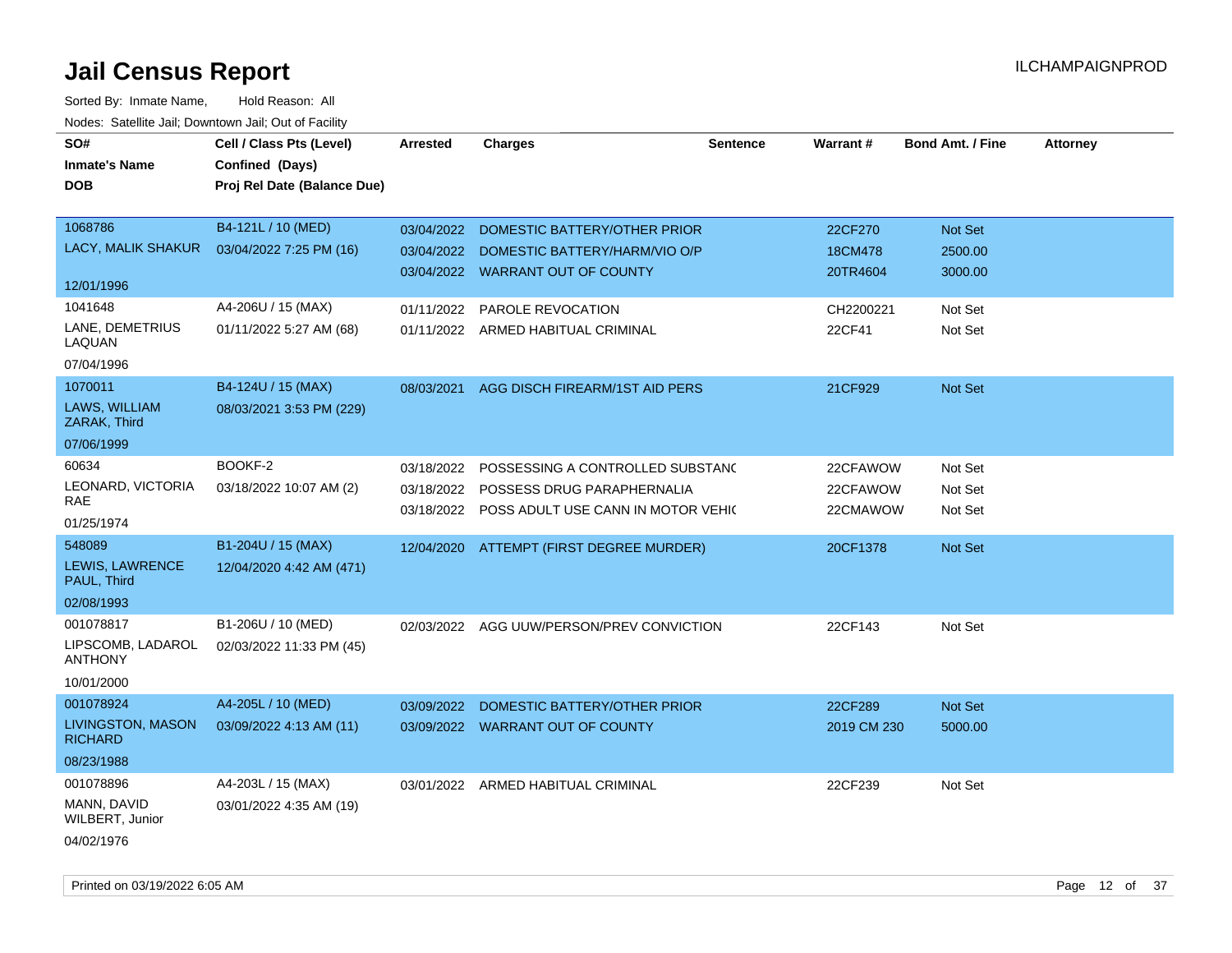| SO#<br>Inmate's Name<br>DOB                                        | Cell / Class Pts (Level)<br>Confined (Days)<br>Proj Rel Date (Balance Due) | <b>Arrested</b>                        | <b>Charges</b>                                                             | <b>Sentence</b> | Warrant#                          | <b>Bond Amt. / Fine</b>       | <b>Attorney</b> |
|--------------------------------------------------------------------|----------------------------------------------------------------------------|----------------------------------------|----------------------------------------------------------------------------|-----------------|-----------------------------------|-------------------------------|-----------------|
| 001078959<br><b>MATTHEWS, JORDAN</b><br>PAUL                       | <b>BOOKH-5</b><br>03/18/2022 11:08 PM (2)                                  |                                        | 03/18/2022 AGGRAVATED BATTERY<br>03/18/2022 CRIM DAMAGE TO PROPERTY <\$500 |                 | 2022CFAWOW<br>2022CMAWOW          | Not Set<br><b>Not Set</b>     |                 |
| 12/28/2000                                                         |                                                                            |                                        |                                                                            |                 |                                   |                               |                 |
| 1038892<br>MCCAULEY, TIMOTHY<br>WILLIAM<br>03/05/1989              | B2-DR / 10 (MED)<br>02/16/2022 8:49 PM (32)                                |                                        | 02/16/2022 PRED CRIM SEX ASLT/BODILY HARM                                  |                 | 22CF199                           | No Bond                       |                 |
| 48792<br><b>MCCLAIN, HURCHEL</b><br><b>JOSEPH</b><br>05/01/1979    | B4-127L / 10 (MED)<br>11/20/2021 4:11 AM (120)                             | 11/19/2021                             | AGG BATTERY/DISCHARGE FIREARM                                              |                 | 21CF1425                          | Not Set                       |                 |
| 1004137<br>MCDONALD, DAVON D 02/14/2022 4:21 PM (34)<br>11/08/1992 | A4-103L / 15 (MAX)                                                         | 02/14/2022                             | AGG CRIM SEX ABUSE/VIC 13-17                                               |                 | 22CF165                           | 250000.00                     |                 |
| 1027034<br>MCFALL-DORSEY,<br><b>ESSENCE LEANN</b><br>03/20/1994    | <b>BOOKF-2</b><br>03/19/2022 1:11 AM (1)                                   |                                        | 03/19/2022 AGGRAVATED BATTERY                                              |                 | 2022CFAWOW                        | No Bond                       |                 |
| 001077938<br>MCGAHA,<br><b>CHRISTOPHER D</b><br>07/27/1991         | BOOKH-6 / 15 (ADS)<br>05/10/2021 7:02 PM (314)                             | 05/10/2021<br>05/11/2021<br>05/27/2021 | AGG KIDNAPING DISCH FIR/HARM<br>MURDER<br>ESCAPE FROM DEPT OF CORRECTION   |                 | 21CF532<br>2021-CF-215<br>21CF600 | Not Set<br>No Bond<br>Not Set |                 |
| 66710<br><b>MEEKS, CASSARIOUS</b><br><b>MONTE</b><br>06/22/1984    | A4-101L / 15 (ADS)<br>01/20/2022 11:40 AM (59)                             |                                        | 01/19/2022 ARMED VIOLENCE/CATEGORY I                                       |                 | 22CF88                            | Not Set                       |                 |
| 1043071<br>MERRELL-<br>SUTHERLAND, ALICIA<br>11/26/1972            | A2-120L / 10 (MED)<br>11/08/2021 2:22 AM (132)                             | 11/08/2021                             | CRIM DMG/GOVT PROP/<\$500                                                  |                 | 21CF1378                          | Not Set                       |                 |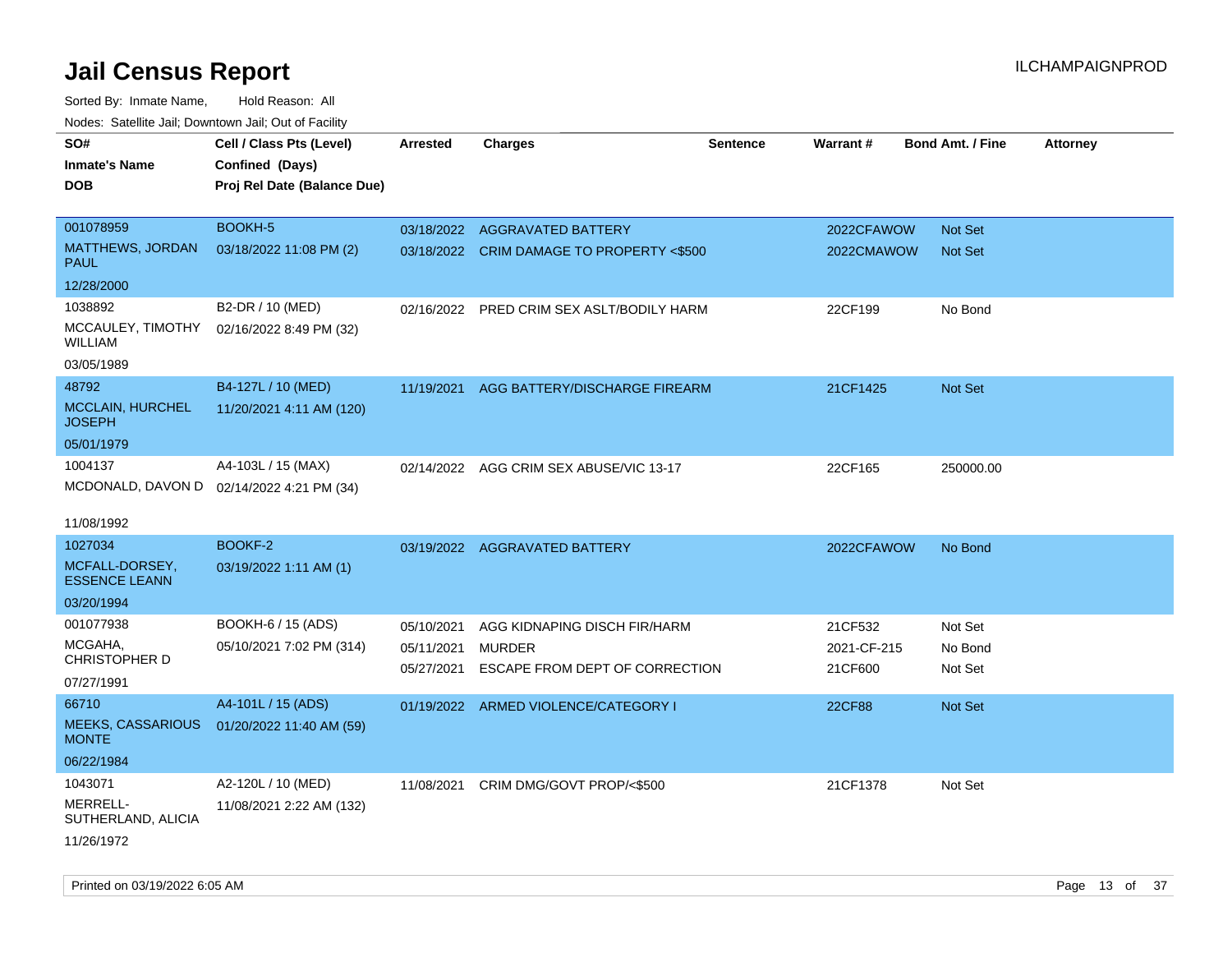| Nodes: Satellite Jail; Downtown Jail; Out of Facility |                                              |                 |                                       |                 |           |                         |                 |
|-------------------------------------------------------|----------------------------------------------|-----------------|---------------------------------------|-----------------|-----------|-------------------------|-----------------|
| SO#                                                   | Cell / Class Pts (Level)                     | <b>Arrested</b> | <b>Charges</b>                        | <b>Sentence</b> | Warrant#  | <b>Bond Amt. / Fine</b> | <b>Attorney</b> |
| <b>Inmate's Name</b>                                  | Confined (Days)                              |                 |                                       |                 |           |                         |                 |
| <b>DOB</b>                                            | Proj Rel Date (Balance Due)                  |                 |                                       |                 |           |                         |                 |
|                                                       |                                              |                 |                                       |                 |           |                         |                 |
| 41584                                                 | B4-227L / 15 (MAX)                           | 12/01/2021      | ARMED HABITUAL CRIMINAL               |                 | 21CF1467  | Not Set                 |                 |
|                                                       | MILLER, JOSE LOVELL 12/02/2021 1:04 AM (108) |                 |                                       |                 |           |                         |                 |
|                                                       |                                              |                 |                                       |                 |           |                         |                 |
| 10/07/1975                                            |                                              |                 |                                       |                 |           |                         |                 |
| 505846                                                | BOOKF-2                                      | 03/18/2022      | POSSESSING A CONTROLLED SUBSTAND      |                 | 22CFAWOW  | Not Set                 |                 |
| MILLIKEN-ENSIGN,<br><b>STEPHANIE LYNN</b>             | 03/18/2022 10:19 AM (2)                      |                 | 03/18/2022 POSSESS DRUG PARAPHERNALIA |                 | 22CFAWOW  | Not Set                 |                 |
| 07/14/1985                                            |                                              |                 |                                       |                 |           |                         |                 |
| 001077902                                             | A2-121L / 5 (ADS)                            | 11/23/2021      | BATTERY/CAUSE BODILY HARM             |                 | 21CM187   | Not Set                 |                 |
| MOFFETT, CAROLYN<br><b>REENE</b>                      | 11/21/2021 10:31 AM (119)                    |                 |                                       |                 |           |                         |                 |
| 10/23/1988                                            |                                              |                 |                                       |                 |           |                         |                 |
| 39106                                                 | B3-W3-10L / 10 (MED)                         | 10/12/2021      | DOMESTIC BATTERY/OTHER PRIOR          |                 | 21CF1217  | Not Set                 |                 |
| Junior                                                | MOORE, ANDREW LEE, 10/12/2021 1:02 AM (159)  |                 |                                       |                 |           |                         |                 |
| 04/12/1973                                            | 4/10/2022 (0.00)                             |                 |                                       |                 |           |                         |                 |
| 65387                                                 | A3-212L / 10 (MED)                           | 03/17/2022      | PROBATION VIOLATION                   |                 | 20CF1185  | 15000.00                |                 |
| MOORE, ERIC<br><b>FRANCIS</b>                         | 03/17/2022 4:40 PM (3)                       |                 |                                       |                 |           |                         |                 |
| 04/05/1983                                            |                                              |                 |                                       |                 |           |                         |                 |
| 539294                                                | B1-205L / 10 (MED)                           | 01/11/2022      | AGG DUI/NO VALID DL                   |                 | 22CF49    | Not Set                 |                 |
| MOSLEY, JAMES                                         | 01/11/2022 9:43 PM (68)                      | 01/11/2022      | PAROLE REVOCATION                     |                 | CH2200227 | No Bond                 |                 |
| <b>CALVIN</b>                                         |                                              |                 |                                       |                 |           |                         |                 |
| 12/11/1985                                            |                                              |                 |                                       |                 |           |                         |                 |
| 001078517                                             | B1-102L / 15 (MAX)                           | 10/19/2021      | ATTEMPT (FIRST DEGREE MURDER)         |                 | 21CF1267  | Not Set                 |                 |
| <b>NELSON, RORY</b><br><b>DEMOND</b>                  | 10/19/2021 3:55 AM (152)                     |                 |                                       |                 |           |                         |                 |
| 08/14/1984                                            |                                              |                 |                                       |                 |           |                         |                 |
| 001078854                                             | B2-T2-05U / 15 (MAX)                         | 02/15/2022      | AGG BATTERY/DISCHARGE FIREARM         |                 | 2019JD22  | No Bond                 |                 |
| PATNAUDE, MARTY<br><b>WW</b>                          | 02/15/2022 5:12 PM (33)                      |                 | 02/15/2022 ARMED VIOLENCE/CATEGORY I  |                 | 22CF190   | Not Set                 |                 |
| 08/26/2003                                            |                                              |                 |                                       |                 |           |                         |                 |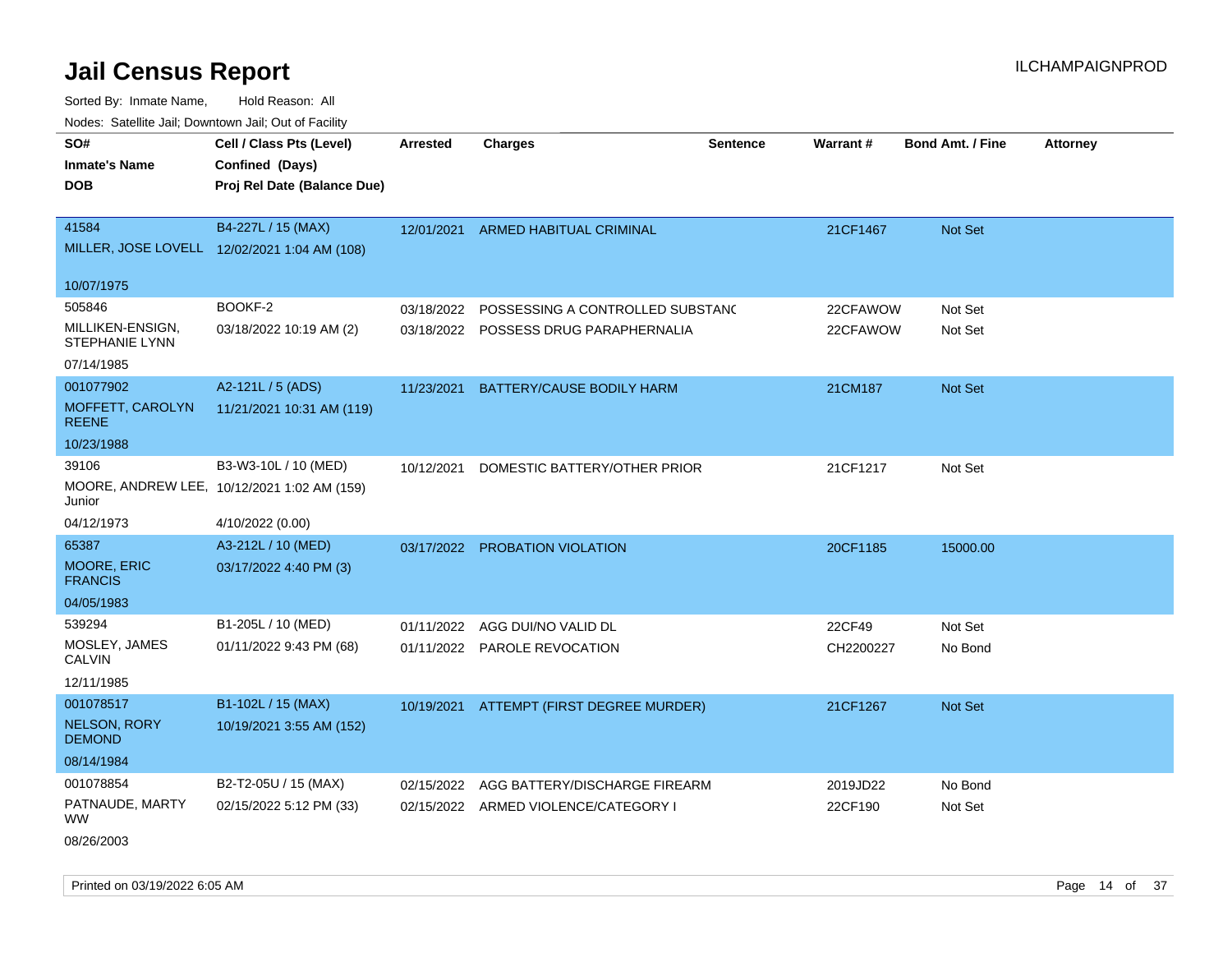| SO#                                         | Cell / Class Pts (Level)                     | <b>Arrested</b> | <b>Charges</b>                           | <b>Sentence</b> | <b>Warrant#</b> | <b>Bond Amt. / Fine</b> | <b>Attorney</b> |
|---------------------------------------------|----------------------------------------------|-----------------|------------------------------------------|-----------------|-----------------|-------------------------|-----------------|
| <b>Inmate's Name</b>                        | Confined (Days)                              |                 |                                          |                 |                 |                         |                 |
| <b>DOB</b>                                  | Proj Rel Date (Balance Due)                  |                 |                                          |                 |                 |                         |                 |
|                                             |                                              |                 |                                          |                 |                 |                         |                 |
| 1030954                                     | B4-223U / 15 (MAX)                           |                 | 01/14/2022 ARMED VIOLENCE/CATEGORY I     |                 | 22CF76          | Not Set                 |                 |
| PETTIGREW,<br><b>MALCOME JAMIESON</b>       | 01/15/2022 4:35 AM (64)                      |                 | 01/14/2022 MFG/DEL CANNABIS/10-30 GRAMS  |                 | 2020CF9         | 15000.00                |                 |
| 02/20/1995                                  |                                              |                 |                                          |                 |                 |                         |                 |
| 1059394                                     | B3-W1-04L / 5 (ADS)                          |                 | 02/16/2022 AGG DUI/NO VALID DL           |                 | 2020CF1396      | No Bond                 |                 |
| PHILLIPS, ISAAC<br><b>TERRELL</b>           | 02/16/2022 9:00 AM (32)                      |                 |                                          |                 |                 |                         |                 |
| 12/27/1996                                  |                                              |                 |                                          |                 |                 |                         |                 |
| 1015033                                     | B1-203U / 10 (MED)                           | 03/05/2022      | POSSESSION OF STOLEN FIREARM             |                 | 21CF1172        | 500000.00               |                 |
| PICKENS, DANTE<br><b>DEVON</b>              | 03/05/2022 4:01 AM (15)                      | 03/05/2022      | POSS AMT CON SUB EXCEPT(A)/(D)           |                 | 20CF109         | 20000.00                |                 |
| 01/05/1993                                  |                                              |                 |                                          |                 |                 |                         |                 |
| 001078841                                   | B1-205U / 10 (MED)                           |                 | 02/13/2022 DEFACE FIREARM ID MARKINGS    |                 | 22CF174         | Not Set                 |                 |
|                                             | PIERRE, JALEN JAMES 02/13/2022 12:47 AM (35) |                 |                                          |                 |                 |                         |                 |
|                                             |                                              |                 |                                          |                 |                 |                         |                 |
| 06/07/2002                                  |                                              |                 |                                          |                 |                 |                         |                 |
| 001078005                                   | B1-201U / 10 (MED)                           | 03/08/2022      | HOME INVASION/CAUSE INJURY               |                 | 22CF280         | Not Set                 |                 |
| PINEX, MARCHELLO D  03/08/2022 2:54 AM (12) |                                              |                 | 03/08/2022 AGGRAVATED BATTERY/STRANGLE   |                 | 19CR605101      | No Bond                 |                 |
|                                             |                                              |                 |                                          |                 |                 |                         |                 |
| 12/25/1991                                  |                                              |                 |                                          |                 |                 |                         |                 |
| 001078942                                   | A3-115U / 5 (ADS)                            | 03/13/2022      | MFG/DEL CANNABIS/500<2000 GR             |                 | 22CF307         | Not Set                 |                 |
| QATTOUM, ADHAM M                            | 03/13/2022 11:31 PM (7)                      |                 |                                          |                 |                 |                         |                 |
| 07/22/1994                                  |                                              |                 |                                          |                 |                 |                         |                 |
| 1069524                                     | B3-W5-18L / 10 (MED)                         | 08/08/2021      | MFG/DEL CANNABIS/30-500 GRAMS            |                 | 21CF953         | Not Set                 |                 |
| RAY-DAVIS, KAMARI<br><b>DAYVON</b>          | 08/09/2021 2:44 AM (223)                     |                 |                                          |                 |                 |                         |                 |
| 03/30/2000                                  |                                              |                 |                                          |                 |                 |                         |                 |
| 001078482                                   | A3-211U / 10 (ADS)                           |                 | 03/14/2022 AGG DISCHARGE FIREARM/VEH/SCH |                 |                 | 250000.00               |                 |
| REED, MONTRES<br><b>ANTRON</b>              | 03/14/2022 12:06 PM (6)                      |                 |                                          |                 |                 |                         |                 |
| 02/26/2004                                  |                                              |                 |                                          |                 |                 |                         |                 |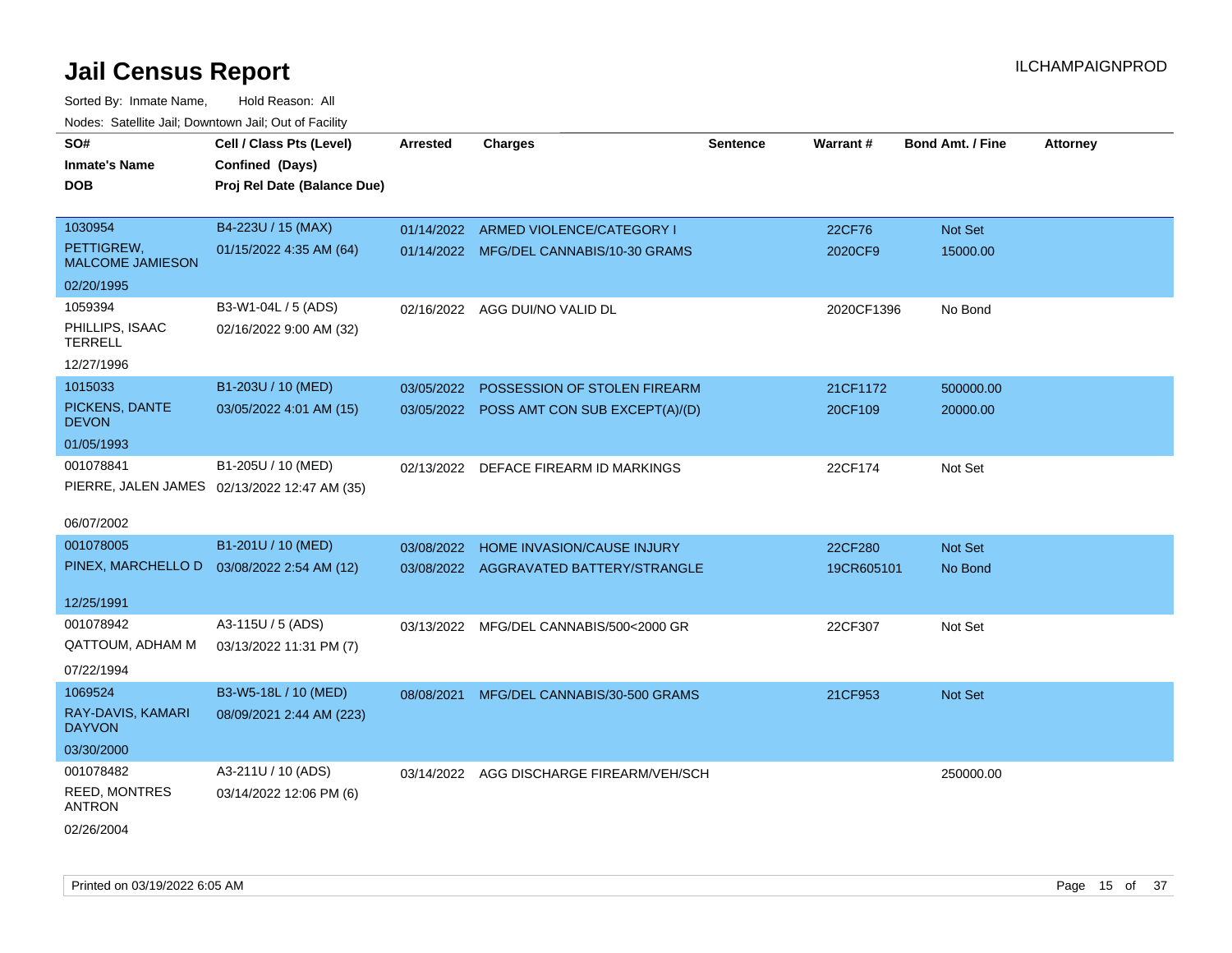Sorted By: Inmate Name, Hold Reason: All Nodes: Satellite Jail; Downtown Jail; Out of Facility

| SO#                                        | Cell / Class Pts (Level)    | Arrested   | <b>Charges</b>                         | <b>Sentence</b> | Warrant#   | <b>Bond Amt. / Fine</b> | <b>Attorney</b> |
|--------------------------------------------|-----------------------------|------------|----------------------------------------|-----------------|------------|-------------------------|-----------------|
| <b>Inmate's Name</b>                       | Confined (Days)             |            |                                        |                 |            |                         |                 |
| <b>DOB</b>                                 | Proj Rel Date (Balance Due) |            |                                        |                 |            |                         |                 |
|                                            |                             |            |                                        |                 |            |                         |                 |
| 45473                                      | B2-T1-03U / 15 (SPH)        | 11/23/2021 | CHIL SEX OFFEN/RESIDE DAY CARE         |                 | 21CF1275   | 10000.00                |                 |
| REXROAD, CALVIN<br><b>ALLEN</b>            | 11/23/2021 6:27 PM (117)    |            |                                        |                 |            |                         |                 |
| 10/04/1970                                 |                             |            |                                        |                 |            |                         |                 |
| 979485                                     | B2-T4-16L / 15 (SPH)        | 03/12/2021 | PRED CRIM SEX ASLT/VICTIM <13          |                 | 21CF282    | Not Set                 |                 |
| RODRIGUEZ, JOSHUA<br><b>ANTHONY</b>        | 03/12/2021 1:57 PM (373)    |            |                                        |                 |            |                         |                 |
| 04/06/1990                                 |                             |            |                                        |                 |            |                         |                 |
| 61330                                      | B4-224L / 15 (MAX)          | 12/01/2021 | <b>ARMED HABITUAL CRIMINAL</b>         |                 | 21CF1473   | Not Set                 |                 |
| <b>RUFFIN, JONATHON</b><br><b>CECIL</b>    | 12/01/2021 5:34 AM (109)    | 12/01/2021 | PAROLE REVOCATION                      |                 | CH2107545  | No Bond                 |                 |
| 05/10/1984                                 |                             |            |                                        |                 |            |                         |                 |
| 001077681                                  | A4-203U / 10 (MED)          | 03/11/2022 | AGG DOMESTIC BATTERY/STRANGLE          |                 | 21CF247    | 1000.00                 |                 |
| SALES, ANDREW<br><b>KEVIN</b>              | 03/11/2022 2:37 AM (9)      |            | 03/11/2022 HRSMT/THREATEN PERSON/KILL  |                 | 21CF406    | 25000.00                |                 |
| 02/25/1979                                 |                             |            |                                        |                 |            |                         |                 |
| 1071161                                    | B4-124L / 15 (MAX)          | 08/18/2021 | DELIVERY OF OR POSSESSION OF W/INT     |                 | 21CF1008   | No Bond                 |                 |
| <b>SANDERS, MARKELL</b><br><b>LAMAR</b>    | 08/18/2021 6:18 PM (214)    |            |                                        |                 |            |                         |                 |
| 02/02/2000                                 |                             |            |                                        |                 |            |                         |                 |
| 001078898                                  | A4-205U / 15 (MAX)          |            | 03/02/2022 AGG DISCHARGE FIREARM       |                 | 22CF254    | Not Set                 |                 |
| SAROLAS, JONATHAN<br>Е                     | 03/02/2022 9:20 AM (18)     |            |                                        |                 |            |                         |                 |
| 07/16/1988                                 |                             |            |                                        |                 |            |                         |                 |
| 1000820                                    | A4-103U / 15 (ADS)          | 01/24/2022 | <b>FELON POSS/USE WEAPON/FIREARM</b>   |                 | 22CF105    | Not Set                 |                 |
| <b>SCHNEIDER, SONGAN</b><br><b>MICHAEL</b> | 01/24/2022 8:20 AM (55)     |            | 01/24/2022 AGGRAVATED DOMESTIC BATTERY |                 | 21CF1433   | 25000.00                |                 |
| 08/18/1992                                 |                             |            |                                        |                 |            |                         |                 |
| 001078441                                  | BOOKF-3 / 15 (ADS)          | 10/01/2021 | ARMED HABITUAL CRIMINAL                |                 | 21CF1182   | Not Set                 |                 |
| SINGLETON, CORRIE<br><b>DERRELL</b>        | 10/01/2021 12:36 PM (170)   | 12/20/2021 | SPEEDING 26-34 MPH OVER LIMIT          |                 | 2021TR2701 | 1000.00                 |                 |
| 05/07/1983                                 |                             |            |                                        |                 |            |                         |                 |

Printed on 03/19/2022 6:05 AM **Page 16** of 37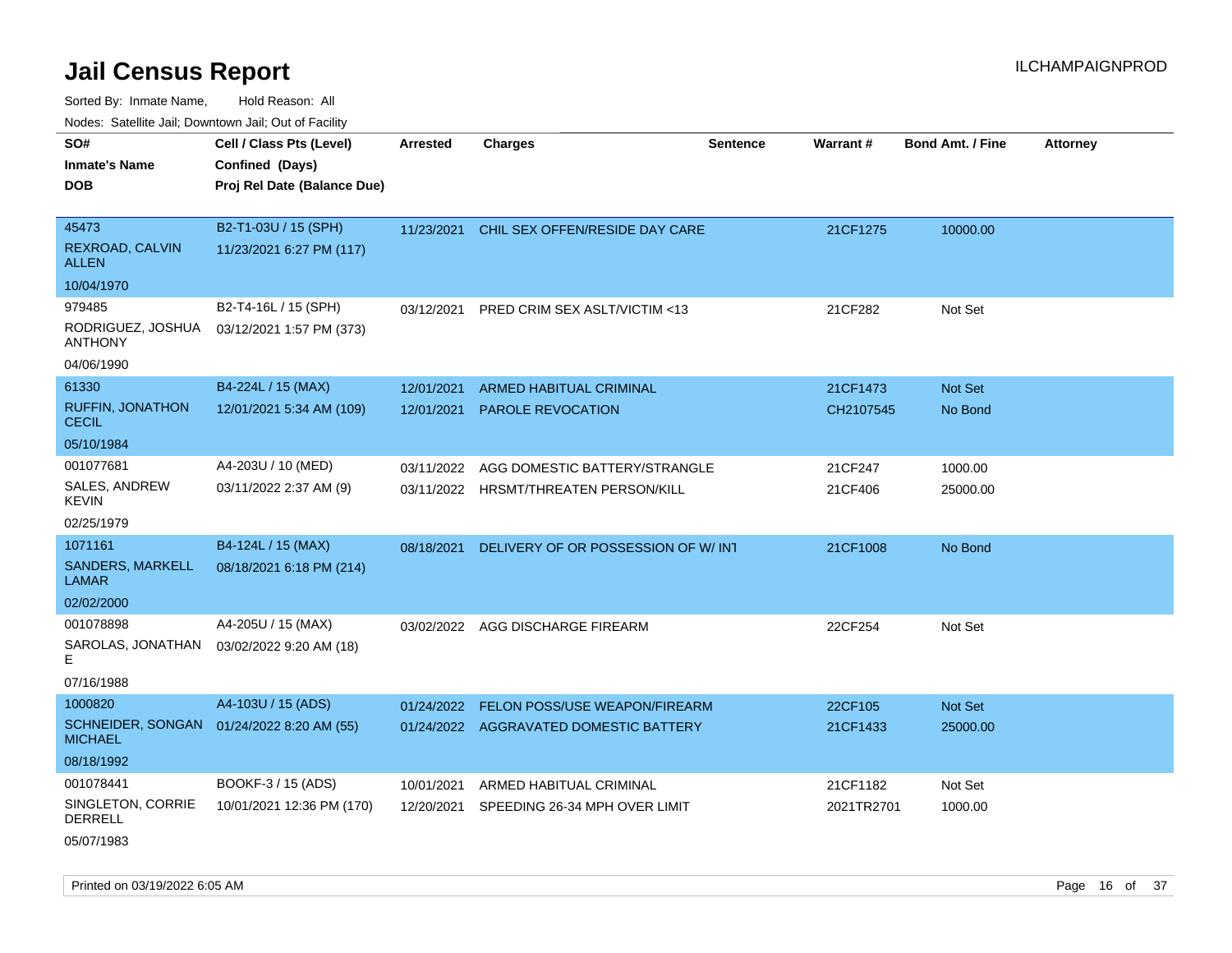Sorted By: Inmate Name, Hold Reason: All Nodes: Satellite Jail; Downtown Jail; Out of Facility

| SO#<br>Warrant#<br><b>Bond Amt. / Fine</b><br>Confined (Days)<br>Inmate's Name<br><b>DOB</b><br>Proj Rel Date (Balance Due)<br>001078765<br>B4-223L / 10 (MED)<br>Not Set<br>01/13/2022 FELON POSS/USE WEAPON/FIREARM<br>22CF66<br>SMITH, COREY ADRIAN 01/13/2022 7:32 PM (66)<br>09/01/1987<br>62924<br>B4-DR / 10 (MED)<br>03/11/2022 CRIM DMG TO PROP \$500-10K<br>19CF63<br>3000.00<br>STARKS, JUSTIN<br>03/11/2022 2:29 AM (9)<br>22CF294<br>Not Set<br>03/11/2022 FELON POSS/USE WEAPON/FIREARM<br><b>COURTNEY</b><br>08/12/1984<br>A1-226L / 5 (MIN)<br>001077770<br>21CF319<br>Not Set<br>01/06/2022 RESIDENTIAL BURGLARY<br>STOFFLE, KELLY ANNE 01/06/2022 3:14 PM (73)<br>04/12/1989<br>B2-T2-06L / 10 (SPH)<br>38305<br><b>CRIMINAL SEXUAL ABUSE</b><br>20CF-343<br>500000.00<br>03/18/2020<br>STOVER, JOSH<br>03/18/2020 10:24 AM (732)<br><b>ANDREW</b><br>08/18/1973<br>1036650<br>B4-225U / 10 (MED)<br>02/16/2022 ARMED VIOLENCE/CATEGORY I<br>21CF845<br>250000.00<br><b>TAYLOR, KORRION</b><br>02/16/2022 4:33 PM (32)<br><b>VELEZ</b><br>03/18/1997<br>001078471<br>B4-221U / 10 (MED)<br>10/11/2021<br>AGG UUW/VEHICLE/<21<br>18m (DOC)<br>21CF1210<br>100.00<br>THATCH, OMARION<br>10/11/2021 1:26 AM (160)<br><b>DIAMONTE</b><br>09/05/2003 |                          |                 |                          |                 |  |                 |
|-------------------------------------------------------------------------------------------------------------------------------------------------------------------------------------------------------------------------------------------------------------------------------------------------------------------------------------------------------------------------------------------------------------------------------------------------------------------------------------------------------------------------------------------------------------------------------------------------------------------------------------------------------------------------------------------------------------------------------------------------------------------------------------------------------------------------------------------------------------------------------------------------------------------------------------------------------------------------------------------------------------------------------------------------------------------------------------------------------------------------------------------------------------------------------------------------------------------------------------------------------------------|--------------------------|-----------------|--------------------------|-----------------|--|-----------------|
|                                                                                                                                                                                                                                                                                                                                                                                                                                                                                                                                                                                                                                                                                                                                                                                                                                                                                                                                                                                                                                                                                                                                                                                                                                                                   | Cell / Class Pts (Level) | <b>Arrested</b> | <b>Charges</b>           | <b>Sentence</b> |  | <b>Attorney</b> |
|                                                                                                                                                                                                                                                                                                                                                                                                                                                                                                                                                                                                                                                                                                                                                                                                                                                                                                                                                                                                                                                                                                                                                                                                                                                                   |                          |                 |                          |                 |  |                 |
|                                                                                                                                                                                                                                                                                                                                                                                                                                                                                                                                                                                                                                                                                                                                                                                                                                                                                                                                                                                                                                                                                                                                                                                                                                                                   |                          |                 |                          |                 |  |                 |
|                                                                                                                                                                                                                                                                                                                                                                                                                                                                                                                                                                                                                                                                                                                                                                                                                                                                                                                                                                                                                                                                                                                                                                                                                                                                   |                          |                 |                          |                 |  |                 |
|                                                                                                                                                                                                                                                                                                                                                                                                                                                                                                                                                                                                                                                                                                                                                                                                                                                                                                                                                                                                                                                                                                                                                                                                                                                                   |                          |                 |                          |                 |  |                 |
|                                                                                                                                                                                                                                                                                                                                                                                                                                                                                                                                                                                                                                                                                                                                                                                                                                                                                                                                                                                                                                                                                                                                                                                                                                                                   |                          |                 |                          |                 |  |                 |
|                                                                                                                                                                                                                                                                                                                                                                                                                                                                                                                                                                                                                                                                                                                                                                                                                                                                                                                                                                                                                                                                                                                                                                                                                                                                   |                          |                 |                          |                 |  |                 |
|                                                                                                                                                                                                                                                                                                                                                                                                                                                                                                                                                                                                                                                                                                                                                                                                                                                                                                                                                                                                                                                                                                                                                                                                                                                                   |                          |                 |                          |                 |  |                 |
|                                                                                                                                                                                                                                                                                                                                                                                                                                                                                                                                                                                                                                                                                                                                                                                                                                                                                                                                                                                                                                                                                                                                                                                                                                                                   |                          |                 |                          |                 |  |                 |
|                                                                                                                                                                                                                                                                                                                                                                                                                                                                                                                                                                                                                                                                                                                                                                                                                                                                                                                                                                                                                                                                                                                                                                                                                                                                   |                          |                 |                          |                 |  |                 |
|                                                                                                                                                                                                                                                                                                                                                                                                                                                                                                                                                                                                                                                                                                                                                                                                                                                                                                                                                                                                                                                                                                                                                                                                                                                                   |                          |                 |                          |                 |  |                 |
|                                                                                                                                                                                                                                                                                                                                                                                                                                                                                                                                                                                                                                                                                                                                                                                                                                                                                                                                                                                                                                                                                                                                                                                                                                                                   |                          |                 |                          |                 |  |                 |
|                                                                                                                                                                                                                                                                                                                                                                                                                                                                                                                                                                                                                                                                                                                                                                                                                                                                                                                                                                                                                                                                                                                                                                                                                                                                   |                          |                 |                          |                 |  |                 |
|                                                                                                                                                                                                                                                                                                                                                                                                                                                                                                                                                                                                                                                                                                                                                                                                                                                                                                                                                                                                                                                                                                                                                                                                                                                                   |                          |                 |                          |                 |  |                 |
|                                                                                                                                                                                                                                                                                                                                                                                                                                                                                                                                                                                                                                                                                                                                                                                                                                                                                                                                                                                                                                                                                                                                                                                                                                                                   |                          |                 |                          |                 |  |                 |
|                                                                                                                                                                                                                                                                                                                                                                                                                                                                                                                                                                                                                                                                                                                                                                                                                                                                                                                                                                                                                                                                                                                                                                                                                                                                   |                          |                 |                          |                 |  |                 |
|                                                                                                                                                                                                                                                                                                                                                                                                                                                                                                                                                                                                                                                                                                                                                                                                                                                                                                                                                                                                                                                                                                                                                                                                                                                                   |                          |                 |                          |                 |  |                 |
|                                                                                                                                                                                                                                                                                                                                                                                                                                                                                                                                                                                                                                                                                                                                                                                                                                                                                                                                                                                                                                                                                                                                                                                                                                                                   |                          |                 |                          |                 |  |                 |
|                                                                                                                                                                                                                                                                                                                                                                                                                                                                                                                                                                                                                                                                                                                                                                                                                                                                                                                                                                                                                                                                                                                                                                                                                                                                   |                          |                 |                          |                 |  |                 |
|                                                                                                                                                                                                                                                                                                                                                                                                                                                                                                                                                                                                                                                                                                                                                                                                                                                                                                                                                                                                                                                                                                                                                                                                                                                                   |                          |                 |                          |                 |  |                 |
|                                                                                                                                                                                                                                                                                                                                                                                                                                                                                                                                                                                                                                                                                                                                                                                                                                                                                                                                                                                                                                                                                                                                                                                                                                                                   |                          |                 |                          |                 |  |                 |
|                                                                                                                                                                                                                                                                                                                                                                                                                                                                                                                                                                                                                                                                                                                                                                                                                                                                                                                                                                                                                                                                                                                                                                                                                                                                   |                          |                 |                          |                 |  |                 |
|                                                                                                                                                                                                                                                                                                                                                                                                                                                                                                                                                                                                                                                                                                                                                                                                                                                                                                                                                                                                                                                                                                                                                                                                                                                                   |                          |                 |                          |                 |  |                 |
|                                                                                                                                                                                                                                                                                                                                                                                                                                                                                                                                                                                                                                                                                                                                                                                                                                                                                                                                                                                                                                                                                                                                                                                                                                                                   |                          |                 |                          |                 |  |                 |
|                                                                                                                                                                                                                                                                                                                                                                                                                                                                                                                                                                                                                                                                                                                                                                                                                                                                                                                                                                                                                                                                                                                                                                                                                                                                   |                          |                 |                          |                 |  |                 |
| 32058<br>06/14/2021<br>21CF690<br><b>Not Set</b>                                                                                                                                                                                                                                                                                                                                                                                                                                                                                                                                                                                                                                                                                                                                                                                                                                                                                                                                                                                                                                                                                                                                                                                                                  | B4-123U / 15 (MAX)       |                 | <b>AGG DISCH FIREARM</b> |                 |  |                 |
| THOMPSON, STEVEN<br>06/14/2021 6:44 AM (279)                                                                                                                                                                                                                                                                                                                                                                                                                                                                                                                                                                                                                                                                                                                                                                                                                                                                                                                                                                                                                                                                                                                                                                                                                      |                          |                 |                          |                 |  |                 |
| <b>ONEAL</b>                                                                                                                                                                                                                                                                                                                                                                                                                                                                                                                                                                                                                                                                                                                                                                                                                                                                                                                                                                                                                                                                                                                                                                                                                                                      |                          |                 |                          |                 |  |                 |
| 03/14/1969                                                                                                                                                                                                                                                                                                                                                                                                                                                                                                                                                                                                                                                                                                                                                                                                                                                                                                                                                                                                                                                                                                                                                                                                                                                        |                          |                 |                          |                 |  |                 |
| BOOKF-2<br>001078957<br>22CF331<br>03/18/2022 AGGRAVATED DOMESTIC BATTERY<br>Not Set                                                                                                                                                                                                                                                                                                                                                                                                                                                                                                                                                                                                                                                                                                                                                                                                                                                                                                                                                                                                                                                                                                                                                                              |                          |                 |                          |                 |  |                 |
| TODD, AMANDA MARIE 03/18/2022 5:04 AM (2)                                                                                                                                                                                                                                                                                                                                                                                                                                                                                                                                                                                                                                                                                                                                                                                                                                                                                                                                                                                                                                                                                                                                                                                                                         |                          |                 |                          |                 |  |                 |
|                                                                                                                                                                                                                                                                                                                                                                                                                                                                                                                                                                                                                                                                                                                                                                                                                                                                                                                                                                                                                                                                                                                                                                                                                                                                   |                          |                 |                          |                 |  |                 |

02/18/1987

Printed on 03/19/2022 6:05 AM **Page 17** of 37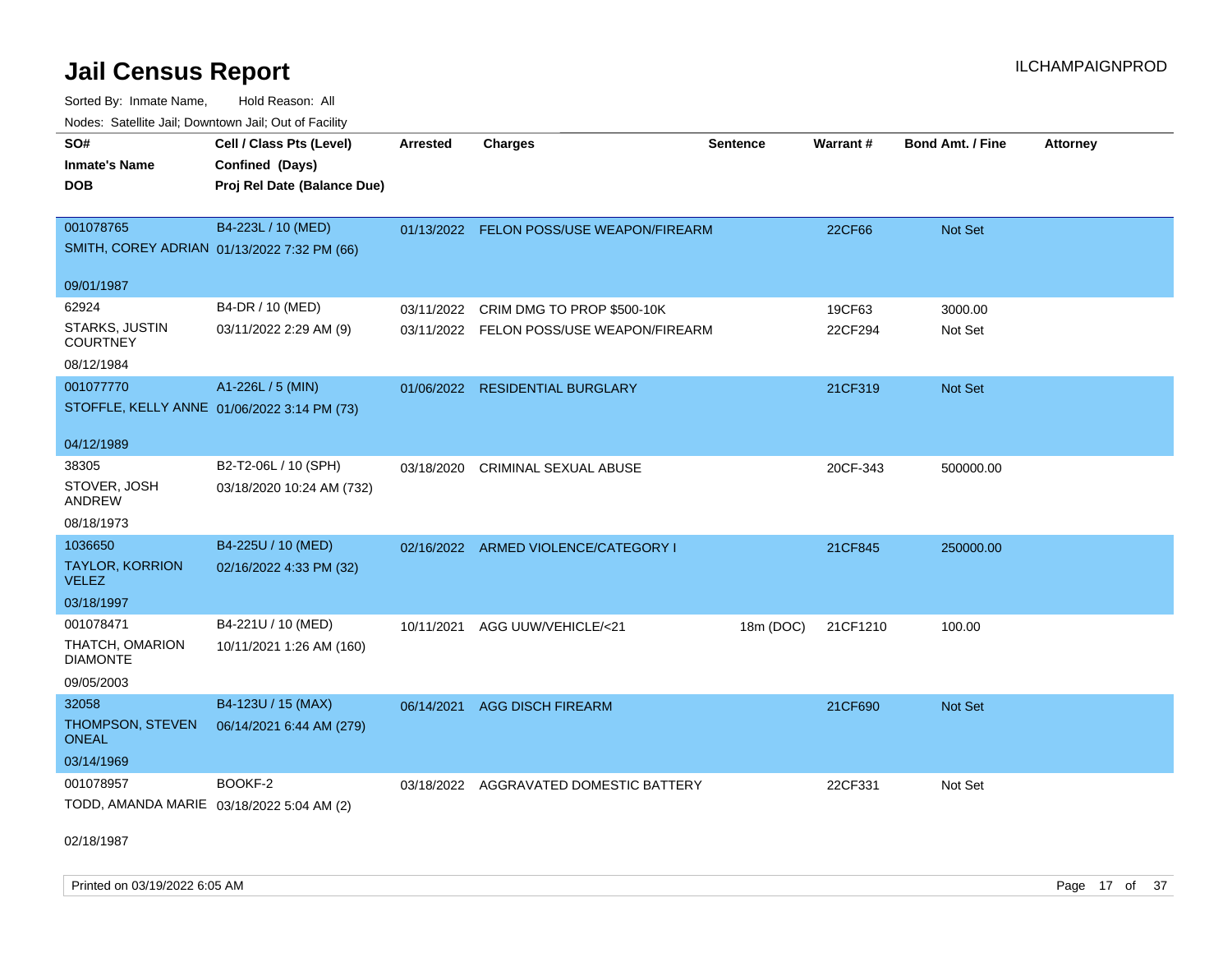| ivuuto. Galeinle Jan, Downlown Jan, Oul of Facility |                             |                      |                                           |                 |           |                         |                 |
|-----------------------------------------------------|-----------------------------|----------------------|-------------------------------------------|-----------------|-----------|-------------------------|-----------------|
| SO#                                                 | Cell / Class Pts (Level)    | <b>Arrested</b>      | <b>Charges</b>                            | <b>Sentence</b> | Warrant#  | <b>Bond Amt. / Fine</b> | <b>Attorney</b> |
| <b>Inmate's Name</b>                                | Confined (Days)             |                      |                                           |                 |           |                         |                 |
| <b>DOB</b>                                          | Proj Rel Date (Balance Due) |                      |                                           |                 |           |                         |                 |
|                                                     |                             |                      |                                           |                 |           |                         |                 |
| 001078792                                           | A4-104L / 15 (ADS)          |                      | 01/24/2022 FUGITIVE FROM JUSTICE          |                 | 22CF99    | <b>Not Set</b>          |                 |
| <b>TRAMBLE, TOM</b>                                 | 01/24/2022 10:24 AM (55)    |                      | 01/24/2022 FUGITIVE FROM JUSTICE          |                 | 22CF100   | Not Set                 |                 |
| <b>MARCUS</b>                                       |                             |                      | 01/24/2022 ARMED VIOLENCE/CATEGORY I      |                 | 22CF101   | <b>Not Set</b>          |                 |
| 02/28/1985                                          |                             |                      |                                           |                 |           |                         |                 |
| 46128                                               | BOOKH-8                     | 03/17/2022 AGG DUI/3 |                                           |                 | 22CF330   | No Bond                 |                 |
| TUFTE, STEVEN JON                                   | 03/17/2022 10:55 PM (3)     |                      |                                           |                 |           |                         |                 |
| 01/22/1966                                          |                             |                      |                                           |                 |           |                         |                 |
| 32910                                               | B3-W1-02L / 10 (MED)        | 10/04/2021           | DOM BTRY/HARM/1-2 PRECONV                 |                 | 21CF1189  | Not Set                 |                 |
| <b>TULL, CHRISTOPHER</b><br><b>MICHAEL</b>          | 10/04/2021 10:53 PM (167)   |                      |                                           |                 |           |                         |                 |
| 04/02/1971                                          |                             |                      |                                           |                 |           |                         |                 |
| 1070737                                             | A1-126L / 15 (MAX)          | 10/14/2021           | AGG KIDNAPG/<13/INTEL DISABL              | (DHS)           | 2020CF418 | 250000.00               |                 |
| WASHINGTON,<br>JASTINA VIRGINIA                     | 10/14/2021 12:02 PM (157)   |                      |                                           |                 |           |                         |                 |
| 04/11/2000                                          |                             |                      |                                           |                 |           |                         |                 |
| 977140                                              | B1-203L / 10 (MED)          |                      | 10/24/2021 ARMED HABITUAL CRIMINAL        |                 | 21CF1289  | <b>Not Set</b>          |                 |
| <b>WEBSTER, DERRIAL</b><br><b>DEVON</b>             | 10/24/2021 2:46 AM (147)    |                      |                                           |                 |           |                         |                 |
| 01/14/1990                                          |                             |                      |                                           |                 |           |                         |                 |
| 44836                                               | BOOKH-1                     |                      | 03/18/2022 BATTERY/MAKES PHYSICAL CONTACT |                 |           | 100.00                  |                 |
| <b>WESLEY, FRANK</b><br><b>LADELL</b>               | 03/18/2022 10:59 AM (2)     |                      | 03/18/2022 CRIMINAL TRESPASS BUILDING     |                 |           | 100.00                  |                 |
| 09/17/1977                                          |                             |                      |                                           |                 |           |                         |                 |
| 001078328                                           | B1-105L / 15 (MAX)          | 08/30/2021           | FELON POSS/USE WEAPON/FIREARM             |                 | 21CF1045  | Not Set                 |                 |
| <b>WHITE, JUSTIN</b><br><b>STEVEN</b>               | 08/30/2021 10:48 AM (202)   |                      |                                           |                 |           |                         |                 |
| 10/25/1995                                          |                             |                      |                                           |                 |           |                         |                 |
| 1075313                                             | A4-207U / 15 (ADS)          | 01/29/2022           | POSSESSION OF STOLEN FIREARM              |                 | 22CF132   | Not Set                 |                 |
| <b>WILLIAMS, EARDIS</b>                             | 01/29/2022 1:23 AM (50)     |                      | 01/29/2022 MFG/DEL CANNABIS/30-500 GRAMS  |                 | 20CF51    | 5000.00                 |                 |
| ANTONIO, Junior                                     |                             |                      | 01/29/2022 POSSESSION OF STOLEN FIREARM   |                 | 20CF1048  | 500000.00               |                 |
| 01/21/1999                                          |                             |                      |                                           |                 |           |                         |                 |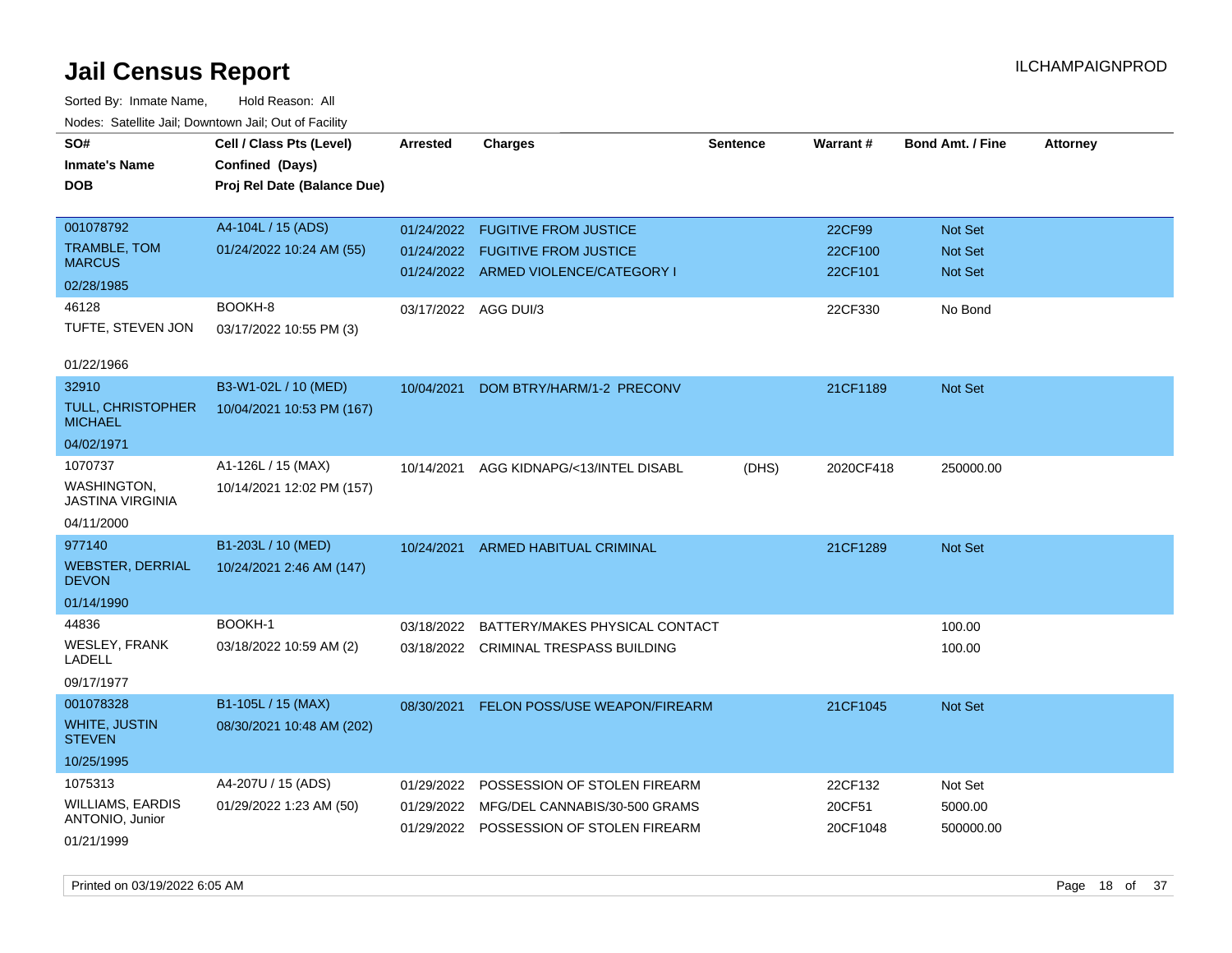Sorted By: Inmate Name, Hold Reason: All

Nodes: Satellite Jail; Downtown Jail; Out of Facility

| SO#                                       | Cell / Class Pts (Level)    | <b>Arrested</b> | <b>Charges</b>                       | <b>Sentence</b> | Warrant#    | <b>Bond Amt. / Fine</b> | <b>Attorney</b> |
|-------------------------------------------|-----------------------------|-----------------|--------------------------------------|-----------------|-------------|-------------------------|-----------------|
| <b>Inmate's Name</b>                      | Confined (Days)             |                 |                                      |                 |             |                         |                 |
| <b>DOB</b>                                | Proj Rel Date (Balance Due) |                 |                                      |                 |             |                         |                 |
|                                           |                             |                 |                                      |                 |             |                         |                 |
| 001077917                                 | A3-113L / 5 (ADS)           | 03/15/2022      | <b>RESIDENTIAL BURGLARY</b>          |                 | 2022CF311   | Not Set                 |                 |
| <b>WILLIAMS, EDDIE SIM</b>                | 03/15/2022 3:17 AM (5)      |                 |                                      |                 |             |                         |                 |
|                                           |                             |                 |                                      |                 |             |                         |                 |
| 02/04/1972                                |                             |                 |                                      |                 |             |                         |                 |
| 638552                                    | B2-T2-08L / 5 (SPH)         | 10/07/2021      | CHILD PORNOGRAPHY/PHOTOGRAPH         |                 | 2021CF1207  | No Bond                 |                 |
| <b>WILLIAMS, MICHAEL</b><br><b>JAMES</b>  | 10/07/2021 12:20 PM (164)   |                 |                                      |                 |             |                         |                 |
| 03/29/1964                                |                             |                 |                                      |                 |             |                         |                 |
| 1066370                                   | B1-101L / 15 (MAX)          | 07/28/2021      | ARMED VIOLENCE/CATEGORY III          |                 | 2021 CF 882 | Not Set                 |                 |
| <b>WILLIAMS, REONTE</b><br><b>REMIR</b>   | 07/28/2021 5:40 AM (235)    |                 |                                      |                 |             |                         |                 |
| 05/14/1999                                |                             |                 |                                      |                 |             |                         |                 |
| 001078935                                 | A3-116L / 10 (ADS)          | 03/12/2022      | KNOW POSS FIC/ALT LIC/PERMIT         |                 | 22CF308     | No Bond                 |                 |
| WILSON, DEVONJ                            | 03/12/2022 3:25 AM (8)      | 03/12/2022      | UNLWFL POSS FIREARM                  |                 | 2021CF131   | 30000.00                |                 |
| <b>LANCE</b>                              |                             |                 | 03/12/2022 FELON POSSESS WEAPON/2ND+ |                 | 2020CF169   | 10000.00                |                 |
| 03/30/1986                                |                             |                 |                                      |                 |             |                         |                 |
| 1051953                                   | A1-124U / 10 (ADS)          | 02/02/2022      | DOMESTIC BATTERY/OTHER PRIOR         |                 | 22CF144     | Not Set                 |                 |
| <b>WINSTON, ALYSSIA</b><br><b>LETEECE</b> | 02/02/2022 4:29 AM (46)     |                 |                                      |                 |             |                         |                 |
| 03/17/1996                                |                             |                 |                                      |                 |             |                         |                 |
| <b>Total Satellite Jail: 145</b>          |                             | Males: 121      | Females: 24<br>Unknown: 0            |                 |             |                         |                 |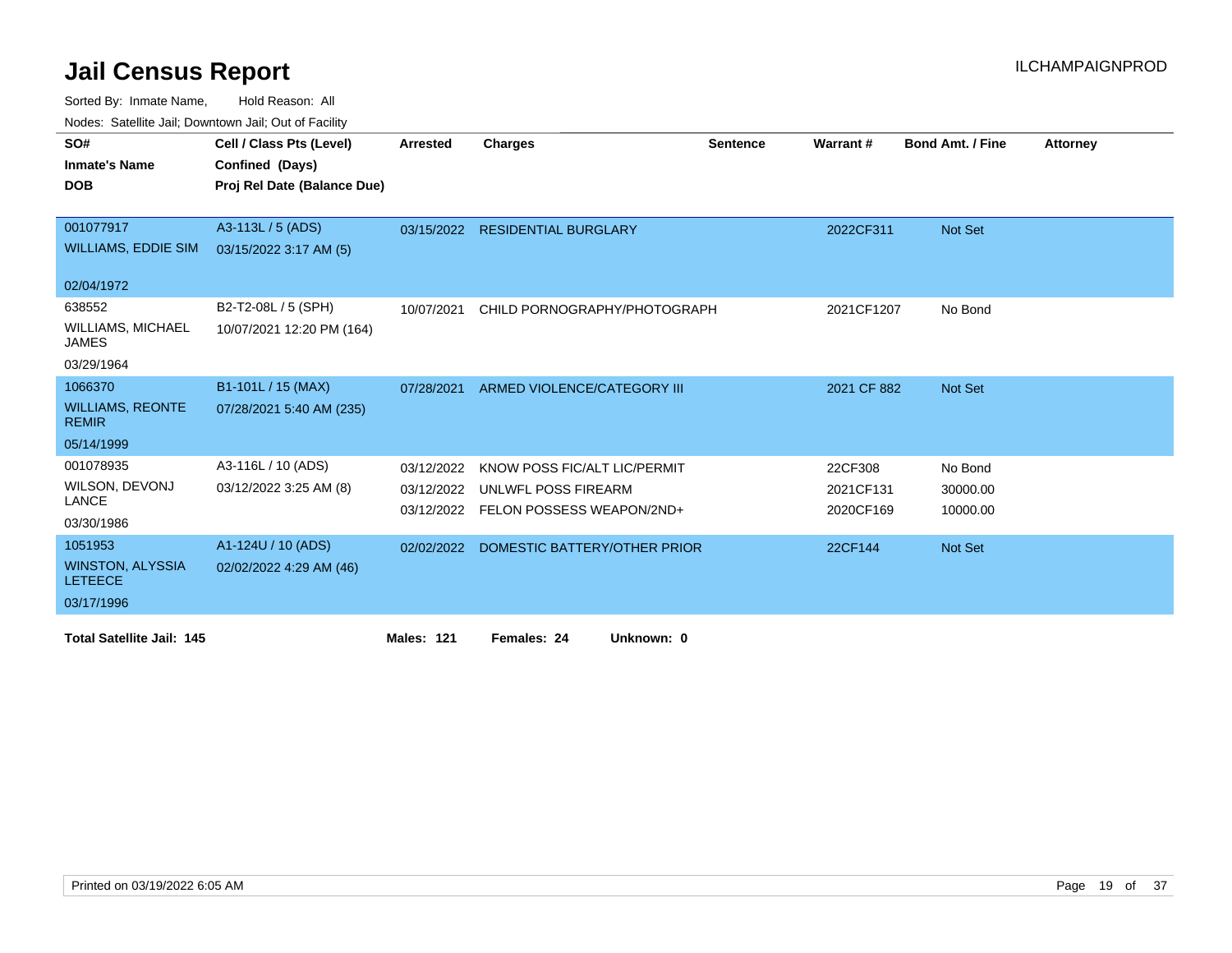| <b>Downtown Jail</b><br>SO#<br><b>Inmate's Name</b><br><b>DOB</b>         | Cell / Class Pts (Level)<br>Confined (Days)<br>Proj Rel Date (Balance Due) | <b>Arrested</b>                                                    | <b>Charges</b>                                                                                                                                                   | <b>Sentence</b> | Warrant#                                              | <b>Bond Amt. / Fine</b>                                                         | <b>Attorney</b> |
|---------------------------------------------------------------------------|----------------------------------------------------------------------------|--------------------------------------------------------------------|------------------------------------------------------------------------------------------------------------------------------------------------------------------|-----------------|-------------------------------------------------------|---------------------------------------------------------------------------------|-----------------|
| 47897<br><b>BRANAMAN,</b><br><b>CLIFFORD EARL</b><br>03/09/1975           | J5L / 15 (ADS)<br>01/19/2022 9:21 PM (60)                                  | 01/19/2022<br>01/19/2022<br>01/19/2022<br>02/08/2022<br>02/08/2022 | <b>VIOLATE ORDER PROTECTION</b><br>DRVG REVOKED/2+/PERS INJ/DEATH<br><b>PAROLE REVOCATION</b><br><b>DRIVE REVOKED/RECK HOMIC/3</b><br>DRIVING ON REVOKED LICENSE |                 | 22CF85<br>22CF84<br>VA2201139<br>21CF1280<br>21TR8305 | <b>Not Set</b><br><b>Not Set</b><br>No Bond<br><b>Not Set</b><br><b>Not Set</b> |                 |
| 001078880<br><b>BROACH, CAREU</b><br>02/27/2003                           | C1L / 15 (MAX)<br>02/25/2022 3:58 PM (23)                                  | 02/25/2022<br>02/25/2022<br>02/25/2022                             | ARMED VIOLENCE/CATEGORY I<br>PAROLE REVOCATION<br>AGG DISCHARGE FIREARM/BLDG/SCH                                                                                 |                 | 22CF237<br>HN-2200660<br>22600096201                  | Not Set<br>No Bond<br>No Bond                                                   |                 |
| 1027929<br><b>BROUGHTON, MARK</b><br><b>ANTHONY, Junior</b><br>02/15/1990 | F6L / 15 (MAX)<br>12/18/2021 2:55 AM (92)                                  | 12/18/2021                                                         | HOME INVASION/CAUSE INJURY                                                                                                                                       |                 | 21CF1560                                              | No Bond                                                                         |                 |
| 1067476<br><b>BROWN, JAMES</b><br><b>BRONELL</b><br>01/08/1996            | F7U / 10 (MED)<br>11/13/2021 2:35 AM (127)                                 | 11/13/2021<br>11/13/2021                                           | <b>RESIDENTIAL BURGLARY</b><br>AGG DOMESTIC BATTERY/STRANGLE                                                                                                     |                 | 21CF385<br>20CF575                                    | 25000.00<br>5000.00                                                             |                 |
| 995432<br><b>BROWN, JAVON</b><br><b>SHANTEZ</b><br>10/14/1991             | H5L / 10 (ADS)<br>12/20/2021 2:06 AM (90)                                  | 12/20/2021                                                         | FAIL TO RPT WKLY/NO FIXED ADDR                                                                                                                                   |                 | 21CF1559                                              | <b>Not Set</b>                                                                  |                 |
| 001078900<br>BYRD, ANDREW<br><b>DARNELL</b><br>12/30/2003                 | J7L / 15 (ADS)<br>03/02/2022 11:59 PM (18)                                 |                                                                    | 03/02/2022 MURDER/INTENT TO KILL/INJURE                                                                                                                          |                 | 22CF252                                               | Not Set                                                                         |                 |
| 001078092<br><b>WILLIAM</b><br>06/25/1986                                 | H <sub>2</sub> U / 10 (ADS)<br>CHOUNARD, STANLEY 12/27/2021 10:47 PM (83)  | 12/27/2021                                                         | AGG BATTERY/PUBLIC PLACE                                                                                                                                         |                 | 2021CF1042                                            | 5000.00                                                                         |                 |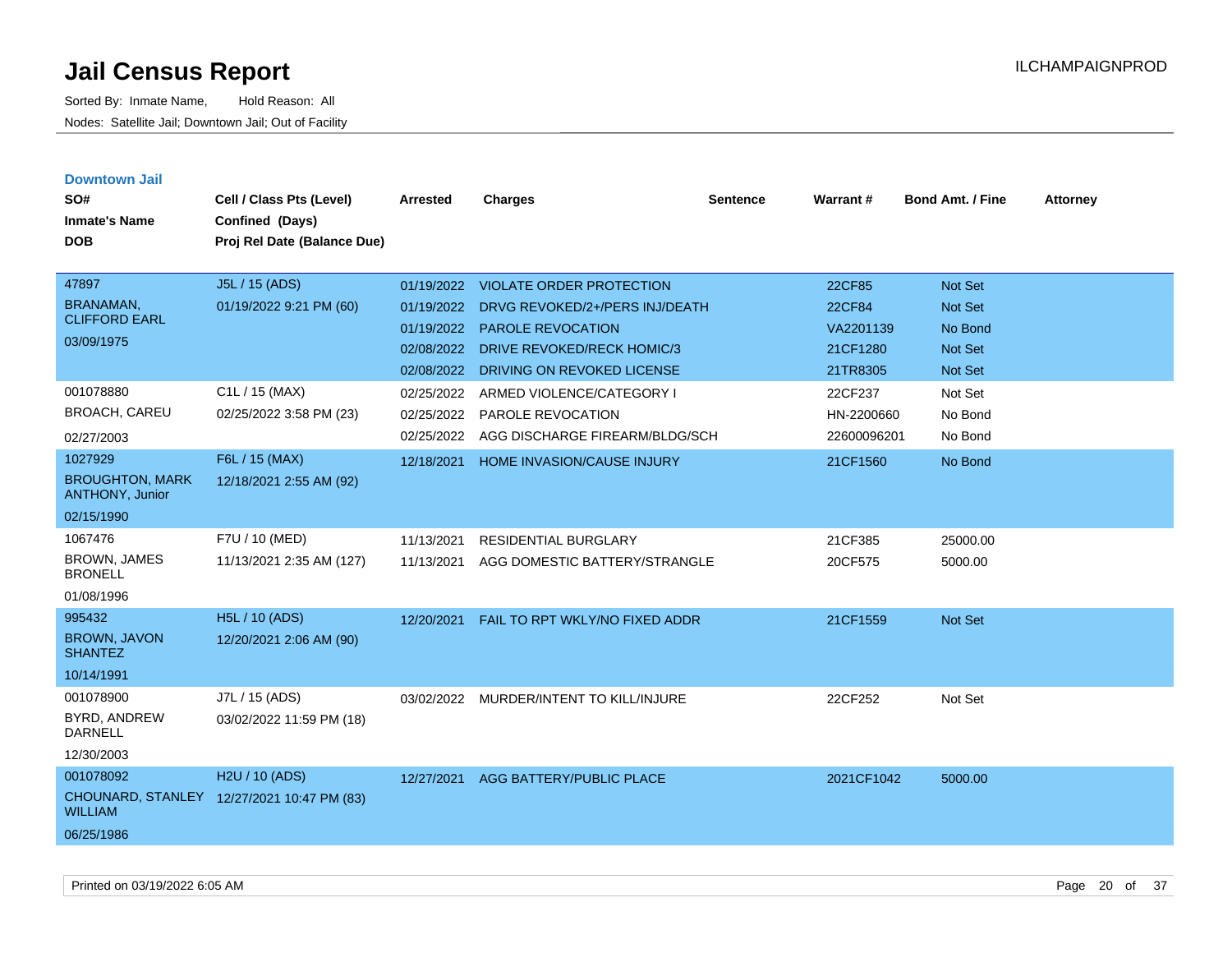Sorted By: Inmate Name, Hold Reason: All Nodes: Satellite Jail; Downtown Jail; Out of Facility

| roaco. Catolino cali, Domntonn cali, Out of Facility |                             |                 |                                         |                 |            |                         |                 |
|------------------------------------------------------|-----------------------------|-----------------|-----------------------------------------|-----------------|------------|-------------------------|-----------------|
| SO#                                                  | Cell / Class Pts (Level)    | <b>Arrested</b> | Charges                                 | <b>Sentence</b> | Warrant#   | <b>Bond Amt. / Fine</b> | <b>Attorney</b> |
| <b>Inmate's Name</b>                                 | Confined (Days)             |                 |                                         |                 |            |                         |                 |
| <b>DOB</b>                                           | Proj Rel Date (Balance Due) |                 |                                         |                 |            |                         |                 |
|                                                      |                             |                 |                                         |                 |            |                         |                 |
| 56241                                                | E1L / 5 (MIN)               |                 | 01/13/2022 VIOLATE ORDER/PRIOR DOM BTRY |                 | 22CF59     | Not Set                 |                 |
| <b>CLARK, DAMON</b><br><b>GILLMORE</b>               | 01/13/2022 4:36 AM (66)     |                 |                                         |                 |            |                         |                 |
| 12/21/1976                                           |                             |                 |                                         |                 |            |                         |                 |
| 001078838                                            | K <sub>2</sub> / 15 (ADS)   | 02/12/2022      | PRED CRIM SEX ASLT/BODILY HARM          |                 | 21CF30     | 150000.00               |                 |
| <b>CLAYTON, KAREEM</b><br>JAMAL                      | 02/12/2022 8:55 AM (36)     |                 |                                         |                 |            |                         |                 |
| 02/03/1974                                           |                             |                 |                                         |                 |            |                         |                 |
| 1075361                                              | C6L / 5 (ADS)               | 04/16/2021      | <b>BURGLARY</b>                         |                 | 21CF414    | Not Set                 |                 |
| <b>COWART, TORREY</b><br><b>BENJAMEN, Junior</b>     | 04/16/2021 9:17 PM (338)    |                 |                                         |                 |            |                         |                 |
| 11/22/1987                                           |                             |                 |                                         |                 |            |                         |                 |
| 1067370                                              | E6L / 15 (ADS)              | 11/05/2021      | FIREARM/FOID INVALID/NOT ELIG           |                 | 21CF1370   | Not Set                 |                 |
| DAVIS, AUSTIN<br><b>CHRISTOPHER</b>                  | 11/06/2021 12:23 AM (134)   |                 |                                         |                 |            |                         |                 |
| 08/11/1997                                           |                             |                 |                                         |                 |            |                         |                 |
| 001077214                                            | F8L / 15 (MAX)              | 12/20/2021      | <b>MURDER</b>                           |                 | 21CF1572   | Not Set                 |                 |
| DAVIS-MURDOCK,<br><b>ERION VASSHAD</b>               | 12/21/2021 10:13 AM (89)    |                 | 12/22/2021 PAROLE REVOCATION            |                 | CH2107977  | Not Set                 |                 |
| 06/22/1998                                           |                             |                 |                                         |                 |            |                         |                 |
| 001078223                                            | G6L / 5 (MIN)               | 11/09/2021      | AGG DUI/NO VALID DL                     |                 | 21CF1382   | Not Set                 |                 |
| DIEGO-MATEO,<br><b>JOAQUIN</b>                       | 11/09/2021 10:52 PM (131)   |                 |                                         |                 |            |                         |                 |
| 01/23/2002                                           |                             |                 |                                         |                 |            |                         |                 |
| 571307                                               | J3L / 15 (ADS)              | 09/14/2020      | <b>CRIM SEXUAL ABUSE/CONSENT</b>        |                 | 2020CF1026 | <b>Not Set</b>          |                 |
| DOMINGO-<br>CASTANEDA,                               | 09/14/2020 11:19 PM (552)   | 09/14/2020      | PRED CRIM SEX ASLT/VICTIM <13           |                 | 2020CF1025 | Not Set                 |                 |
| 09/29/1989                                           |                             |                 |                                         |                 |            |                         |                 |
| 527379                                               | D6 / 15 (ADS)               | 10/25/2021      | ARMED HABITUAL CRIMINAL                 |                 | 21CF1297   | Not Set                 |                 |
| DRAKE, MARCELL<br>DEON                               | 10/25/2021 5:05 PM (146)    | 10/27/2021      | AGG DOMESTIC BATTERY/STRANGLE           |                 | 21CF1245   | Not Set                 |                 |
| 04/20/1987                                           |                             |                 |                                         |                 |            |                         |                 |

Printed on 03/19/2022 6:05 AM **Page 21 of 37**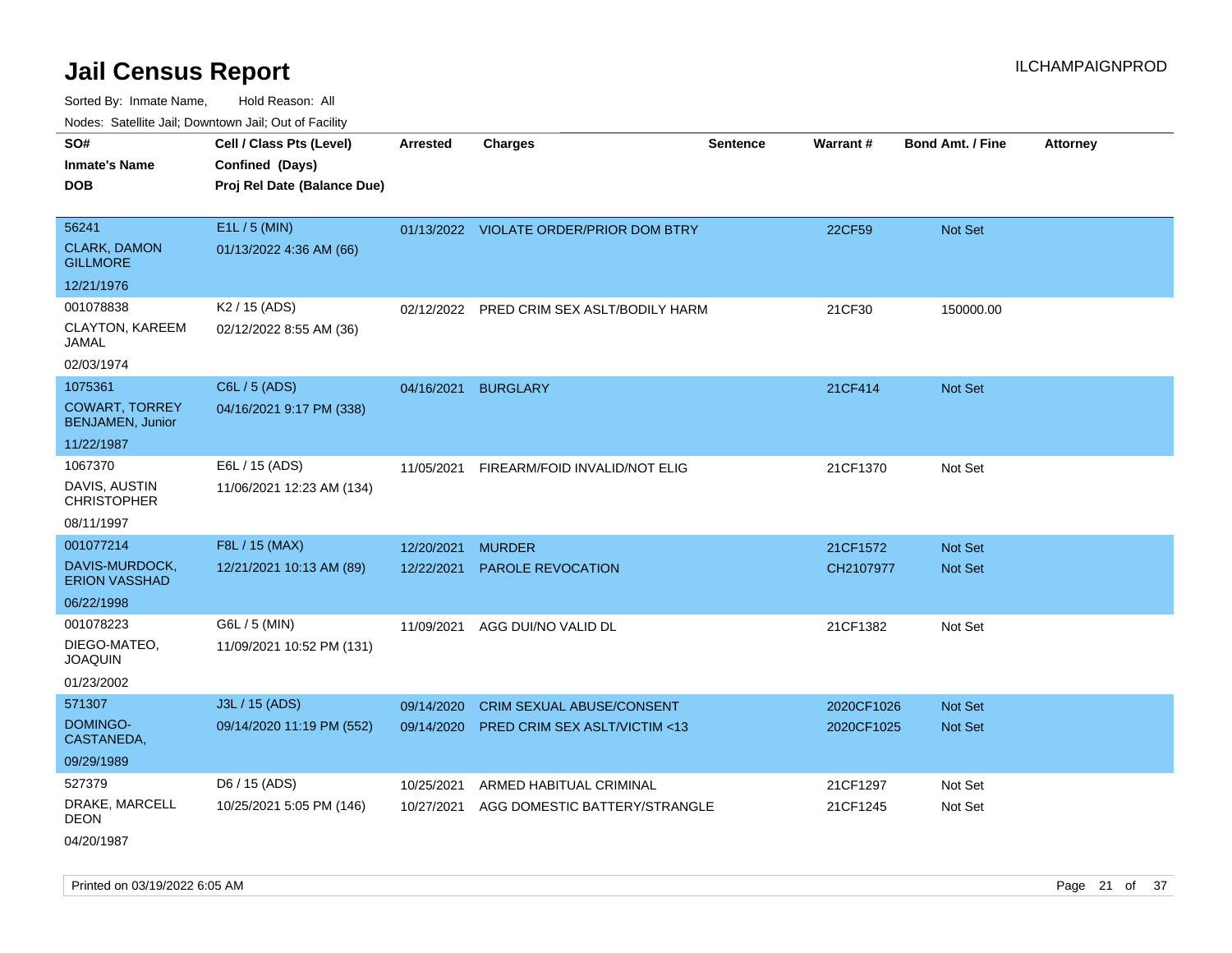Sorted By: Inmate Name, Hold Reason: All Nodes: Satellite Jail; Downtown Jail; Out of Facility

| SO#<br><b>Inmate's Name</b><br><b>DOB</b> | Cell / Class Pts (Level)<br>Confined (Days)<br>Proj Rel Date (Balance Due) | <b>Arrested</b> | <b>Charges</b>                          | <b>Sentence</b> | Warrant#   | <b>Bond Amt. / Fine</b> | <b>Attorney</b> |
|-------------------------------------------|----------------------------------------------------------------------------|-----------------|-----------------------------------------|-----------------|------------|-------------------------|-----------------|
| 959292                                    | K1 / 15 (ADS)                                                              | 04/01/2021      | ATTEMPT (FIRST DEGREE MURDER)           |                 | 2020CF565  | 2000000.00              |                 |
| <b>DUNCAN, COREYON</b><br><b>ANTHONY</b>  | 04/01/2021 8:46 PM (353)                                                   | 12/17/2021      | <b>MURDER</b>                           |                 | 21CF1542   | <b>Not Set</b>          |                 |
| 01/17/1989                                |                                                                            |                 |                                         |                 |            |                         |                 |
| 1053207                                   | K3 / 15 (SPH)                                                              |                 | 06/06/2019 MURDER/INTENT TO KILL/INJURE |                 | 2019-CF849 | 2000000.00              |                 |
| FAUST, JAQUAVEON<br>LAVELL                | 06/06/2019 2:24 PM (1,018)                                                 |                 |                                         |                 |            |                         |                 |
| 07/25/1996                                |                                                                            |                 |                                         |                 |            |                         |                 |
| 524764                                    | G3L / 5 (MIN)                                                              | 09/18/2021      | METH DELIVERY/15<100 GRAMS              |                 | 21CF627    | 50000.00                |                 |
| <b>FISCUS, ROBERT</b><br><b>LOWELL</b>    | 09/18/2021 10:50 AM (183)                                                  |                 |                                         |                 |            |                         |                 |
| 02/17/1986                                |                                                                            |                 |                                         |                 |            |                         |                 |
| 1063104                                   | $G1U / 5$ (MIN)                                                            | 01/10/2022      | VIOLATE ORDER PROTECTION                |                 | 21CF1258   | 25000.00                |                 |
| FUSON, KEITH<br><b>EDWARD</b>             | 01/10/2022 9:14 PM (69)                                                    |                 | 01/10/2022 VIOLATE ORDER PROTECTION     |                 | 21CF1259   | 25000.00                |                 |
| 05/07/1987                                |                                                                            |                 |                                         |                 |            |                         |                 |
| 32913                                     | I1 / 15 (ADS)                                                              | 12/03/2021      | PRED CRIM SEX ASLT/VICTIM <13           |                 | 21CF1481   | Not Set                 |                 |
| GROB, WARREN A,<br>Junior                 | 12/03/2021 4:24 PM (107)                                                   |                 |                                         |                 |            |                         |                 |
| 12/07/1950                                |                                                                            |                 |                                         |                 |            |                         |                 |
| 001078871                                 | G9U / 5 (ADS)                                                              | 02/22/2022      | ESCAPE/VIOLATE ELEC MONITORING          |                 | 22CF316    | 150000.00               |                 |
| HARRIS, MARTELL                           | 02/22/2022 3:44 PM (26)                                                    | 02/22/2022      | <b>RESIDENTIAL BURGLARY</b>             |                 | 2020JD14   | No Bond                 |                 |
| <b>TE'SHAWN</b><br>07/02/2003             |                                                                            | 02/22/2022      | INDIRECT CRIMINAL CONTEMPT              |                 | 2020CC9    | 20000.00                |                 |
| 1073611                                   | G4L / 5 (MIN)                                                              |                 |                                         |                 |            |                         |                 |
| <b>HAYES, CAMERON</b>                     | 02/09/2021 3:10 PM (404)                                                   | 02/09/2021      | MFG 15>100 GR ECSTASY/ANALOG            |                 | 21CF121    | 500000.00               |                 |
| <b>TAYLOR MALEEK</b>                      |                                                                            | 02/09/2021      | DELIVERY OF OR POSSESSION OF W/INT      |                 | 21CF160    | Not Set                 |                 |
| 08/10/1998                                |                                                                            |                 |                                         |                 |            |                         |                 |
| 953555                                    | C4U / 15 (MAX)                                                             | 04/14/2021      | AGG FLEEING POLICE/21 MPH OVER          | 3y(DOC)         | 2020CF94   | 10000.00                |                 |
| HUNT, TAVARIS EARL                        | 03/10/2021 4:58 AM (375)                                                   |                 |                                         |                 |            |                         |                 |

12/29/1987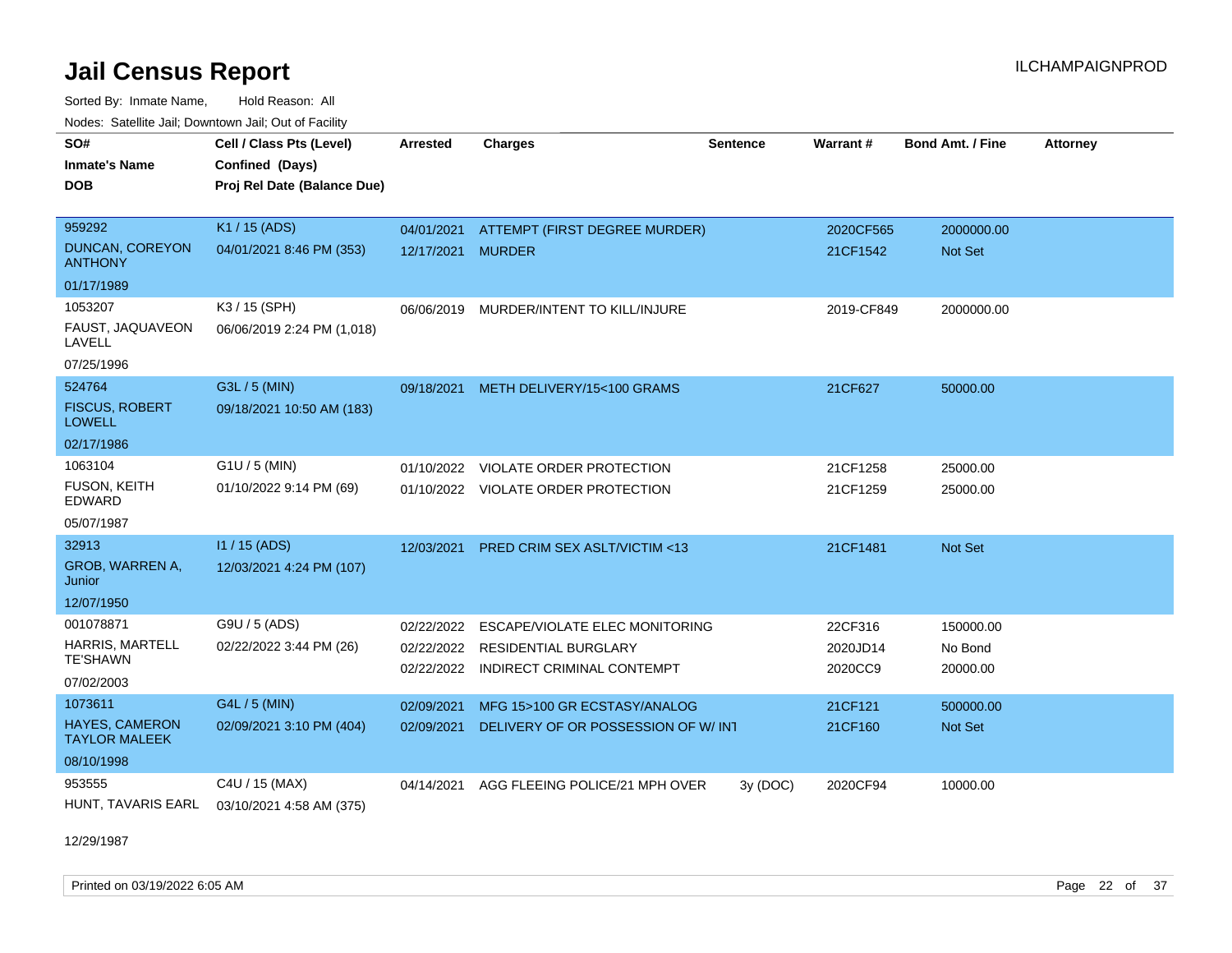Sorted By: Inmate Name, Hold Reason: All

| Nodes: Satellite Jail; Downtown Jail; Out of Facility |  |
|-------------------------------------------------------|--|
|-------------------------------------------------------|--|

| SO#                                    | Cell / Class Pts (Level)    | <b>Arrested</b>     | Charges                                   | <b>Sentence</b> | Warrant# | Bond Amt. / Fine | <b>Attorney</b> |
|----------------------------------------|-----------------------------|---------------------|-------------------------------------------|-----------------|----------|------------------|-----------------|
| <b>Inmate's Name</b>                   | Confined (Days)             |                     |                                           |                 |          |                  |                 |
| <b>DOB</b>                             | Proj Rel Date (Balance Due) |                     |                                           |                 |          |                  |                 |
|                                        |                             |                     |                                           |                 |          |                  |                 |
| 518711                                 | G5L / 5 (MIN)               | 01/30/2022 THEFT    |                                           |                 | 22CF133  | Not Set          |                 |
| <b>INGERSON, LUCUS</b><br><b>JAMES</b> | 01/30/2022 4:57 PM (49)     |                     |                                           |                 |          |                  |                 |
| 09/16/1979                             |                             |                     |                                           |                 |          |                  |                 |
| 001078766                              | $13/5$ (ADS)                | 02/08/2022          | AGGRAVATED BATTERY                        |                 | 22CF160  | Not Set          |                 |
| JOHNSON, IYONZI                        | 02/08/2022 11:56 AM (40)    | 02/08/2022 BURGLARY |                                           |                 | 22CF63   | 3000.00          |                 |
| 07/16/1994                             |                             |                     |                                           |                 |          |                  |                 |
| 1068501                                | G7U / 5 (MIN)               |                     | 02/07/2022 VIO ORDER/NOTICE/PRIOR VIO O/P |                 | 22CF156  | No Bond          |                 |
| <b>KING, JULIUS</b><br><b>EMANUEL</b>  | 02/07/2022 7:06 PM (41)     |                     |                                           |                 |          |                  |                 |
| 04/08/1985                             |                             |                     |                                           |                 |          |                  |                 |
| 001078818                              | D3 / 10 (MED)               |                     | 02/04/2022 DOMESTIC BATTERY/OTHER PRIOR   |                 | 22CF148  | Not Set          |                 |
| KINSEL, EVERAL<br>MICHAEL WILLIAM      | 02/04/2022 7:37 PM (44)     |                     |                                           |                 |          |                  |                 |
| 10/16/1985                             |                             |                     |                                           |                 |          |                  |                 |
| 527447                                 | J1L / 10 (ADS)              | 02/22/2022          | <b>BURGLARY</b>                           |                 | 22CF224  | <b>Not Set</b>   |                 |
| KIRKWOOD, TYLER                        | 02/22/2022 10:47 AM (26)    | 02/22/2022          | AGG BATTERY/GREAT BODILY HARM             |                 | 22CF223  | Not Set          |                 |
| <b>JAMES</b>                           |                             | 02/23/2022 BURGLARY |                                           |                 | 22CF152  | <b>Not Set</b>   |                 |
| 10/04/1985                             |                             |                     |                                           |                 |          |                  |                 |
| 29681                                  | J2L / 15 (ADS)              | 07/14/2020          | PREDATORY CRIMINAL SEX ASSLT/CHILD        |                 | 20CF-781 | 250000.00        |                 |
| LENOIR, JOHN<br><b>CHRISTOPHER</b>     | 07/14/2020 12:51 PM (614)   |                     |                                           |                 |          |                  |                 |
| 04/20/1966                             |                             |                     |                                           |                 |          |                  |                 |
| 001078797                              | $15/5$ (ADS)                |                     | 01/26/2022 VIO STALKING NO CONTACT ORDER  |                 | 22CM31   | Not Set          |                 |
| LEVIN, DANIEL DAVID                    | 01/26/2022 3:00 PM (53)     |                     |                                           |                 |          |                  |                 |
| 08/08/1984                             |                             |                     |                                           |                 |          |                  |                 |
| 45113                                  | E2L / 15 (MAX)              | 11/20/2021          | ARMED HABITUAL CRIMINAL                   |                 | 21CF1424 | No Bond          |                 |
| MARTIN, JEREMIAH                       | 11/20/2021 1:18 AM (120)    |                     |                                           |                 |          |                  |                 |
| <b>FRANCIS</b>                         |                             |                     |                                           |                 |          |                  |                 |
| 01/18/1977                             |                             |                     |                                           |                 |          |                  |                 |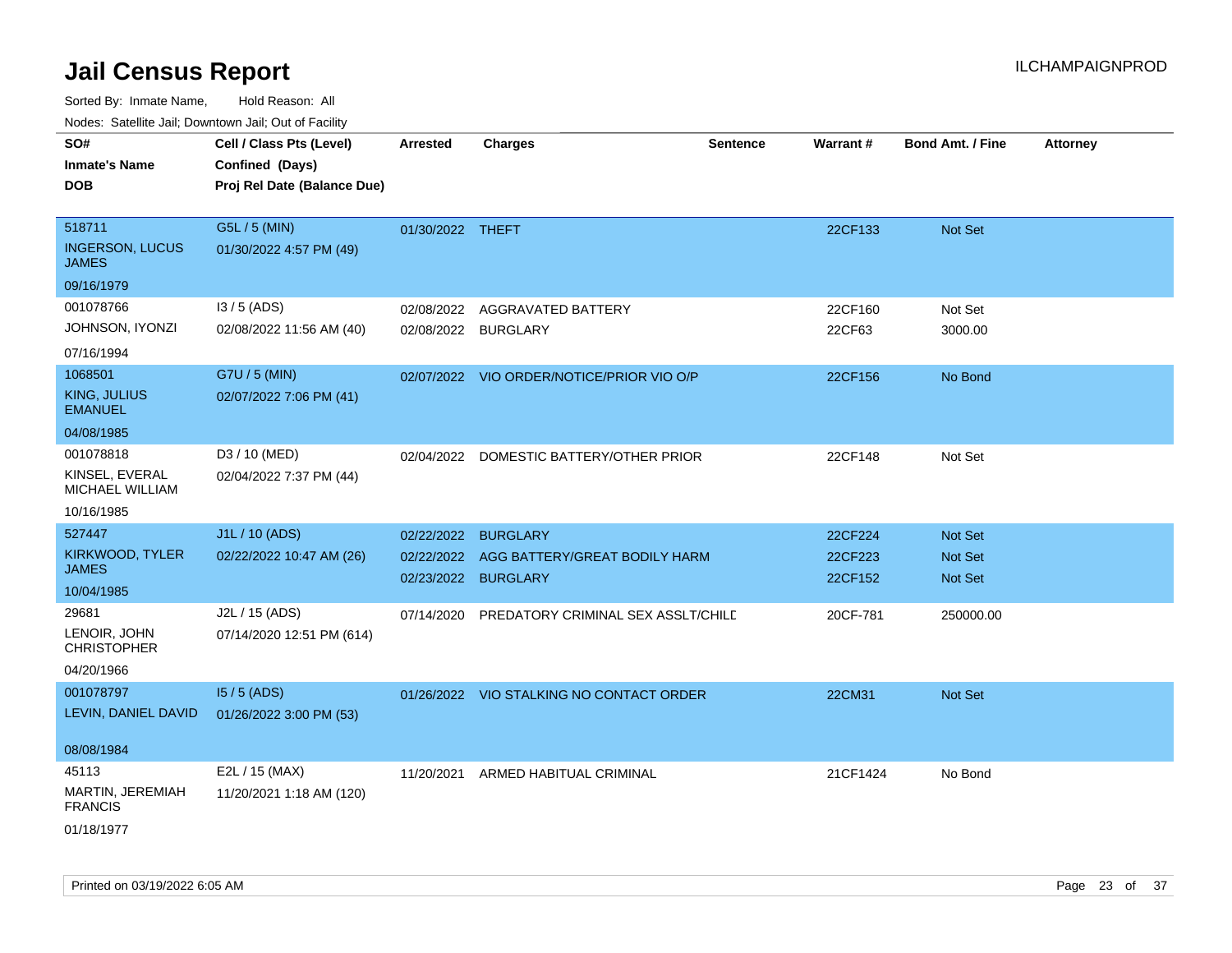| Noues. Salenne Jan, Downlown Jan, Out or Facility |                             |                      |                                         |                 |            |                         |                 |
|---------------------------------------------------|-----------------------------|----------------------|-----------------------------------------|-----------------|------------|-------------------------|-----------------|
| SO#                                               | Cell / Class Pts (Level)    | Arrested             | <b>Charges</b>                          | <b>Sentence</b> | Warrant#   | <b>Bond Amt. / Fine</b> | <b>Attorney</b> |
| <b>Inmate's Name</b>                              | Confined (Days)             |                      |                                         |                 |            |                         |                 |
| <b>DOB</b>                                        | Proj Rel Date (Balance Due) |                      |                                         |                 |            |                         |                 |
|                                                   |                             |                      |                                         |                 |            |                         |                 |
| 1063030                                           | H4L / 15 (ADS)              | 12/20/2021           | <b>MURDER</b>                           |                 | 21CF1571   | Not Set                 |                 |
| MASON, RYAN ONEIAL 12/21/2021 9:30 AM (89)        |                             | 12/22/2021           | <b>PAROLE REVOCATION</b>                |                 | CH2107979  | Not Set                 |                 |
|                                                   |                             |                      |                                         |                 |            |                         |                 |
| 02/22/1991                                        |                             |                      |                                         |                 |            |                         |                 |
| 1066623                                           | G6U / 5 (MIN)               | 11/17/2021           | MFG/DEL 15<100 GR COCA/ANALOG           |                 | 17CF1093   | 75000.00                |                 |
| MATA-OROZCO,<br><b>OLEGARIO</b>                   | 11/17/2021 5:08 PM (123)    |                      |                                         |                 |            |                         |                 |
| 03/06/1995                                        |                             |                      |                                         |                 |            |                         |                 |
| 1076591                                           | G8U / 5 (MIN)               | 02/22/2022           | DELIVERY OF OR POSSESSION OF W/INT      |                 | 20CF961    | 500000.00               |                 |
| MATTHEWS,<br><b>CHRISTIAN ANTHONY</b>             | 02/22/2022 7:42 PM (26)     |                      | 02/23/2022 MAIL FRAUD                   |                 | 2:21CR173  | No Bond                 |                 |
| 03/15/1989                                        |                             |                      |                                         |                 |            |                         |                 |
| 40235                                             | G9L / 5 (MIN)               | 10/04/2021           | AGG DUI/4                               |                 | 2021CF1145 | 35000.00                |                 |
| MERRIWEATHER,<br><b>MARCUS TODD</b>               | 10/04/2021 4:41 PM (167)    |                      |                                         |                 |            |                         |                 |
| 11/28/1967                                        |                             |                      |                                         |                 |            |                         |                 |
| 1040273                                           | E5U / 15 (ADS)              | 09/30/2021           | <b>PRED CRIM SEX ASLT/VICTIM &lt;13</b> |                 | 21CF329    | 500000.00               |                 |
| METCALFE, LANELL<br><b>JARON</b>                  | 09/30/2021 11:32 PM (171)   |                      |                                         |                 |            |                         |                 |
| 09/22/1988                                        |                             |                      |                                         |                 |            |                         |                 |
| 1075635                                           | B <sub>2</sub> / 10 (ADS)   | 05/11/2021           | AGG DISCHARGE FIREARM/OCC VEH           |                 | 21CF538    | Not Set                 |                 |
| MILES, DEVLON VON,                                | 05/11/2021 10:39 PM (313)   | 05/11/2021           | MFG/DEL CANNABIS/30-500 GRAMS           |                 | 20CF1402   | 100000.00               |                 |
| Junior                                            |                             | 02/23/2022 MURDER    |                                         |                 | 22CF219    | Not Set                 |                 |
| 11/04/2000                                        |                             |                      |                                         |                 |            |                         |                 |
| 1042168                                           | G5U / 5 (MIN)               | 02/26/2022 AGG DUI/4 |                                         |                 | 22CF238    | Not Set                 |                 |
| MONTALVO, ANTONIO                                 | 02/26/2022 6:14 AM (22)     |                      |                                         |                 |            |                         |                 |
| 05/03/1976                                        |                             |                      |                                         |                 |            |                         |                 |
| 1069209                                           | H <sub>1</sub> L / 10 (ADS) | 04/07/2021           | AGG BATTERY/GREAT BODILY HARM           |                 | 21CF376    | Not Set                 |                 |
| MOORE, DEVONTE<br>JAMAL                           | 04/07/2021 6:25 PM (347)    |                      |                                         |                 |            |                         |                 |
| 09/24/1995                                        |                             |                      |                                         |                 |            |                         |                 |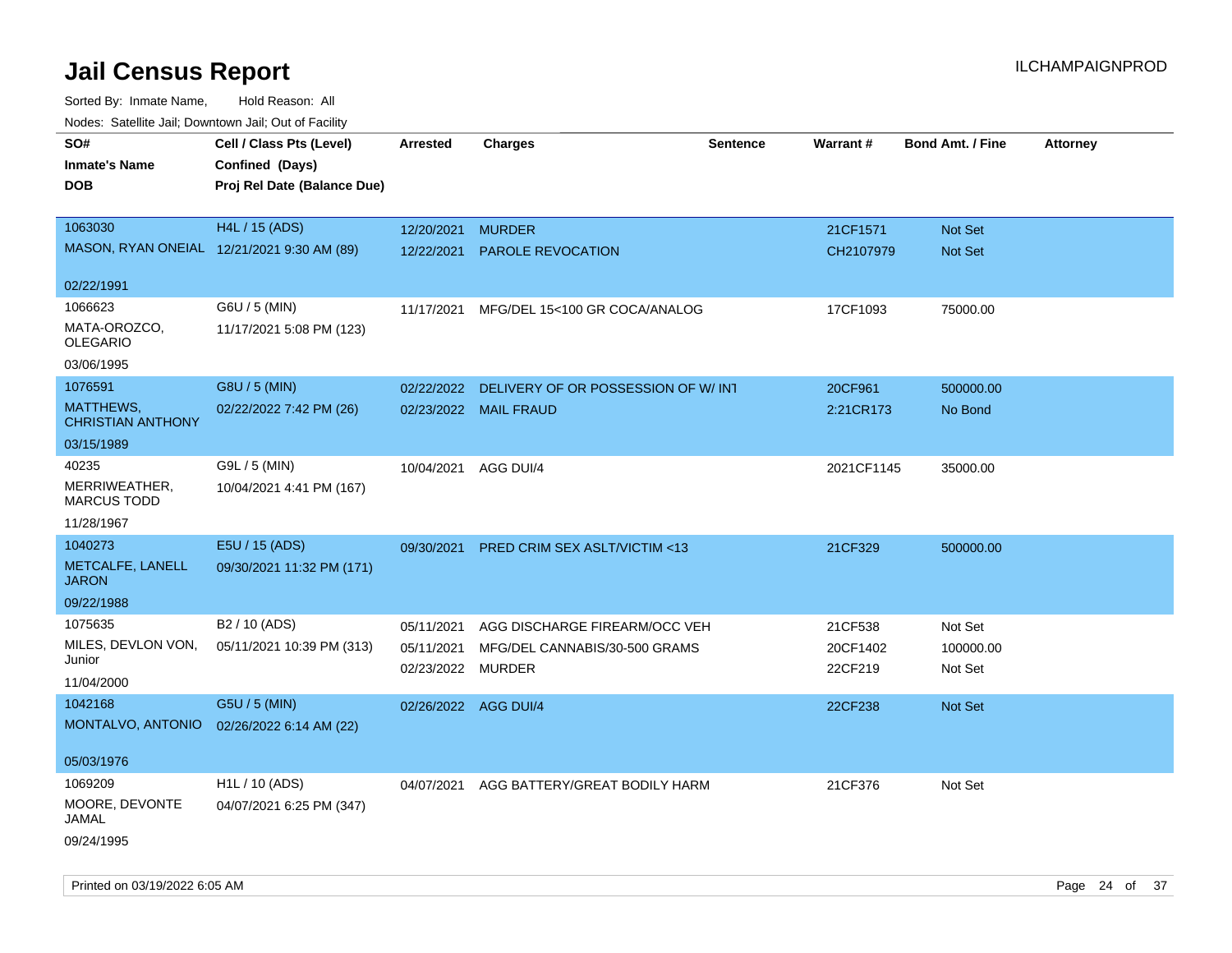| SO#<br><b>Inmate's Name</b><br><b>DOB</b>                               | Cell / Class Pts (Level)<br>Confined (Days)<br>Proj Rel Date (Balance Due) | Arrested                               | <b>Charges</b>                                                                                  | <b>Sentence</b> | <b>Warrant#</b>                  | <b>Bond Amt. / Fine</b>          | <b>Attorney</b> |
|-------------------------------------------------------------------------|----------------------------------------------------------------------------|----------------------------------------|-------------------------------------------------------------------------------------------------|-----------------|----------------------------------|----------------------------------|-----------------|
| 61251<br>PETMECKY, JOHN<br><b>ROBERT</b><br>03/09/1983                  | E4L / 15 (ADS)<br>12/27/2021 1:52 PM (83)                                  | 12/27/2021                             | PRED CRIM SEX ASLT/VICTIM <13                                                                   |                 | 21CF651                          | No Bond                          |                 |
| 001078357<br>PETTIGREW, CAREY<br><b>CORNITRIAS DEOBLO</b><br>08/31/1986 | A2L / 15 (SPH)<br>09/17/2021 9:56 AM (184)                                 | 09/17/2021<br>09/17/2021<br>09/17/2021 | ARMED ROBBERY/ARMED W/FIREARM<br>ARMED ROBBERY/ARMED W/FIREARM<br>ARMED ROBBERY/ARMED W/FIREARM |                 | 21CF1230<br>21CF1128<br>21CF1129 | Not Set<br>Not Set<br>Not Set    |                 |
| 1008308<br>PETTIGREW, MARIO<br><b>TRAVINIO</b><br>08/11/1992            | F2U / 10 (MED)<br>01/30/2022 6:15 AM (49)                                  | 01/30/2022 ASSAULT                     | 01/30/2022 AGG BTRY/GREAT BOD HARM/60+                                                          |                 | 19CM364<br>22CF131               | 4000.00<br>No Bond               |                 |
| 1070610<br>PHILLIS, AARON<br><b>MONTRELL</b><br>03/26/1999              | J6L / 10 (ADS)<br>03/03/2022 2:49 PM (17)                                  | 03/03/2022                             | AGG BATTERY/PUBLIC PLACE<br>03/03/2022 AGG BATTERY/GREAT BODILY HARM                            |                 | 21CF930<br>21CF482               | Not Set<br>5000.00               |                 |
| 1022441<br>PICKENS, DONTRELL<br><b>DEMAR</b><br>12/10/1993              | D <sub>4</sub> / 10 (ADS)<br>10/27/2021 1:39 PM (144)                      | 10/27/2021<br>10/27/2021               | AGG BATTERY/PEACE OFFICER<br>AGG BATTERY/PEACE OFFICER                                          |                 | 2021 CF 12<br>2020 CF 1488       | No Bond<br>No Bond               |                 |
| 001077783<br>RIVERA, DARYL<br><b>ANTONIO</b><br>11/14/1981              | H6L / 10 (ADS)<br>01/05/2022 4:20 PM (74)                                  | 01/05/2022                             | AGGRAVATED BATTERY                                                                              |                 | 21CF325                          | Not Set                          |                 |
| 1072114<br>ROBINSON, DONNELL<br><b>LEVON</b><br>10/23/2000              | A1U / 15 (SPH)<br>01/17/2021 2:40 PM (427)                                 | 01/17/2021<br>01/17/2021<br>02/17/2021 | ATTEMPT (FIRST DEGREE MURDER)<br>ARMED ROBBERY/NO FIREARM<br>AGGRAVATED BATTERY                 | 4y (DOC)        | 2021CF65<br>2020CF824            | Not Set<br>75000.00<br>250000.00 |                 |
| 47195<br>SIMMONS, JAMES<br><b>ROBERT</b><br>03/13/1975                  | G8L / 5 (MIN)<br>12/27/2021 8:42 AM (83)                                   | 12/27/2021<br>12/28/2021               | <b>RESIDENTIAL BURGLARY</b><br><b>RESIDENTIAL BURGLARY</b>                                      |                 | 2020CF1222<br>2021CF1596         | 10000.00<br>Not Set              |                 |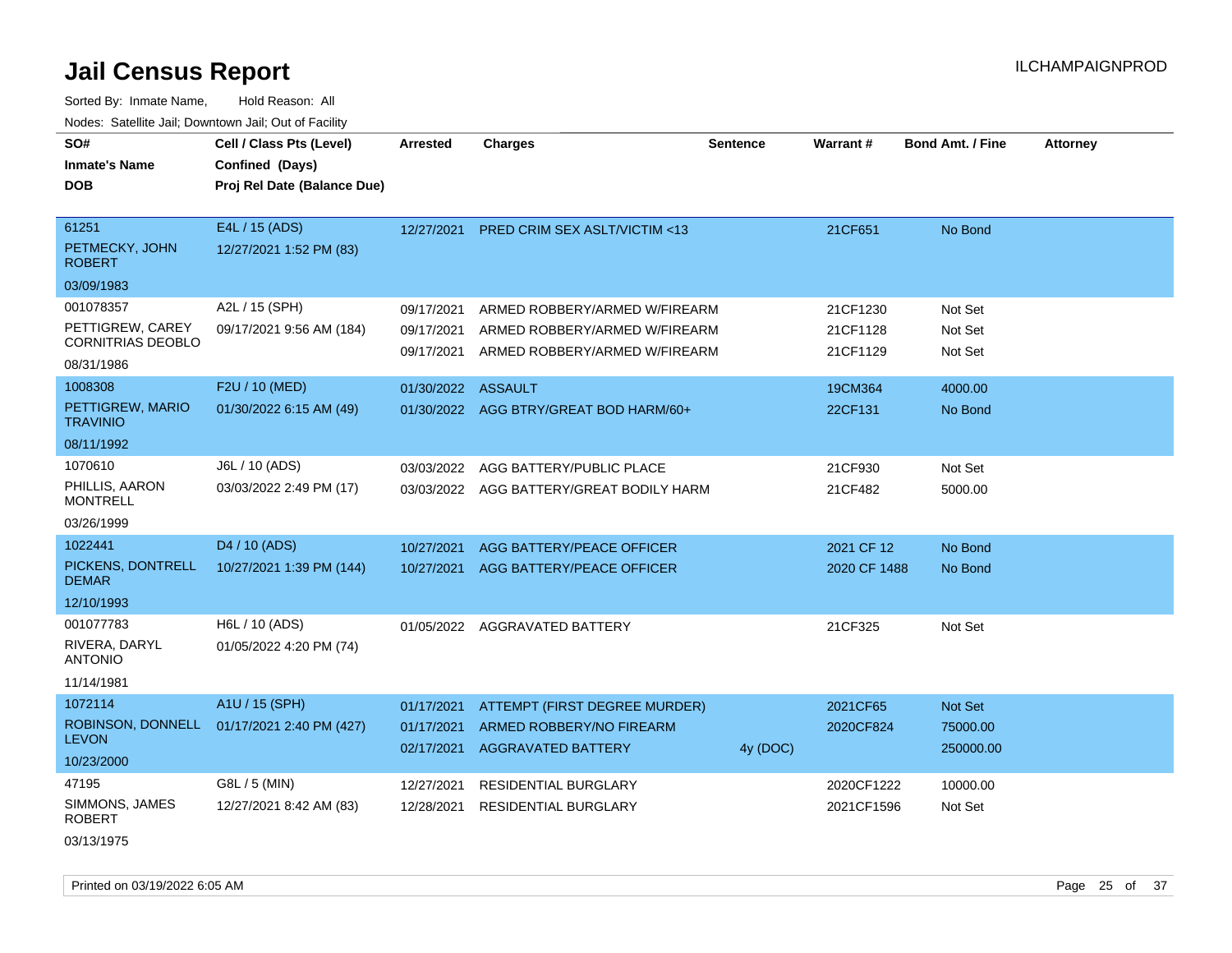Sorted By: Inmate Name, Hold Reason: All Nodes: Satellite Jail; Downtown Jail; Out of Facility

|                                         | wacs. Calcinic Jan, Downtown Jan, Out of Facility |                   |                                         |                 |           |                         |                 |
|-----------------------------------------|---------------------------------------------------|-------------------|-----------------------------------------|-----------------|-----------|-------------------------|-----------------|
| SO#                                     | Cell / Class Pts (Level)                          | <b>Arrested</b>   | <b>Charges</b>                          | <b>Sentence</b> | Warrant#  | <b>Bond Amt. / Fine</b> | <b>Attorney</b> |
| Inmate's Name                           | Confined (Days)                                   |                   |                                         |                 |           |                         |                 |
| DOB                                     | Proj Rel Date (Balance Due)                       |                   |                                         |                 |           |                         |                 |
|                                         |                                                   |                   |                                         |                 |           |                         |                 |
| 1064798                                 | B3 / 15 (ADS)                                     | 01/17/2022 MURDER |                                         |                 | 2021CF695 | 1500000.00              |                 |
| <b>STENNIS, BRUCE</b><br><b>DEONTAY</b> | 01/17/2022 1:29 PM (62)                           |                   | 01/17/2022 MFG/DEL 1<15 GR COCAINE/ANLG |                 | 21CF520   | 50000.00                |                 |
| 08/12/1998                              |                                                   |                   |                                         |                 |           |                         |                 |
| 1056971                                 | D <sub>2</sub> / 10 (ADS)                         | 08/07/2021        | FELON POSS/USE WEAPON/FIREARM           |                 | 21CF948   | No Bond                 |                 |
| TRAVIS, DENZEL<br><b>DANTRELL</b>       | 08/07/2021 7:36 AM (225)                          | 08/08/2021        | AGG BATTERY/PUBLIC PLACE                |                 | 2020CF647 | 25000.00                |                 |
| 03/21/1993                              |                                                   |                   |                                         |                 |           |                         |                 |
| 001078250                               | F2L / 10 (MED)                                    | 08/07/2021        | FELON POSS WEAPON/BODY ARMOR            |                 | 21CF950   | Not Set                 |                 |
| <b>TRAVIS, JORDAN</b><br><b>TESHAUN</b> | 08/07/2021 10:27 AM (225)                         |                   |                                         |                 |           |                         |                 |
| 03/03/1996                              |                                                   |                   |                                         |                 |           |                         |                 |
| 512160                                  | F1L / 15 (MAX)                                    | 03/10/2022        | ARMED HABITUAL CRIMINAL                 |                 | 22CF296   | Not Set                 |                 |
| TURNER, CHARLES<br><b>EDWARD</b>        | 03/10/2022 12:00 PM (10)                          |                   | 03/11/2022 PAROLE REVOCATION            |                 | CH2201422 | No Bond                 |                 |
| 09/05/1986                              |                                                   |                   |                                         |                 |           |                         |                 |
| 30108                                   | J4L / 15 (ADS)                                    | 07/30/2021        | <b>MURDER</b>                           |                 | 21CF902   | 2000000.00              |                 |
| <b>VANDYKE, DARYL</b><br><b>ANTHONY</b> | 07/30/2021 8:29 PM (233)                          |                   |                                         |                 |           |                         |                 |
| 10/04/1965                              |                                                   |                   |                                         |                 |           |                         |                 |
| 968681                                  | D5 / 15 (ADS)                                     | 08/27/2021        | AGG CRIM SX AB/VIC 13<18/TRUST          |                 | 2020CF499 | 250000.00               |                 |
| WADE, DEMETRIUS<br><b>DARYL</b>         | 08/27/2021 2:25 AM (205)                          | 08/27/2021        | INDIRECT CRIMINAL CONTEMPT              | 3y (DOC)        | 2021CC16  | No Bond                 |                 |
| 01/07/1987                              |                                                   |                   |                                         |                 |           |                         |                 |
| 1070971                                 | H3L / 5 (ADS)                                     | 12/07/2021        | <b>IDENTITY THEFT/&lt;\$300</b>         |                 | 20CF922   | <b>Not Set</b>          |                 |
| <b>WEIR, CLINTON</b><br><b>HOWARD</b>   | 12/08/2021 3:45 AM (102)                          | 12/07/2021        | <b>RECKLESS DRIVING</b>                 |                 | 19TR2348  | <b>Not Set</b>          |                 |
| 03/15/1983                              |                                                   |                   |                                         |                 |           |                         |                 |
| 54212                                   | E3U / 10 (ADS)                                    | 12/21/2021        | RECEIVE/POSS/SELL STOLEN VEH            |                 | 2021CF669 | 10000.00                |                 |
| <b>WHITLOCK, GEORGE</b><br>ABRAM        | 12/21/2021 1:20 PM (89)                           | 12/21/2021        | VIOLATE ORDER PROTECTION                |                 | 2021CM391 | 1000.00                 |                 |
| 11/10/1978                              |                                                   | 12/21/2021        | ARMED VIOLENCE/CATEGORY I               |                 | 21CF1576  | Not Set                 |                 |

Printed on 03/19/2022 6:05 AM Page 26 of 37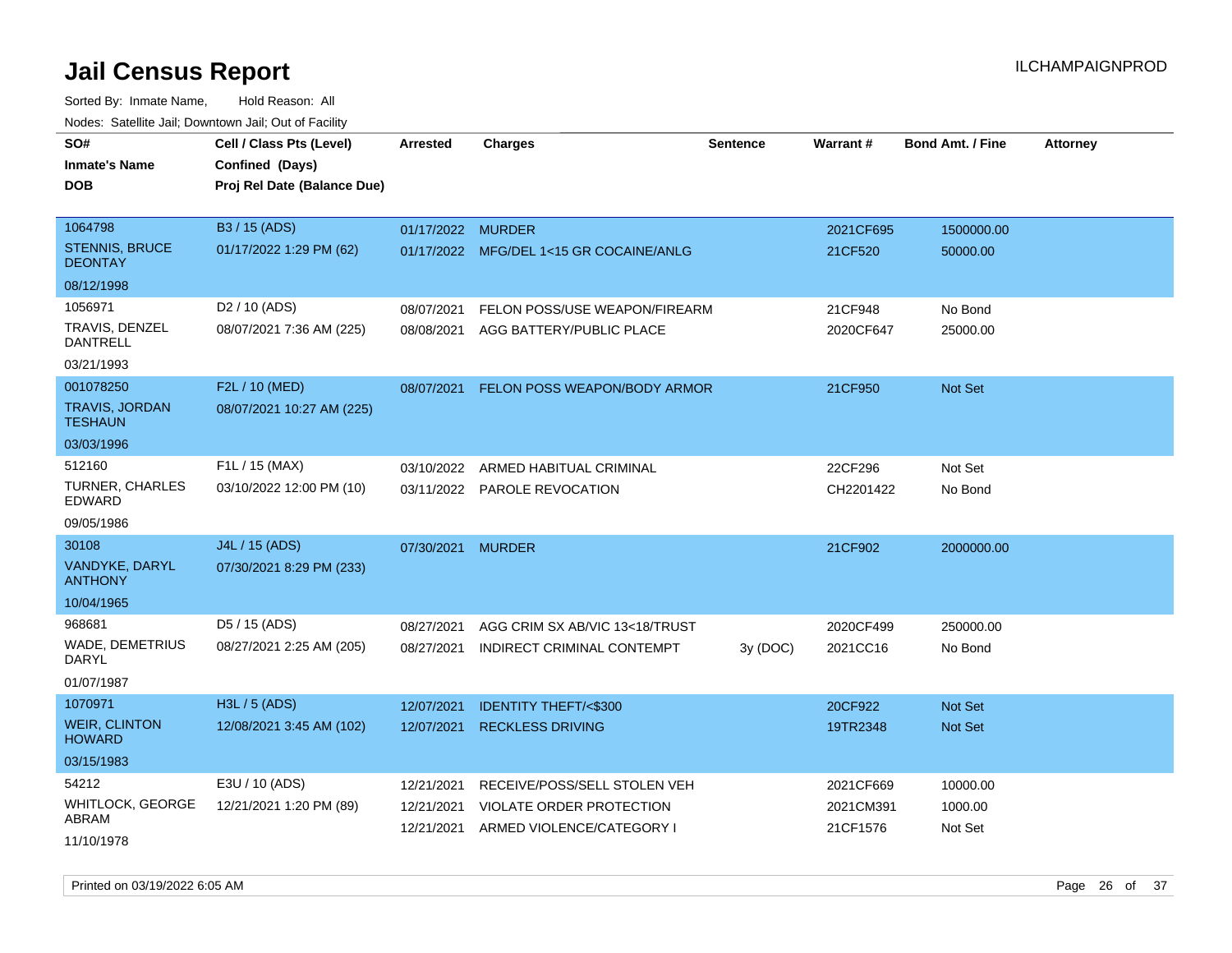| SO#                                        | Cell / Class Pts (Level)    | Arrested   | <b>Charges</b>                           | <b>Sentence</b> | Warrant#    | <b>Bond Amt. / Fine</b> | <b>Attorney</b> |
|--------------------------------------------|-----------------------------|------------|------------------------------------------|-----------------|-------------|-------------------------|-----------------|
| <b>Inmate's Name</b>                       | Confined (Days)             |            |                                          |                 |             |                         |                 |
| <b>DOB</b>                                 | Proj Rel Date (Balance Due) |            |                                          |                 |             |                         |                 |
|                                            |                             |            |                                          |                 |             |                         |                 |
| 1058072                                    | A2U / 15 (SPH)              | 02/25/2021 | ARMED HABITUAL CRIMINAL                  |                 |             | Not Set                 |                 |
| <b>WILLIAMS, KENNETH</b><br><b>BERNARD</b> | 02/25/2021 3:24 PM (388)    |            |                                          |                 |             |                         |                 |
| 10/04/1985                                 |                             |            |                                          |                 |             |                         |                 |
| 1020914                                    | F3L / 10 (MED)              |            | 03/06/2022 FELON POSS/USE WEAPON/FIREARM |                 | 21CF1337    | 250000.00               |                 |
| <b>WILSON, BRANDON</b><br>LARON            | 03/06/2022 11:46 AM (14)    |            |                                          |                 |             |                         |                 |
| 07/05/1994                                 |                             |            |                                          |                 |             |                         |                 |
| 9326                                       | $12/5$ (ADS)                | 06/14/2021 | <b>BURGLARY</b>                          |                 | 2020-CF-625 | Not Set                 |                 |
| YOUNG, ANTHONY<br><b>PAUL</b>              | 06/14/2021 12:07 PM (279)   |            |                                          |                 |             |                         |                 |
| 03/13/1954                                 |                             |            |                                          |                 |             |                         |                 |
| <b>Total Downtown Jail: 58</b>             |                             | Males: 58  | Unknown: 0<br>Females: 0                 |                 |             |                         |                 |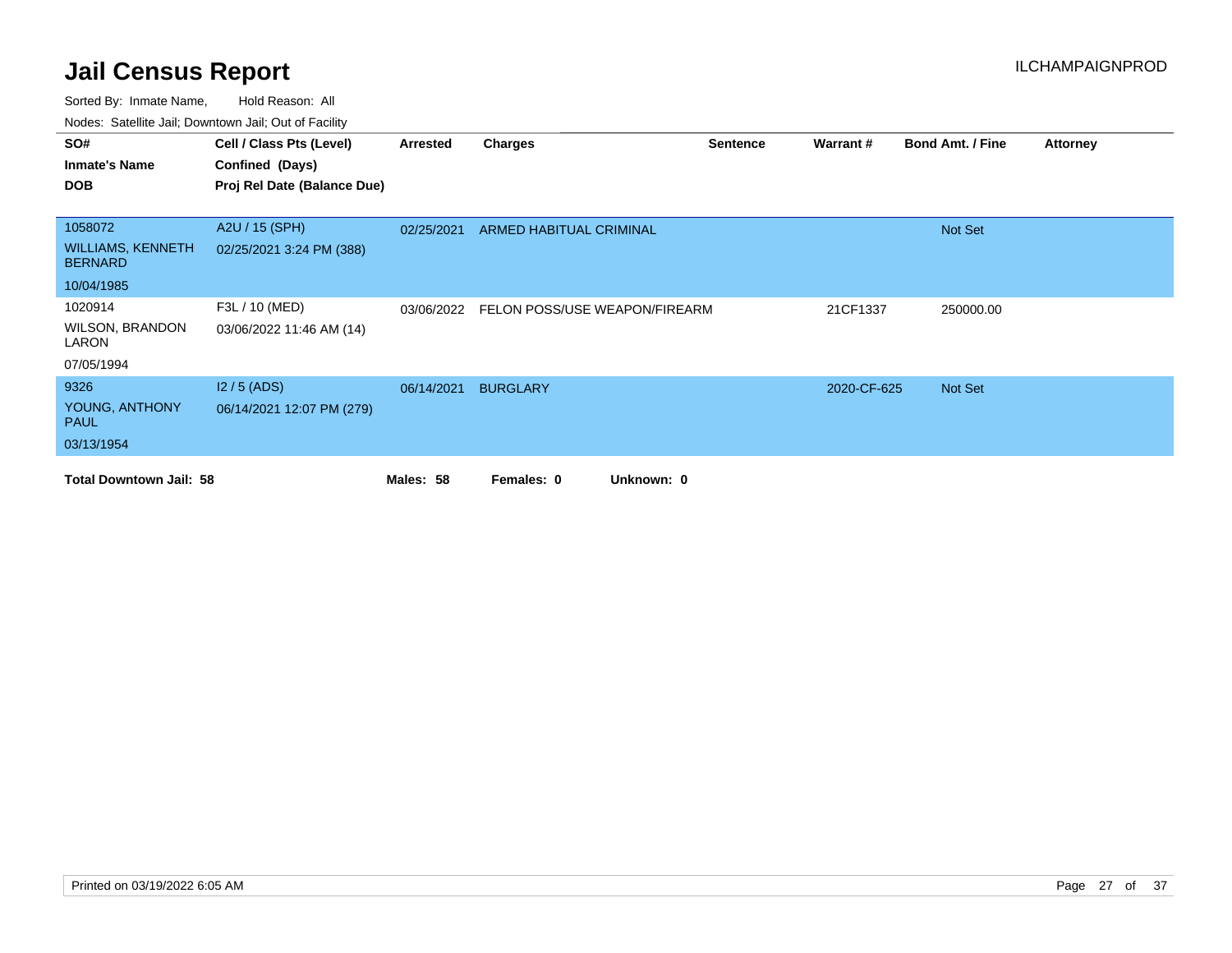| <b>Out of Facility</b> |  |
|------------------------|--|
|------------------------|--|

| SO#                                     | Cell / Class Pts (Level)                     | <b>Arrested</b> | <b>Charges</b>                   | <b>Sentence</b> | Warrant#   | <b>Bond Amt. / Fine</b> | <b>Attorney</b> |
|-----------------------------------------|----------------------------------------------|-----------------|----------------------------------|-----------------|------------|-------------------------|-----------------|
| <b>Inmate's Name</b>                    | Confined (Days)                              |                 |                                  |                 |            |                         |                 |
| <b>DOB</b>                              | Proj Rel Date (Balance Due)                  |                 |                                  |                 |            |                         |                 |
| 61095                                   | <b>KAN / 10 (ADS)</b>                        | 05/02/2021      | HOME INVASION/CAUSE INJURY       |                 | 2021CF323  | 100000.00               |                 |
| AMOS, DERRICK<br><b>JAMES</b>           | 05/02/2021 9:02 PM (322)                     |                 |                                  |                 |            |                         |                 |
| 06/12/1985                              |                                              |                 |                                  |                 |            |                         |                 |
| 001078621                               | KAN / 10 (MED)                               | 12/23/2021      | <b>RESIDENTIAL BURGLARY</b>      |                 | 21CF1582   | Not Set                 |                 |
|                                         | BAILEY, DANIEL SCOTT 12/23/2021 9:44 AM (87) |                 | 01/14/2022 PROBATION VIOLATION   |                 | 21CF1445   | Not Set                 |                 |
|                                         |                                              |                 |                                  |                 |            |                         |                 |
| 05/09/1999                              |                                              |                 |                                  |                 |            |                         |                 |
| 19971                                   | <b>EHD</b>                                   | 11/09/2021      | DRIVING RVK/SUSP DUI/SSS 4-9     |                 | 2021CF968  | Not Set                 |                 |
| <b>LYNN</b>                             | BARNESKE, RAYMOND 11/09/2021 9:32 AM (131)   |                 |                                  |                 |            |                         |                 |
| 08/17/1961                              | 5/6/2022 (0.00)                              |                 |                                  |                 |            |                         |                 |
| 516062                                  | KAN / 15 (MAX)                               | 02/22/2021      | PHONE HARASSMENT/2+              |                 | 20CF194    | 5000.00                 |                 |
| <b>BENNETT, JOHN</b><br><b>MICHAEL</b>  | 02/22/2021 10:47 AM (391)                    | 02/22/2021      | AGG DISCH FIR/VEH/PC OFF/FRMAN   |                 | 21CF210    | No Bond                 |                 |
| 04/30/1986                              |                                              |                 |                                  |                 |            |                         |                 |
| 33993                                   | <b>KAN / 10 (MED)</b>                        | 06/14/2021      | AGGRAVATED DOMESTIC BATTERY      |                 | 21CF688    | Not Set                 |                 |
| <b>BOOKER, STEPHON</b>                  | 06/14/2021 7:42 PM (279)                     | 06/14/2021      | POSSESSING A CONTROLLED SUBSTANC |                 | 21CF657    | Not Set                 |                 |
| <b>MONTELL</b>                          |                                              | 06/14/2021      | PAROLE REVOCATION                |                 | CH2103612  | No Bond                 |                 |
| 06/11/1971<br>38273                     | <b>EHD</b>                                   |                 |                                  |                 |            |                         |                 |
| BRADLEY,                                |                                              | 02/23/2022      | AGG DUI/NO VALID DL              |                 | 2020CF1371 | Not Set                 |                 |
| <b>CHRISTOPHER</b>                      | 02/23/2022 9:14 AM (25)                      |                 |                                  |                 |            |                         |                 |
| 02/24/1974                              | 4/7/2022 (0.00)                              |                 |                                  |                 |            |                         |                 |
| 1074315                                 | <b>KAN / 15 (MAX)</b>                        | 07/27/2021      | AGG DISCHARGE FIREARM/VEH/SCH    |                 | 21CF927    | Not Set                 |                 |
| <b>BRIGGS, PATRICK</b><br><b>MONTAY</b> | 08/03/2021 4:56 PM (229)                     |                 |                                  |                 |            |                         |                 |
| 08/05/2001                              |                                              |                 |                                  |                 |            |                         |                 |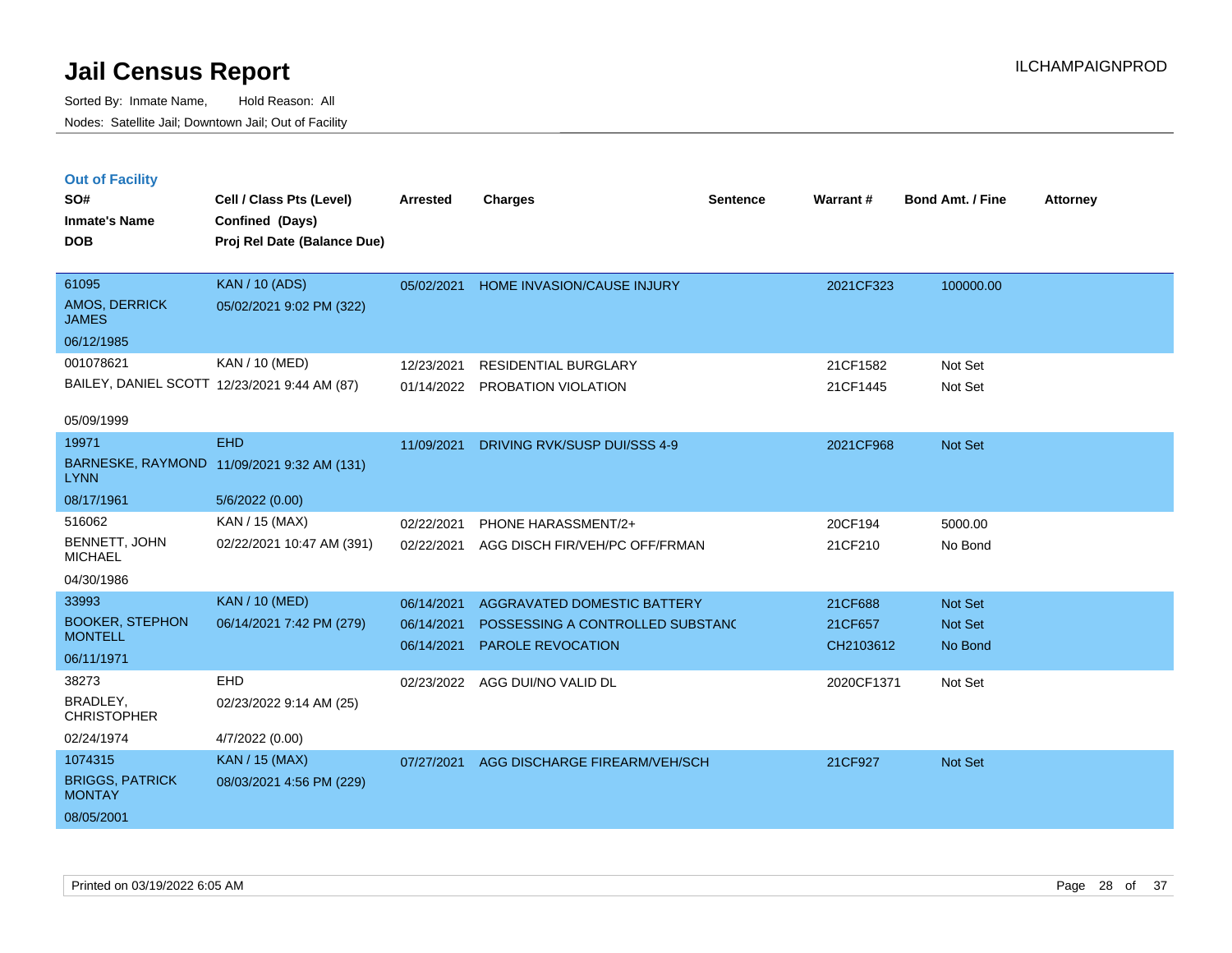| 10000. Catolino can, Domntonn can, Oat or I domt                                |                                                                            |                          |                                                                                                           |                 |                                |                                             |                 |
|---------------------------------------------------------------------------------|----------------------------------------------------------------------------|--------------------------|-----------------------------------------------------------------------------------------------------------|-----------------|--------------------------------|---------------------------------------------|-----------------|
| SO#<br>Inmate's Name<br><b>DOB</b>                                              | Cell / Class Pts (Level)<br>Confined (Days)<br>Proj Rel Date (Balance Due) | Arrested                 | <b>Charges</b>                                                                                            | <b>Sentence</b> | <b>Warrant#</b>                | <b>Bond Amt. / Fine</b>                     | <b>Attorney</b> |
| 001078065<br><b>BROWN, CHARMAN</b><br>LAKEEF                                    | <b>KAN / 10 (ADS)</b><br>06/17/2021 12:32 PM (276)                         | 06/17/2021               | AGG BATTERY/DISCHARGE FIREARM                                                                             |                 | 21CF704                        | 1000000.00                                  |                 |
| 11/30/2002<br>1038554<br><b>BROWN, CORRION</b><br><b>DEVONTAE</b><br>04/19/1995 | KAN / 15 (MAX)<br>08/18/2021 5:40 PM (214)                                 | 08/18/2021<br>08/18/2021 | DELIVERY OF OR POSSESSION OF W/INT<br>ARMED HABITUAL CRIMINAL                                             |                 | 21CF1009<br>21CF1162           | No Bond<br>Not Set                          |                 |
| 1038579<br><b>BROWN, MARKEL</b><br>rikki                                        | <b>KAN / 15 (MAX)</b><br>08/18/2021 2:05 PM (214)                          | 08/18/2021               | FELON POSS/USE WEAPON/FIREARM                                                                             |                 | 21CF1010                       | Not Set                                     |                 |
| 01/06/1995<br>1003006<br><b>BROWN, ROCKEITH</b><br>JAVONTE                      | KAN / 15 (MAX)<br>08/19/2021 12:55 AM (213)                                | 08/19/2021               | FELON POSS/USE MACHINE GUN                                                                                |                 | 21CF1011                       | No Bond                                     |                 |
| 07/23/1991<br>1068812<br>BRYANT, DANNY<br><b>EUGENE</b><br>11/22/1989<br>987334 | <b>KAN</b> / 15 (MAX)<br>12/21/2021 1:50 PM (89)<br>KAN / 15 (MAX)         | 12/21/2021<br>12/21/2021 | FELON POSS/USE FIREARM PRIOR<br>AGG DISCHARGE FIREARM/OCC VEH<br>03/10/2021 ATTEMPT (FIRST DEGREE MURDER) |                 | 21CF1568<br>21CF741<br>19CF689 | <b>Not Set</b><br><b>Not Set</b><br>Not Set |                 |
| CAIN, ISAIAH<br><b>DEPRIEST</b><br>12/23/1990                                   | 03/10/2021 2:22 PM (375)                                                   |                          |                                                                                                           |                 |                                |                                             |                 |
| 992962<br><b>CAMPBELL, KEITH</b><br>KNAQEEB<br>07/22/1991                       | <b>KAN</b> / 15 (ADS)<br>05/25/2021 1:19 PM (299)                          | 05/25/2021               | MURDER/INTENT TO KILL/INJURE                                                                              |                 | 2018CF1045                     | 1000000.00                                  |                 |
| 001078576<br>CARTER, DEMONDRE<br>DAVON<br>05/27/2001                            | KAN / 15 (MAX)<br>11/09/2021 6:01 PM (131)                                 | 11/09/2021               | UNLAWFUL USE OF A WEAPON                                                                                  |                 | 21CF1383                       | Not Set                                     |                 |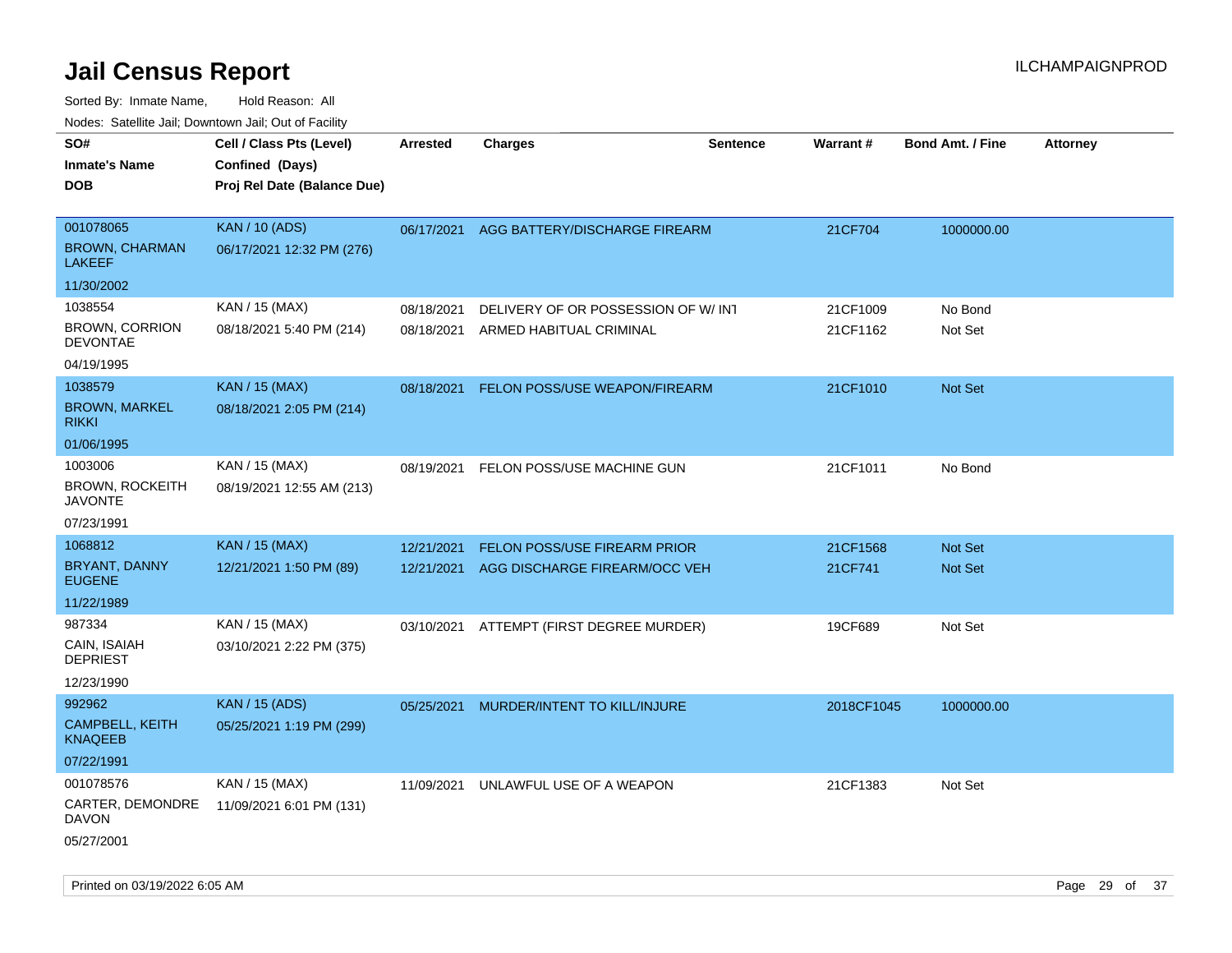| rouco. Calcinic Jan, Downtown Jan, Out of Facility |                                                                            |                          |                                                         |                 |                      |                         |                 |
|----------------------------------------------------|----------------------------------------------------------------------------|--------------------------|---------------------------------------------------------|-----------------|----------------------|-------------------------|-----------------|
| SO#<br>Inmate's Name<br><b>DOB</b>                 | Cell / Class Pts (Level)<br>Confined (Days)<br>Proj Rel Date (Balance Due) | <b>Arrested</b>          | <b>Charges</b>                                          | <b>Sentence</b> | Warrant#             | <b>Bond Amt. / Fine</b> | <b>Attorney</b> |
| 1064992<br><b>CARTER, KEJUAN</b><br>JAVONTE        | <b>KAN / 15 (MAX)</b><br>09/20/2021 11:42 PM (181)                         | 09/20/2021               | ARMED VIOLENCE/CATEGORY I                               |                 | 21CF1137             | Not Set                 |                 |
| 06/27/1998                                         |                                                                            |                          |                                                         |                 |                      |                         |                 |
| 001078729<br>CARTER, TROY<br>DEMON                 | KAN / 15 (ADS)<br>01/02/2022 10:29 AM (77)                                 |                          | 01/02/2022 MURDER/INTENT TO KILL/INJURE                 |                 | 20CF396              | 1000000.00              |                 |
| 01/02/2004                                         |                                                                            |                          |                                                         |                 |                      |                         |                 |
| 001078461                                          | <b>KAN / 10 (MED)</b>                                                      | 10/07/2021               | AGG UNLAWFUL USE WEAPON/PERSON                          |                 | 2021CF1209           | No Bond                 |                 |
| COLE, ERIC JOSE                                    | 10/08/2021 12:25 AM (163)                                                  | 10/07/2021               | AGG DOMESTIC BATTERY/STRANGLE                           |                 | 2021CF1208           | <b>Not Set</b>          |                 |
| 01/24/2002                                         |                                                                            |                          |                                                         |                 |                      |                         |                 |
| 1048488<br>COLSON, WAYNE<br><b>ARTHUR, Third</b>   | KAN / 10 (ADS)<br>12/30/2021 8:27 AM (80)                                  | 12/30/2021               | ARMED VIOLENCE/CATEGORY I                               |                 | 2022CF4              | Not Set                 |                 |
| 10/14/1995                                         |                                                                            |                          |                                                         |                 |                      |                         |                 |
| 57733                                              | <b>KAN / 15 (SPH)</b>                                                      | 02/25/2020               | <b>HOMICIDE</b>                                         |                 | 2020-CF250           | 2000000.00              |                 |
| <b>CRAIG, ANTOINE</b><br><b>DARRELL</b>            | 02/25/2020 4:08 PM (754)                                                   | 02/25/2020               | <b>FELON POSS/USE WEAPON/FIREARM</b>                    |                 | 19CF-1827            | 80000.00                |                 |
| 10/09/1982                                         |                                                                            |                          |                                                         |                 |                      |                         |                 |
| 001077939                                          | KAN / 10 (MED)                                                             | 05/10/2021               | FIREARM/FOID INVALID/NOT ELIG                           |                 | 21CF526              | No Bond                 |                 |
| <b>CROSS, PATRICK</b><br><b>DONTRELLE</b>          | 05/10/2021 7:31 PM (314)                                                   | 06/02/2021               | POSS STOLEN VEHICLE > \$25,000                          |                 | 21CF612              | Not Set                 |                 |
| 11/07/2001                                         |                                                                            |                          |                                                         |                 |                      |                         |                 |
| 25022                                              | EHD / 10 (MED)                                                             | 02/17/2022               | AGG DUI/2/PASS <16                                      |                 | 2021CF560            | No Bond                 |                 |
| <b>CRUMP, ROBERT</b><br><b>ANTHONY</b>             | 02/17/2022 11:48 AM (31)                                                   |                          |                                                         |                 |                      |                         |                 |
| 02/06/1966                                         | 5/14/2022 (0.00)                                                           |                          |                                                         |                 |                      |                         |                 |
| 1061304                                            | KAN / 15 (MAX)                                                             | 10/11/2021               | ARMED HABITUAL CRIMINAL                                 |                 | 21CF1226             | No Bond                 |                 |
| DORRIS, KEMION<br><b>DAETOCE</b>                   | 10/11/2021 7:30 PM (160)                                                   | 10/11/2021<br>10/11/2021 | ARMED HABITUAL CRIMINAL<br><b>HOME INVASION/FIREARM</b> |                 | 21CF1227<br>21CF1228 | No Bond<br>No Bond      |                 |
| 11/19/1997                                         |                                                                            |                          |                                                         |                 |                      |                         |                 |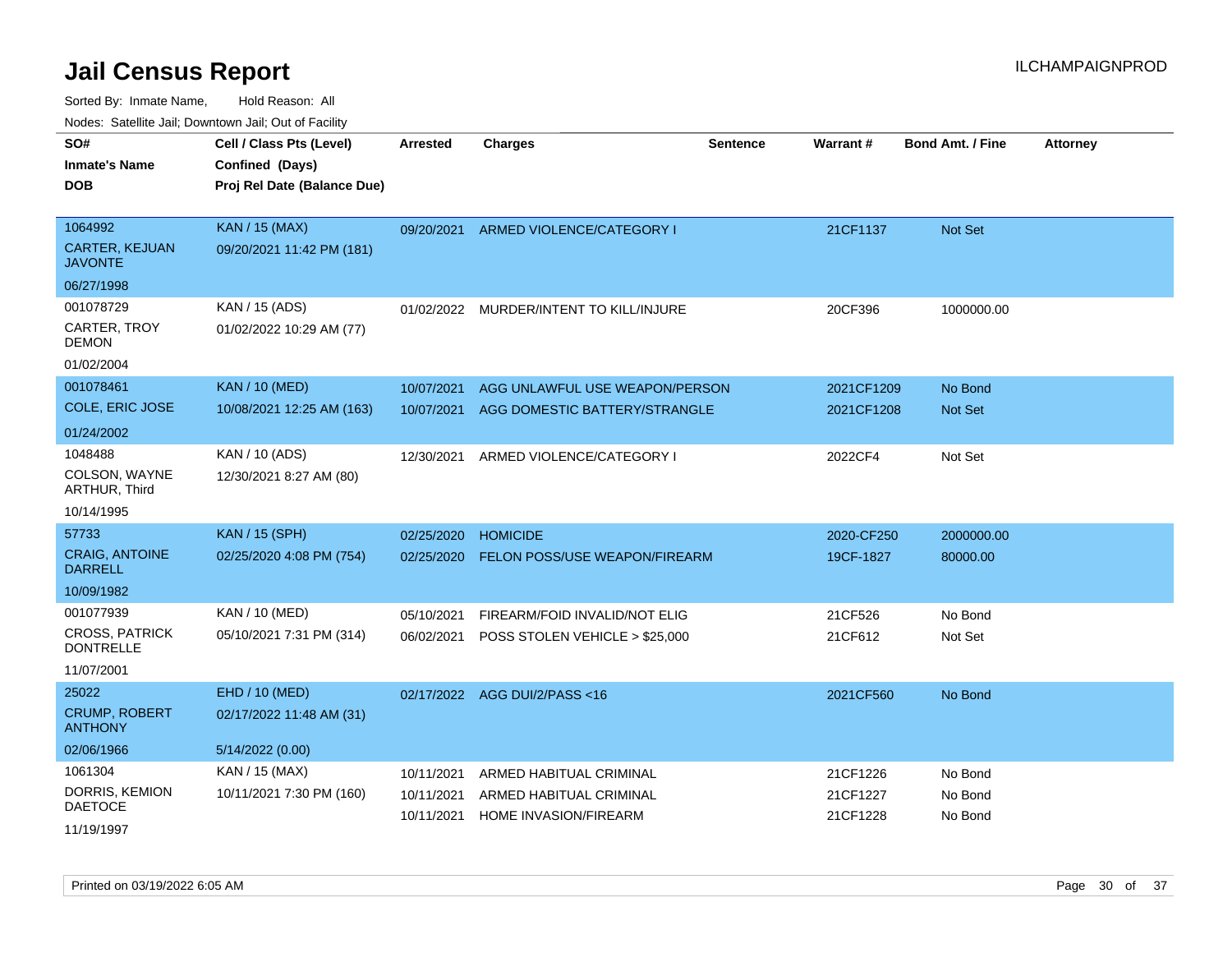**DOB SO# Inmate's Name Cell / Class Pts (Level) Arrested Charges Warrant # Bond Amt. / Fine Attorney Confined (Days) Proj Rel Date (Balance Due)** FISCUS, DAKOTA VAN 03/09/2022 9:07 AM (11) MICHAEL 57266 EHD 03/16/1981 3/22/2022 (0.00) 03/09/2022 SPEEDING 35+ MPH OVER LIMIT 2020TR6885 Not Set GARY, XAVIER LAMAR 1013012 KAN / 15 (MAX) 07/08/2021 9:24 AM (255) 12/14/1991 1065946 KAN / 10 (MED) Sorted By: Inmate Name, Hold Reason: All Nodes: Satellite Jail; Downtown Jail; Out of Facility

| <b>MICHAEL</b>                             |                                              |                      |                                           |            |                |
|--------------------------------------------|----------------------------------------------|----------------------|-------------------------------------------|------------|----------------|
| 03/16/1981                                 | 3/22/2022 (0.00)                             |                      |                                           |            |                |
| 1013012                                    | KAN / 15 (MAX)                               | 07/08/2021           | ATTEMPT (FIRST DEGREE MURDER)             | 2021CF790  | 1000000.00     |
|                                            | GARY, XAVIER LAMAR 07/08/2021 9:24 AM (255)  | 07/08/2021           | FELON POSS/USE FIREARM PRIOR              | 2020CF650  | 25000.00       |
|                                            |                                              | 07/08/2021           | FELON POSS/USE FIREARM PRIOR              | 21CF798    | Not Set        |
| 12/14/1991                                 |                                              |                      |                                           |            |                |
| 1065946                                    | <b>KAN / 10 (MED)</b>                        | 09/04/2021           | AGG BATTERY/DISCHARGE FIREARM             | 21CF1057   | 750000.00      |
| <b>GODBOLT, DESMOND</b><br><b>DEVONTAE</b> | 09/04/2021 1:17 AM (197)                     | 09/04/2021           | <b>RESIST/OBSTRUCTING A PEACE OFFICEF</b> | 21CM407    | <b>Not Set</b> |
| 11/15/1997                                 |                                              |                      |                                           |            |                |
| 1070118                                    | KAN / 15 (MAX)                               | 08/31/2021           | AGGRAVATED DOMESTIC BATTERY               | 21CF1049   | No Bond        |
| <b>GRAHAM, CORTEZ</b><br>LAMON             | 08/31/2021 9:32 PM (201)                     | 09/02/2021           | PROBATION VIOLATION                       | 21CF55     | Not Set        |
| 03/31/1976                                 |                                              |                      |                                           |            |                |
| 1076506                                    | <b>KAN / 15 (MAX)</b>                        | 09/17/2021           | AGG UUW/PERSON/CM THREAT VIOL             | 21CF1131   | <b>Not Set</b> |
|                                            | GRAY, JAMARH EMERE 09/17/2021 10:41 AM (184) | 09/20/2021           | <b>DOMESTIC BATTERY</b>                   | 21CM430    | <b>Not Set</b> |
| 06/21/2003                                 |                                              |                      |                                           |            |                |
| 1055117                                    | <b>EHD</b>                                   |                      |                                           |            |                |
| <b>GREAM, JOHN</b>                         |                                              | 02/15/2022           | AGG BATTERY/PUBLIC PLACE                  | 2021CM47   | Not Set        |
| <b>ROBERT LEE</b>                          | 02/15/2022 10:44 AM (33)                     |                      |                                           |            |                |
| 08/23/1996                                 | 6/13/2022 (0.00)                             |                      |                                           |            |                |
| 1037683                                    | <b>EHD</b>                                   | 02/23/2022           | AGG DUI/LIC SUSP OR REVOKED               | 2020CF350  | <b>Not Set</b> |
| HARRISON, HAROLD<br><b>RAY</b>             | 02/23/2022 10:01 AM (25)                     | 02/23/2022 AGG DUI/3 |                                           | 2020CF1351 | <b>Not Set</b> |
| 11/30/1963                                 | 5/22/2022 (0.00)                             |                      |                                           |            |                |
| 1045186                                    | KAN / 15 (MAX)                               | 08/16/2021           | ARMED VIOLENCE/CATEGORY I                 | 21CF934    | 1000000.00     |
| HOLBROOK, JOHNNIE                          | 08/16/2021 11:07 AM (216)                    | 08/16/2021           | FELON POSS/USE WEAPON/FIREARM             | 19CF968    | Not Set        |
| <b>MATHIS</b>                              |                                              | 08/16/2021           | AGG FLEEING POLICE/21 MPH OVER            | 21CF988    | Not Set        |
| 07/19/1996                                 |                                              | 08/16/2021           | FELON POSS/USE WEAPON/FIREARM             | 21CF989    | Not Set        |
|                                            |                                              |                      |                                           |            |                |

**Sentence**

Printed on 03/19/2022 6:05 AM **Page 31** of 37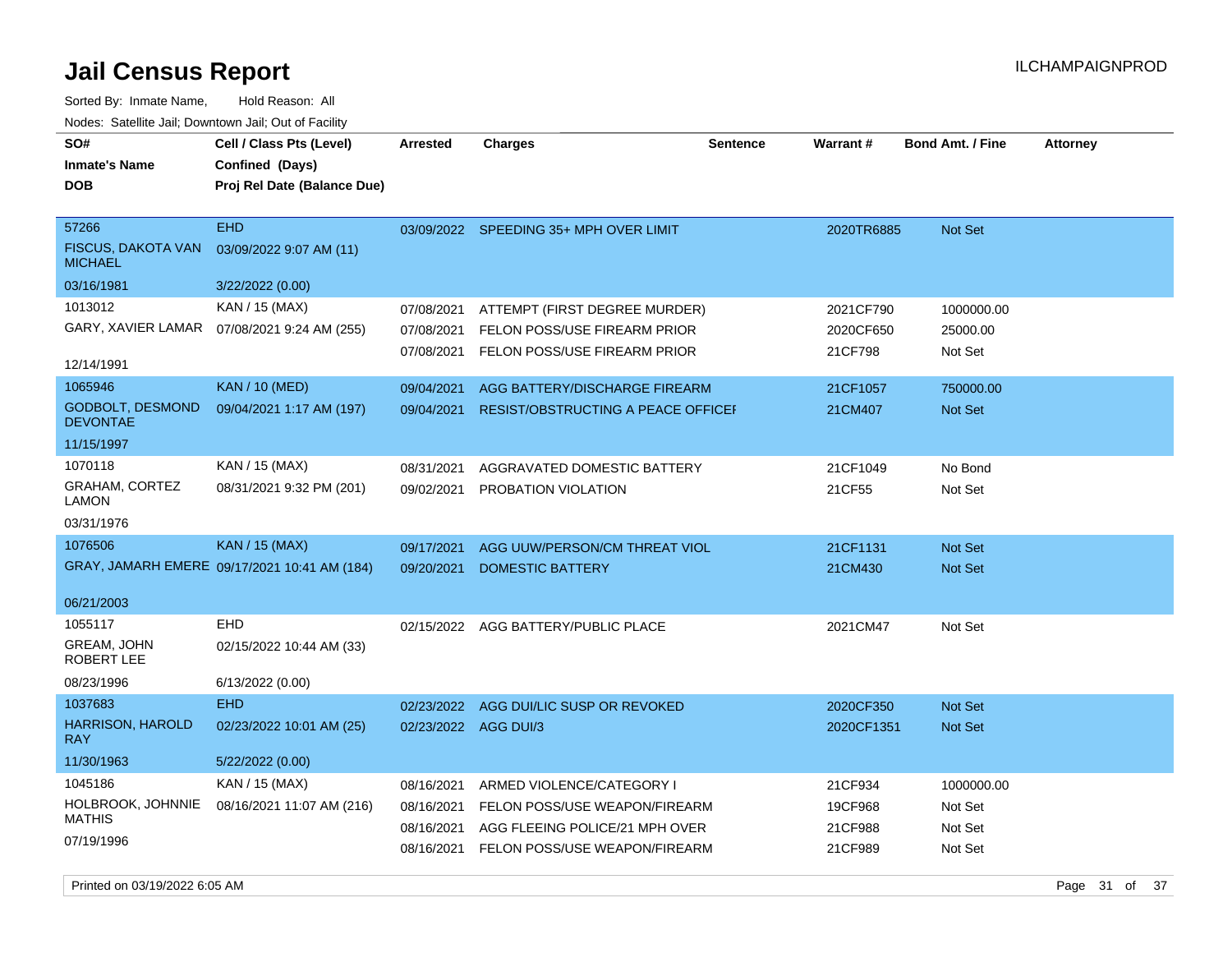| rouce. Calcinic Jan, Downtown Jan, Out or Facility                    |                                                                            |                                        |                                                                                                |                 |                                  |                                  |                 |
|-----------------------------------------------------------------------|----------------------------------------------------------------------------|----------------------------------------|------------------------------------------------------------------------------------------------|-----------------|----------------------------------|----------------------------------|-----------------|
| SO#<br>Inmate's Name<br>DOB                                           | Cell / Class Pts (Level)<br>Confined (Days)<br>Proj Rel Date (Balance Due) | <b>Arrested</b>                        | <b>Charges</b>                                                                                 | <b>Sentence</b> | Warrant#                         | <b>Bond Amt. / Fine</b>          | <b>Attorney</b> |
| 972300<br><b>HOLT, MICHAEL</b><br><b>TERRELL</b><br>12/25/1989        | <b>KAN / 10 (MED)</b><br>12/22/2021 8:36 AM (88)                           | 12/22/2021<br>12/22/2021               | <b>RESIDENTIAL BURGLARY</b><br>AGG CRIM SEX ABUSE/VICTIM <9                                    |                 | 18CF1691<br>19CF1277             | 25000.00<br>250000.00            |                 |
| 001078146<br>HUNT, TEIGAN<br><b>JAZAIREO</b><br>05/14/2003            | KAN / 15 (MAX)<br>07/09/2021 12:41 PM (254)                                | 07/09/2021<br>07/09/2021               | AGG BATTERY/DISCHARGE FIREARM<br>ARMED ROBBERY/ARMED W/FIREARM                                 |                 | 21CF795<br>21CF806               | 1000000.00<br>Not Set            |                 |
| 989743<br>JACKSON, STEVE<br><b>ALLEN</b><br>06/04/1991                | <b>KAN / 15 (ADS)</b><br>04/13/2021 2:45 AM (341)                          | 04/13/2021                             | AGGRAVATED DOMESTIC BATTERY                                                                    |                 | 21CF399                          | Not Set                          |                 |
| 001078788<br>JOHNSON, BRENTON Z 01/21/2022 8:33 PM (58)<br>08/07/1987 | KAN / 5 (ADS)                                                              |                                        | 01/21/2022 AGGRAVATED BATTERY                                                                  |                 | 22CF93                           | Not Set                          |                 |
| 57271<br><b>KEYS, CAPREE</b><br><b>REMONE</b><br>11/23/1982           | <b>EHD</b><br>03/08/2022 9:17 AM (12)<br>9/3/2022 (0.00)                   | 03/08/2022                             | DRIVING RVK/SUSP DUI/SSS 4-9<br>03/08/2022 DRIVING RVK/SUSP DUI/SSS 4-9                        |                 | 2021CF34<br>2020CF1116           | Not Set<br><b>Not Set</b>        |                 |
| 1064445<br>LARUE, TERENCE<br><b>TRAMEL</b><br>12/23/1998              | KAN / 15 (MAX)<br>04/23/2021 11:18 AM (331)                                | 04/23/2021<br>04/23/2021<br>04/23/2021 | FELON POSS/USE FIREARM/PAROLE<br>AGG DISCHARGE FIREARM/OCC VEH<br>POSSESS 15<100 GRAMS COCAINE |                 | 21CF899<br>2021CF295<br>19CF1052 | Not Set<br>500000.00<br>10000.00 |                 |
| 001078237<br>LAWS, TERON<br><b>RAMONTE</b><br>04/03/2001              | <b>KAN / 15 (ADS)</b><br>08/03/2021 6:29 PM (229)                          | 08/03/2021                             | AGG DISCHARGE FIREARM/OCC VEH                                                                  |                 | 21CF928                          | No Bond                          |                 |
| 001078470<br>LEE, AMAHRION<br>JA'MERE<br>11/05/2002                   | KAN / 15 (MAX)<br>10/10/2021 1:23 PM (161)                                 | 10/10/2021                             | MURDER/INTENT TO KILL/INJURE                                                                   |                 | 21CF1221                         | Not Set                          |                 |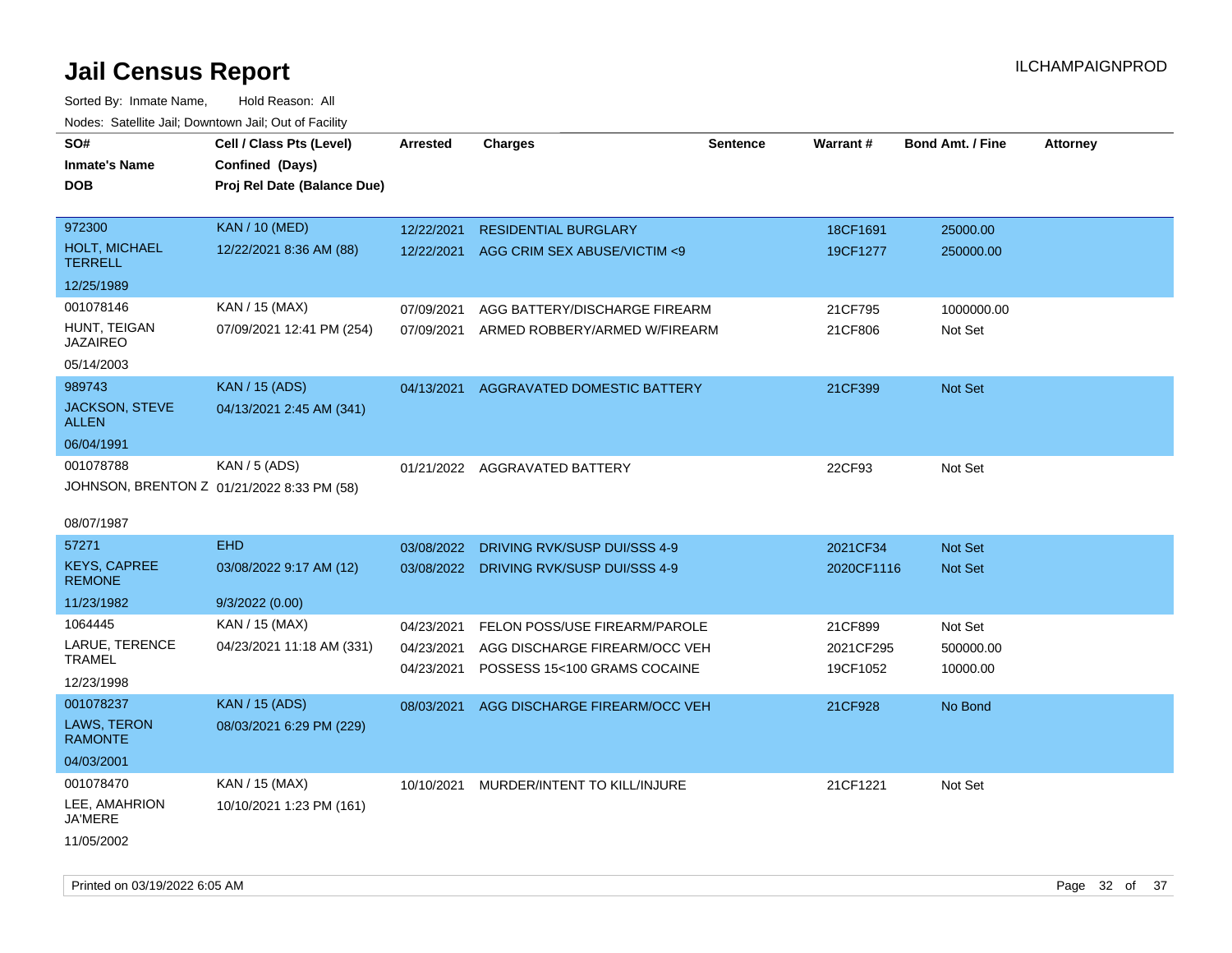Sorted By: Inmate Name, Hold Reason: All Nodes: Satellite Jail; Downtown Jail; Out of Facility

| SO#<br><b>Inmate's Name</b><br><b>DOB</b>       | Cell / Class Pts (Level)<br>Confined (Days)<br>Proj Rel Date (Balance Due) | Arrested             | <b>Charges</b>                 | <b>Sentence</b> | <b>Warrant#</b> | Bond Amt. / Fine | <b>Attorney</b> |
|-------------------------------------------------|----------------------------------------------------------------------------|----------------------|--------------------------------|-----------------|-----------------|------------------|-----------------|
| 56792                                           | <b>KAN / 10 (MED)</b>                                                      | 02/02/2021           | <b>ARMED HABITUAL CRIMINAL</b> |                 | 2021CF141       | 500000.00        |                 |
| LILLARD, LAWRENCE<br><b>TYRONE</b>              | 02/02/2021 2:11 PM (411)                                                   | 02/22/2021           | DRIVING ON REVOKED LICENSE     |                 | 21TR426         | 5000.00          |                 |
| 10/20/1982                                      |                                                                            |                      |                                |                 |                 |                  |                 |
| 40877                                           | EHD                                                                        | 02/01/2022 AGG DUI/3 |                                |                 | 2020CF986       | Not Set          |                 |
| MABRY-HALL,<br><b>REBECCA SUE</b>               | 02/01/2022 9:32 AM (47)                                                    |                      |                                |                 |                 |                  |                 |
| 03/21/1971                                      |                                                                            |                      |                                |                 |                 |                  |                 |
| 001078575                                       | <b>KAN / 10 (MED)</b>                                                      | 11/09/2021           | <b>GUNRUNNING</b>              |                 | 21CF1330        | 750000.00        |                 |
| <b>MCLAURIN, KEYON A</b>                        | 11/09/2021 12:41 PM (131)                                                  |                      |                                |                 |                 |                  |                 |
| 11/19/2002                                      |                                                                            |                      |                                |                 |                 |                  |                 |
| 1011046                                         | KAN / 15 (ADS)                                                             | 04/10/2021           | ATTEMPT (FIRST DEGREE MURDER)  |                 | 21CF392         | Not Set          |                 |
| <b>MILES, DARRION</b><br><b>ANTONIO KEVONTA</b> | 04/11/2021 12:46 AM (343)                                                  |                      |                                |                 |                 |                  |                 |
| 03/18/1990                                      |                                                                            |                      |                                |                 |                 |                  |                 |
| 001077278                                       | <b>KAN / 15 (MAX)</b>                                                      | 10/06/2020           | MURDER/INTENT TO KILL/INJURE   |                 | 2020CF146       | 2000000.00       |                 |
| MILLER, D'ANDRE                                 | 10/06/2020 12:49 PM (530)                                                  | 10/06/2020           | AGG FLEEING POLICE/21 MPH OVER |                 | 2019CF1171      | 50000.00         |                 |
| 09/08/1986                                      |                                                                            |                      |                                |                 |                 |                  |                 |
| 001078712                                       | KAN / 10 (MED)                                                             | 12/23/2021           | AGG DISCH FIREARM/1ST AID PERS |                 | 21CF1581        | Not Set          |                 |
| MONTGOMERY,<br><b>RASHARD MYKI</b>              | 12/23/2021 4:27 PM (87)                                                    |                      |                                |                 |                 |                  |                 |
| 11/05/2001                                      |                                                                            |                      |                                |                 |                 |                  |                 |
| 1026477                                         | <b>KAN / 15 (ADS)</b>                                                      | 09/21/2021           | AGG DISCHARGE FIREARM/OCC VEH  |                 | 21CF1138        | <b>Not Set</b>   |                 |
| NEWBILL, DEVONTRE<br>LAMONT                     | 09/21/2021 2:27 AM (180)                                                   | 09/22/2021           | <b>PROBATION VIOLATION</b>     |                 | 20CF577         | <b>Not Set</b>   |                 |
| 11/22/1993                                      |                                                                            |                      |                                |                 |                 |                  |                 |
| 1072907                                         | <b>KAN</b>                                                                 | 07/14/2021           | CRIMINAL DAMAGE <\$500/SCHOOL  |                 | 2021CF840       | 5000.00          |                 |
| NIKOLAEV, YEVGENIY                              | 07/14/2021 10:10 PM (249)                                                  | 07/14/2021           | ATTEMPT (FIRST DEGREE MURDER)  |                 | 2021-CF-832     | 2000000.00       |                 |

10/06/1983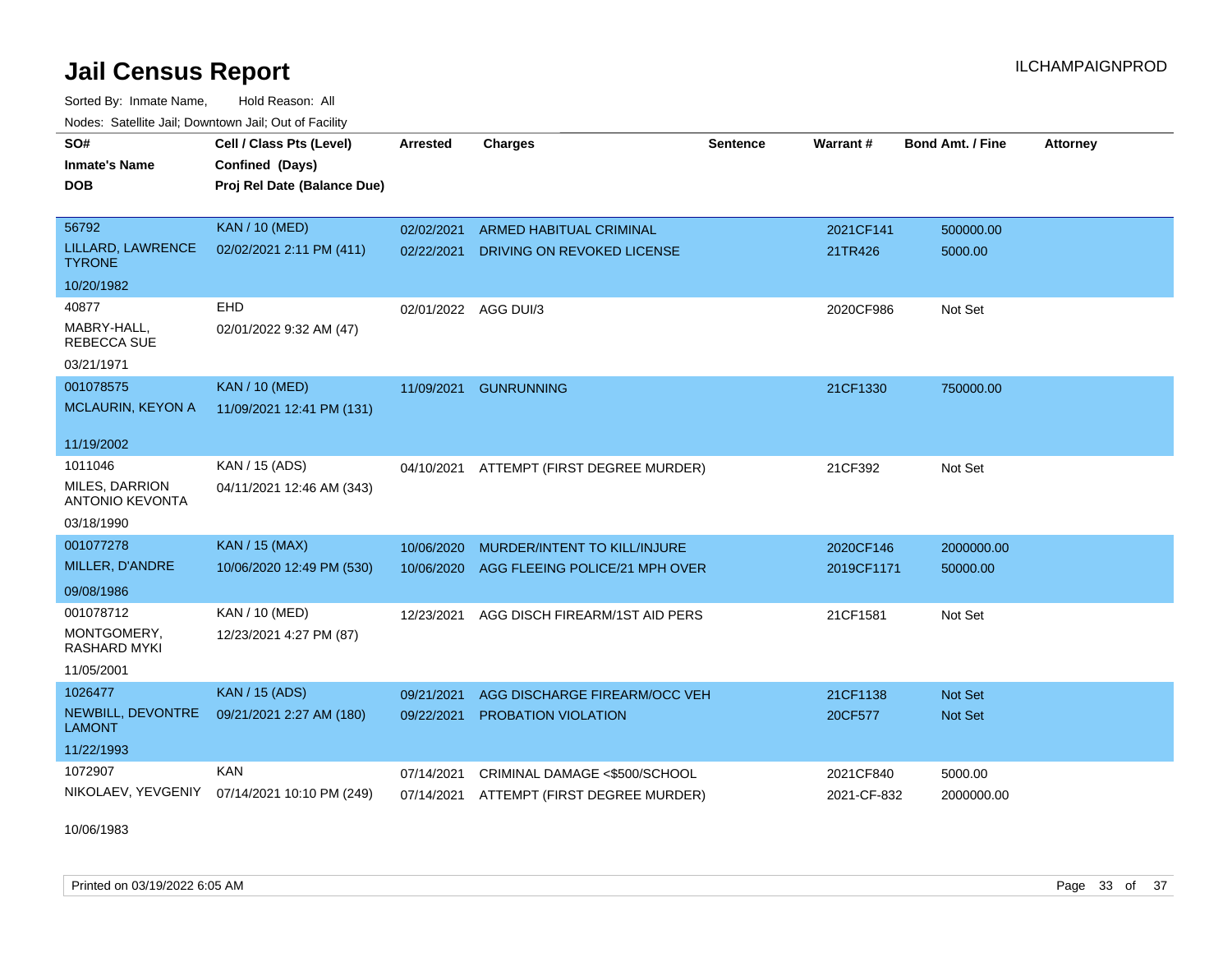| SO#<br><b>Inmate's Name</b><br><b>DOB</b>                      | Cell / Class Pts (Level)<br>Confined (Days)<br>Proj Rel Date (Balance Due) | <b>Arrested</b>                                                    | <b>Charges</b>                                                                                                                                            | <b>Sentence</b> | Warrant#                                                            | <b>Bond Amt. / Fine</b>                                      | <b>Attorney</b> |
|----------------------------------------------------------------|----------------------------------------------------------------------------|--------------------------------------------------------------------|-----------------------------------------------------------------------------------------------------------------------------------------------------------|-----------------|---------------------------------------------------------------------|--------------------------------------------------------------|-----------------|
| 001078558<br>PARRISH, DOMINIC<br><b>WALTER</b>                 | <b>KAN / 10 (MED)</b><br>11/03/2021 1:25 PM (137)                          | 11/03/2021                                                         | UNLAWFUL USE OF A WEAPON                                                                                                                                  |                 | 21CF1352                                                            | Not Set                                                      |                 |
| 08/23/2001<br>001078063<br>12/21/1990                          | KAN / 15 (MAX)<br>PERRY, ROBERT Junior 06/15/2021 4:37 PM (278)            | 06/15/2021<br>06/15/2021                                           | AGG CRIM SEX ASSAULT/WEAPON<br><b>ROBBERY</b>                                                                                                             |                 | 2021CF678<br>2021CF159                                              | 1000000.00<br>25000.00                                       |                 |
| 001078799<br>PURNELL, MARKISE<br><b>MONROE</b><br>07/13/2002   | <b>KAN / 10 (MED)</b><br>01/27/2022 9:50 AM (52)                           |                                                                    | 01/27/2022 FIREARM/FOID INVALID/NOT ELIG                                                                                                                  |                 | 22CF116                                                             | Not Set                                                      |                 |
| 001077614<br><b>DEVON</b><br>09/22/2002                        | KAN / 15 (MAX)<br>ROBINSON, DONTRELL 01/17/2021 3:08 PM (427)              | 01/17/2021                                                         | ATTEMPT (FIRST DEGREE MURDER)                                                                                                                             |                 | 21CF66                                                              | Not Set                                                      |                 |
| 1061216<br><b>RUNGE, ANDRE</b><br><b>MARSEAN</b><br>12/05/1997 | <b>KAN / 10 (MED)</b><br>06/22/2021 4:42 PM (271)                          | 06/22/2021                                                         | <b>HOME INVASION/FIREARM</b>                                                                                                                              |                 | 21CF727                                                             | Not Set                                                      |                 |
| 650295<br>SANDAGE, JERALD<br><b>EUGENE</b><br>06/07/1971       | <b>PIA / 50 (MAX)</b><br>04/22/2020 6:30 AM (697)                          | 04/22/2020<br>04/22/2020<br>04/22/2020<br>04/22/2020<br>04/22/2020 | <b>CRIMINAL SEXUAL ASSAULT</b><br><b>CRIMINAL SEXUAL ASSAULT</b><br><b>CRIMINAL SEXUAL ABUSE</b><br><b>CRIMINAL SEXUAL ASSAULT</b><br>OFFICIAL MISCONDUCT |                 | 2020-CF407<br>2020-CF408<br>2020-CF409<br>2020-CF410<br>2019-CF1811 | 750000.00<br>750000.00<br>750000.00<br>750000.00<br>25000.00 |                 |
| 59178<br><b>SANDERS, MICHAEL</b><br><b>JEAN</b><br>12/22/1967  | <b>KAN / 15 (MAX)</b><br>12/13/2021 4:17 PM (97)                           | 12/13/2021                                                         | AGG DISCHARGE FIREARM/OCC VEH                                                                                                                             |                 | 21CF1274                                                            | 1500000.00                                                   |                 |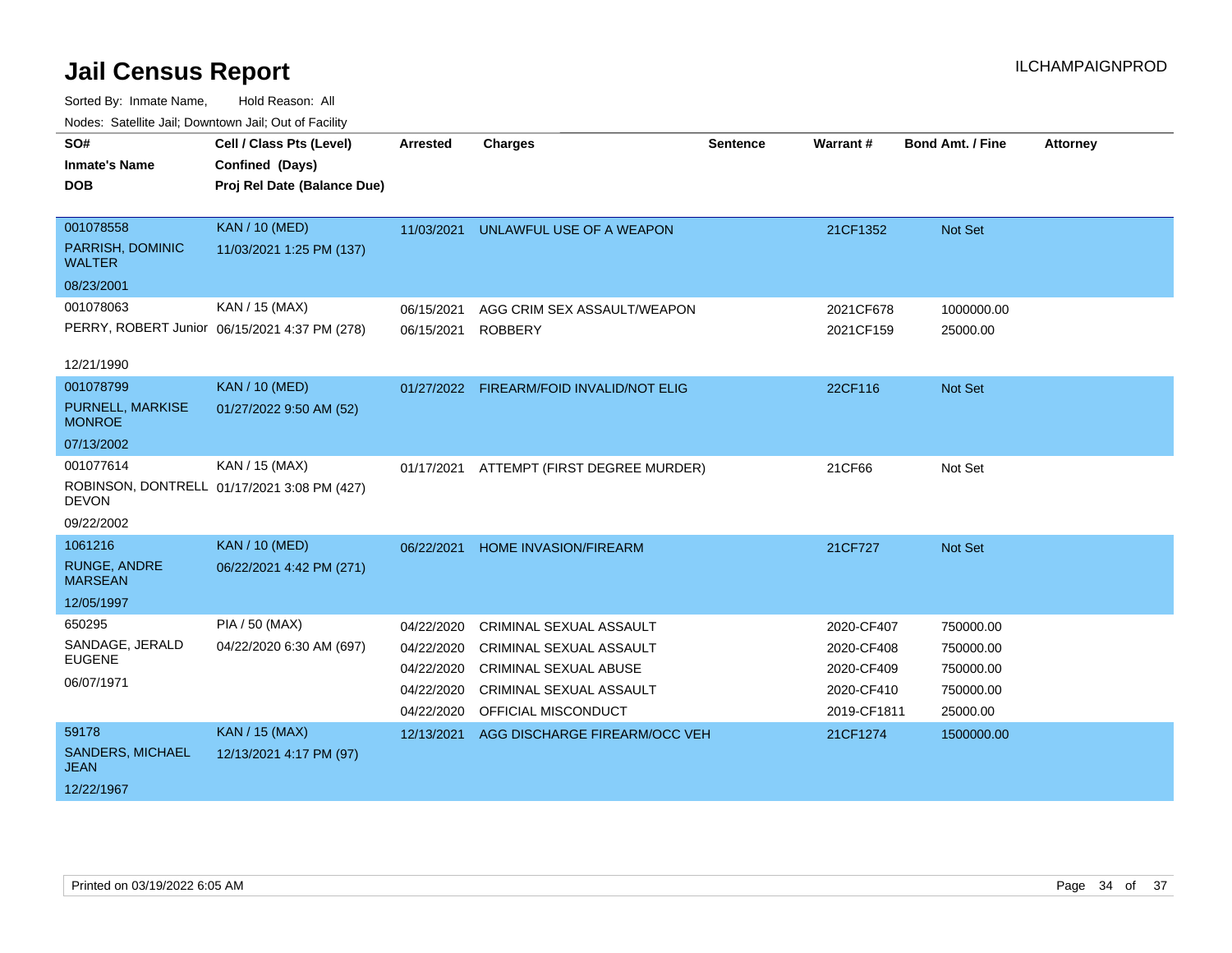Sorted By: Inmate Name, Hold Reason: All Nodes: Satellite Jail; Downtown Jail; Out of Facility

| SO#                                   |                                               |                 |                                     |                 |            |                         |                 |
|---------------------------------------|-----------------------------------------------|-----------------|-------------------------------------|-----------------|------------|-------------------------|-----------------|
|                                       | Cell / Class Pts (Level)                      | <b>Arrested</b> | <b>Charges</b>                      | <b>Sentence</b> | Warrant#   | <b>Bond Amt. / Fine</b> | <b>Attorney</b> |
| <b>Inmate's Name</b>                  | Confined (Days)                               |                 |                                     |                 |            |                         |                 |
| DOB                                   | Proj Rel Date (Balance Due)                   |                 |                                     |                 |            |                         |                 |
|                                       |                                               |                 |                                     |                 |            |                         |                 |
| 001078704                             | <b>KAN / 15 (MAX)</b>                         | 12/21/2021      | MURDER/INTENT TO KILL/INJURE        |                 | 21CF1575   | <b>Not Set</b>          |                 |
| SHORTER, JAQUAN<br><b>MAURICE</b>     | 12/23/2021 1:23 AM (87)                       |                 |                                     |                 |            |                         |                 |
| 10/08/1998                            |                                               |                 |                                     |                 |            |                         |                 |
| 1062194                               | KAN / 15 (MAX)                                | 02/27/2020      | MURDER/OTHER FORCIBLE FELONY        |                 | 20CF-247   | 1000000.00              |                 |
| SIMMONS, MICHAEL<br>JAMAL             | 02/27/2020 1:11 PM (752)                      | 09/23/2020      | AGG BATTERY/DISCHARGE FIREARM       |                 | 20CF1061   | Not Set                 |                 |
| 11/03/1997                            |                                               |                 |                                     |                 |            |                         |                 |
| 1038158                               | <b>KAN / 10 (MED)</b>                         | 02/04/2022      | <b>CRIMINAL SEX ASSAULT/CONSENT</b> |                 | 22CF146    | <b>Not Set</b>          |                 |
| <b>SMITH, RASHAD</b><br><b>JARECE</b> | 02/04/2022 11:42 PM (44)                      |                 |                                     |                 |            |                         |                 |
| 09/16/1995                            |                                               |                 |                                     |                 |            |                         |                 |
| 001077868                             | KAN / 15 (MAX)                                | 04/21/2021      | ARMED ROBBERY/ARMED W/FIREARM       |                 | 21CF445    | Not Set                 |                 |
| SPEARMENT,<br><b>KENTRELL</b>         | 04/21/2021 9:48 PM (333)                      | 08/19/2021      | FLEEING/ATTEMPT ELUDE OFFICER       |                 | 2021TR1053 | 1000.00                 |                 |
| 01/21/2002                            |                                               |                 |                                     |                 |            |                         |                 |
| 11979                                 | <b>EHD</b>                                    | 01/11/2022      | AGG FLEEING POLICE/21 MPH OVER      |                 | 2021CF629  | Not Set                 |                 |
| <b>STARK, JACK LYNN</b>               | 01/11/2022 10:13 AM (68)                      |                 |                                     |                 |            |                         |                 |
| 12/31/1955                            | 4/9/2022 (0.00)                               |                 |                                     |                 |            |                         |                 |
| 001078182                             | EHD / 5 (MIN)                                 | 12/20/2021      | DRIVING ON REVOKED LICENSE          |                 | 2021CF800  | No Bond                 |                 |
| STRONG, KEVIN<br><b>GARDNER</b>       | 12/20/2021 4:34 PM (90)                       |                 |                                     |                 |            |                         |                 |
| 02/12/1963                            | 6/18/2022 (0.00)                              |                 |                                     |                 |            |                         |                 |
| 65920                                 | <b>KAN / 15 (MAX)</b>                         | 12/21/2021      | ARMED ROBBERY/ARMED W/FIREARM       |                 | 21CF1543   | 100000.00               |                 |
| TAPSCOTT,<br><b>CORNELIUS</b>         | 12/21/2021 10:57 PM (89)                      |                 |                                     |                 |            |                         |                 |
| 07/14/1985                            |                                               |                 |                                     |                 |            |                         |                 |
| 1046632                               | KAN / 15 (MAX)                                | 09/14/2021      | ARMED VIOLENCE/CATEGORY II          |                 | 21CF912    | 750000.00               |                 |
|                                       | TATE, JAVON MARQUIS 09/14/2021 12:10 PM (187) |                 |                                     |                 |            |                         |                 |

08/10/1996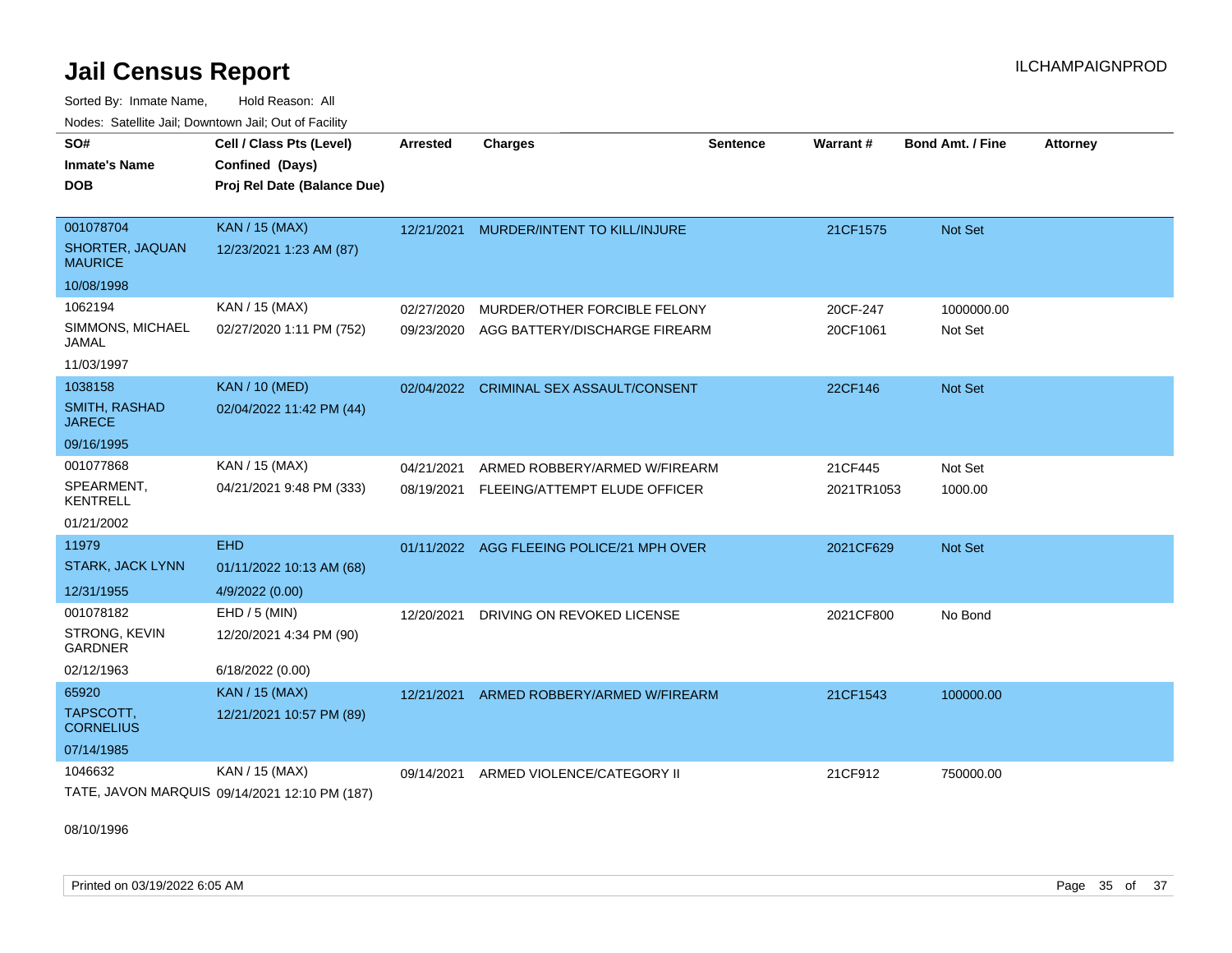| SO#                                    | Cell / Class Pts (Level)    | <b>Arrested</b> | <b>Charges</b>                           | <b>Sentence</b> | <b>Warrant#</b> | <b>Bond Amt. / Fine</b> | <b>Attorney</b> |
|----------------------------------------|-----------------------------|-----------------|------------------------------------------|-----------------|-----------------|-------------------------|-----------------|
| <b>Inmate's Name</b>                   | Confined (Days)             |                 |                                          |                 |                 |                         |                 |
| <b>DOB</b>                             | Proj Rel Date (Balance Due) |                 |                                          |                 |                 |                         |                 |
|                                        |                             |                 |                                          |                 |                 |                         |                 |
| 1033031                                | <b>KAN / 15 (MAX)</b>       |                 | 08/19/2020 *AGG BATTERY W/FIREARM/PERSON |                 | 2020-CF923      | 500000.00               |                 |
| <b>TOMS, ANDREW</b><br><b>CHUCKY</b>   | 08/19/2020 5:59 PM (578)    |                 |                                          |                 |                 |                         |                 |
| 09/28/1978                             |                             |                 |                                          |                 |                 |                         |                 |
| 1004142                                | KAN / 15 (MAX)              | 10/27/2021      | POSSESSION OF METH/15<100GRAMS           |                 | 2021CF1298      | 1500000.00              |                 |
| TOY, KAYON LARENZ                      | 10/22/2021 1:01 PM (149)    |                 |                                          |                 |                 |                         |                 |
|                                        |                             |                 |                                          |                 |                 |                         |                 |
| 09/12/1991                             |                             |                 |                                          |                 |                 |                         |                 |
| 001078386                              | <b>KAN / 10 (MED)</b>       | 09/14/2021      | POSSESSION OF STOLEN FIREARM             | 3y (DOC)        | 2021CF1099      | No Bond                 |                 |
| <b>TURNER, AMARIO</b>                  | 09/14/2021 11:42 PM (187)   |                 |                                          |                 |                 |                         |                 |
| 09/23/2002                             |                             |                 |                                          |                 |                 |                         |                 |
| 961786                                 | KAN / 15 (ADS)              |                 | 01/24/2022 ARMED HABITUAL CRIMINAL       |                 | 22CF104         | Not Set                 |                 |
| <b>WARREN, DESIE</b><br>ARNEZ          | 01/24/2022 7:23 AM (55)     |                 |                                          |                 |                 |                         |                 |
| 04/28/1988                             |                             |                 |                                          |                 |                 |                         |                 |
| 1062558                                | <b>KAN / 10 (MED)</b>       | 10/02/2021      | FELON POSS/USE WEAPON/FIREARM            |                 | 21CF1185        | Not Set                 |                 |
| <b>WELLS, JIAMANTE</b><br><b>AMORE</b> | 10/02/2021 8:29 PM (169)    |                 |                                          |                 |                 |                         |                 |
| 09/02/1995                             |                             |                 |                                          |                 |                 |                         |                 |
| 1002033                                | KAN / 15 (MAX)              | 09/08/2021      | DRIVING ON SUSPENDED LICENSE             |                 | 2019-TR-11944   | 5000.00                 |                 |
| <b>WEST, ANTONIO</b>                   | 09/08/2021 11:01 PM (193)   | 09/08/2021      | ARMED ROBBERY/ARMED W/FIREARM            |                 | 2020-CF-1406    | 500000.00               |                 |
| <b>DEONTA</b>                          |                             | 09/08/2021      | AGG UNLAWFUL USE OF WEAPON/VEH           |                 | 2021-CF-AWOW    | Not Set                 |                 |
| 04/15/1992                             |                             | 09/08/2021      | OBSTRCT JUSTICE/LEAVE STATE              |                 | 2021-CF-AWOW    | Not Set                 |                 |
|                                        |                             | 09/08/2021      | ARMED VIOLENCE/CATEGORY I                |                 | 2021-CF-AWOW    | Not Set                 |                 |
| 1022068                                | <b>KAN / 15 (ADS)</b>       | 10/10/2021      | FELON POSS/USE WEAPON/FIREARM            |                 | 21CF1212        | Not Set                 |                 |
| <b>WILKINS, MICHAEL</b><br><b>CARL</b> | 10/10/2021 5:07 AM (161)    |                 |                                          |                 |                 |                         |                 |
| 07/10/1992                             |                             |                 |                                          |                 |                 |                         |                 |